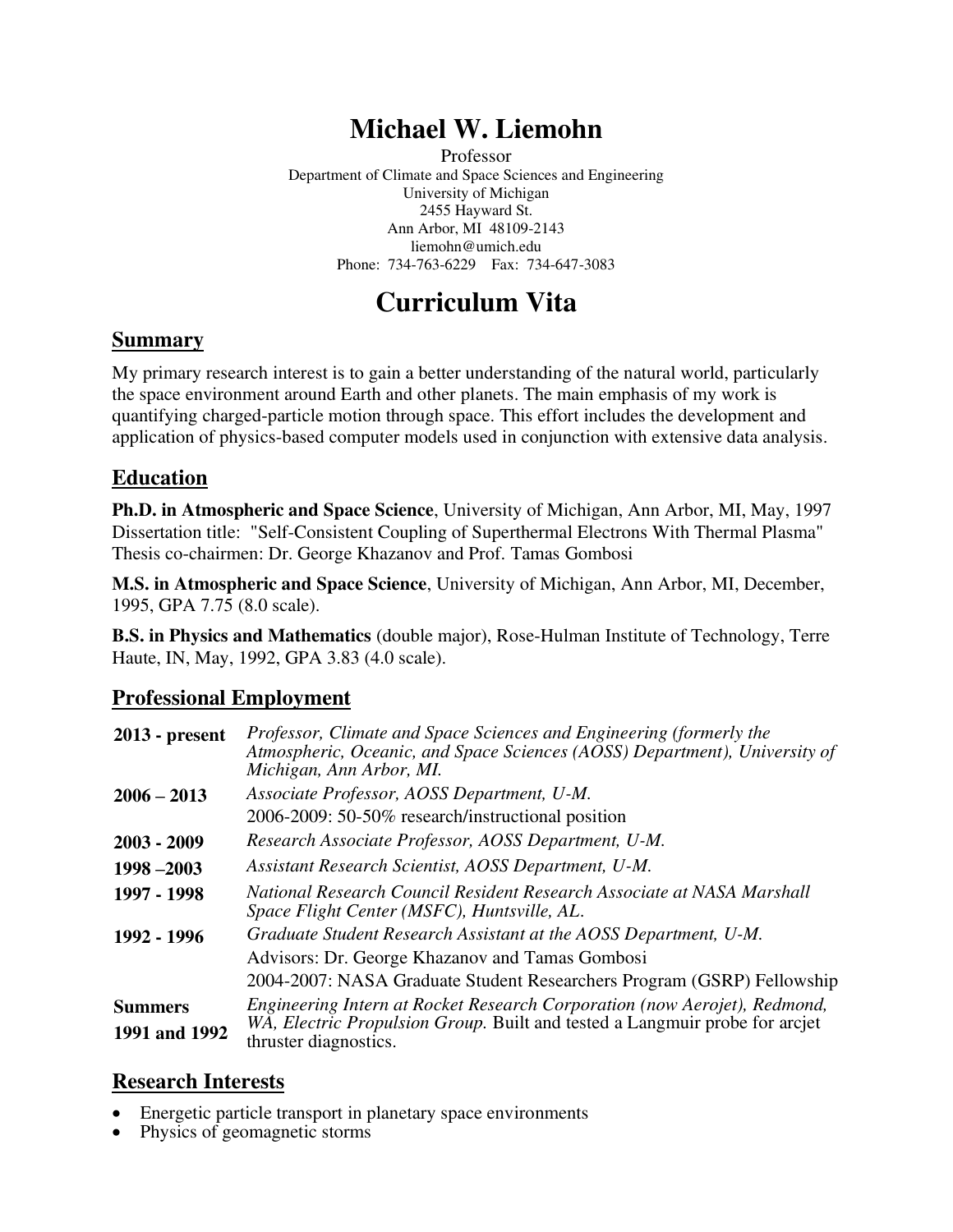- Storm-time inner magnetospheric plasma dynamics and evolution
- Planetary plasma environments
- Energetic thermal particle interactions
- Mid- and high-latitude ionospheric precipitation and outflow
- Wave-particle interaction theory and plasma instabilities
- Space weather forecasting and impacts

### **Affiliations**

| $2012$ - present | American Astronomical Society (AAS)                        |
|------------------|------------------------------------------------------------|
| $2007$ - Present | American Society for Engineering Education (ASEE)          |
| 1999 - Present   | American Association for the Advancement of Science (AAAS) |
| 1993 - Present   | American Geophysical Union (AGU)                           |

### **Honors and Awards**

| 2019        | U-M College of Engineering Ted Kennedy Family Team Excellence Award   |
|-------------|-----------------------------------------------------------------------|
| 2018        | U-M College of Engineering Monroe-Brown Foundation Education          |
|             | <b>Excellence Award</b>                                               |
| 2011        | Certificate of Appreciation, NRC Decadal Strategy for Solar and Space |
|             | Physics                                                               |
| 2008        | <b>NASA TIMED Mission Team Group Achievement Award</b>                |
| 2002        | University of Michigan's Research Scientist Recognition Award         |
| 1997 - 1998 | NRC Research Associateship at NASA MSFC                               |
| 1996        | AGU Space Physics and Aeronomy Section Outstanding Student Paper,     |
|             | <b>Spring Meeting</b>                                                 |
| 1994 - 1997 | NASA Graduate Student Researchers Program fellowship                  |

### **Research Community Service**

Present Activities:

- Chair (2018 present), NASA Heliophysics Advisory Committee. Organize the HPAC agenda, convene the meetings  $(\sim 3$  per year) and write the report, and report to the Science Committee of the NASA Advisory Council.
- NASA Science Committee (2018 present). Advise the NASA Associate Administrator for Science with  $\sim$ 3 meetings per year and telecons as needed.
- Co-Chair of AGU Partnerships Task Force (2020 present). Lead an assessment of AGU's partnership strategy, develop partnering criteria, and identify proactive partnering directions.
- NASA PI Launchpad Committee (2020 present). Developing a workshop for training a more diverse set of potential PIs for NASA science spaceflight missions.
- AGU Meetings Committee (2017 present). Editorial liaison to AGU's committee that oversees strategic planning of its conferences. Also, review the workshop proposals for the Fall AGU Meeting.
- AGU SPA Nominating Task Force (2018 present). Leading and helping others submit award nominations of female and URM scientists.
- Resource Group Co-Leader (2020 present), Modeling Methods and Validation, NSF Geospace Environment Modeling Program. Define and coordinate community-wide challenges with the focus groups, with Drs. Lutz Rastätter, Adam Kellerman, and Alexa Halford.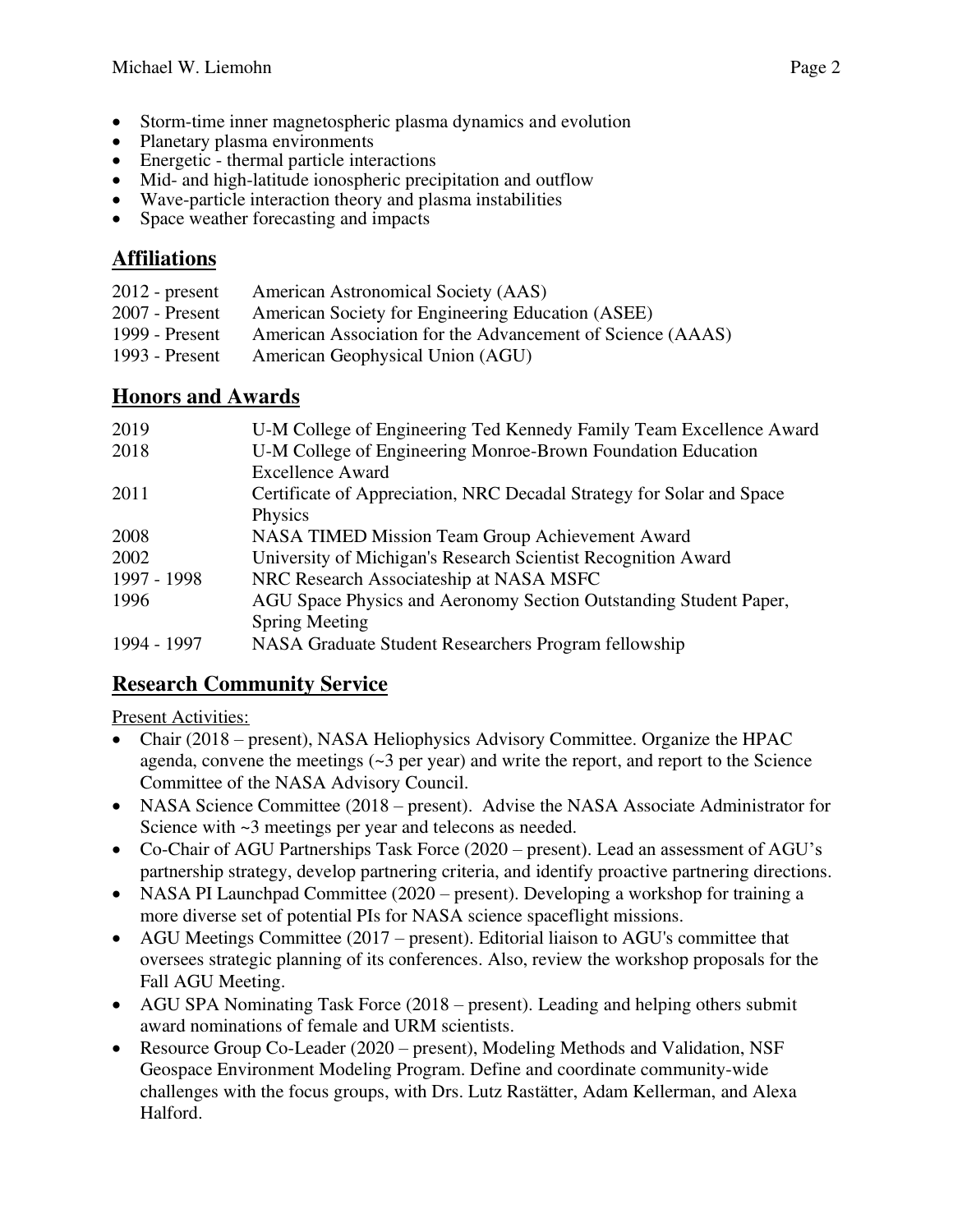### Past Activities:

- Session organizer, Fall AGU 2020 Meeting, on "Processes in the Present-Day Atmosphere of Mars," with Drs. Armin Kleinbohl, Paul Hayne, and Nicholas Heavens.
- NASA Jack Eddy Steering Committee (2018 2020). Review postdoctoral proposals and set policy for the program.
- Editor-in-Chief (2013 2019), *Journal of Geophysical Research Space Physics*. Lead the editorial board, promote the journal, and coordinate/conduct the review of ~1100 manuscripts each year.
- AGU Space Physics and Aeronomy Executive Committee (1 Jan 2014 31 Dec 2019). As *JGR-Space* EiC, I was on the SPA Exec Comm, contributing to the direction of the section.
- PhD committee member for Eric Grono, University of Calgary, Canada, 2 December 2019.
- Session organizer, Fall AGU 2019 Meeting, on "Processes in the Present-Day Atmosphere of Mars," with Drs. Armin Kleinbohl, Paul Hayne, and Nicholas Heavens.
- Session organizer, Fall AGU 2019 Meeting, on "Forum on University Curricula and Teaching Materials for Space Physics and Heliophysics," with Drs. Nicholas Gross, Steven Cranmer, and Lika Guhathakurta.
- Focus Group Co-Leader (2016 2019), Methods and Validation, NSF Geospace Environment Program. Organize sessions at the GEM workshops define and coordinate challenges, with Drs. Katherine Garcia-Sage, Robert Redmon, and Lutz Rastätter.
- Session organizer, Fall AGU 2018 Meeting, on "Processes in the Present-Day Atmosphere of Mars," with Drs. Armin Kleinbohl, Paul Hayne, and Nicholas Heavens.
- Session organizer, Fall AGU 2018 Meeting, on "Predicting Extreme Events to Build Resilience to Natural Hazards" with Drs. Raymond Schmitt and Albert Kettner.
- Focus Group Co-Leader (2013 2018), Inner Magnetosphere Cross-Energy/Population Interactions, NSF GEM Program, with Drs. Yiqun Yu, Colby Lemon, and Jichun Zhang.
- Team Leader (2017 2018), Geomagnetic Indices Group, International CCMC-LWS Workshop on space weather metrics.
- Session organizer, TESS-2018 Meeting, on " Comparative Physics and Consequences of Celestial Body Atmospheric Loss," with Drs. Shannon Curry, Katherine Garcia-Sage, and Nicholeen Viall.
- Vice-Chair (2015 2018), NASA Heliophysics Advisory Committee (formerly the Heliophysics Subcommittee). Help organize the HPAC agenda, assist with running the meetings (~3 per year) and drafting the findings, and take part in reporting to the Science Committee of the NASA Advisory Council.
- PhD opponent for Sanni Holijoki, University of Helsinki, 14 May 2017.
- Session organizer, Fall AGU 2017 Meeting, on "Processes in the Present-Day Atmosphere of Mars," with Drs. Armin Kleinbohl, Paul Hayne, and Nicholas Heavens.
- Session organizer, Fall AGU 2017 Meeting, on "Processes that Couple Inner Magnetospheric Plasma Populations" with Drs. Colby Lemon, Yiqun Yu, and Jichun Zhang.
- Session organizer, Fall AGU 2016 Meeting, on "Processes in the Present-Day Atmosphere of Mars," with Drs. Armin Kleinbohl, Paul Hayne, and Nicholas Heavens.
- Session organizer, Fall AGU 2016 Meeting, on "Interactions Across the Spectrum of Inner Magnetospheric Plasma" with Drs. Colby Lemon, Yiqun Yu, and Jichun Zhang.
- Member (2004-2016), LANL Institute for Geophysics and Planetary Physics (IGPP) External Advisory Committee. Meet annually (June) to advise on the direction of IGPP at LANL and to conduct a panel review of the IGPP "minigrant" proposals.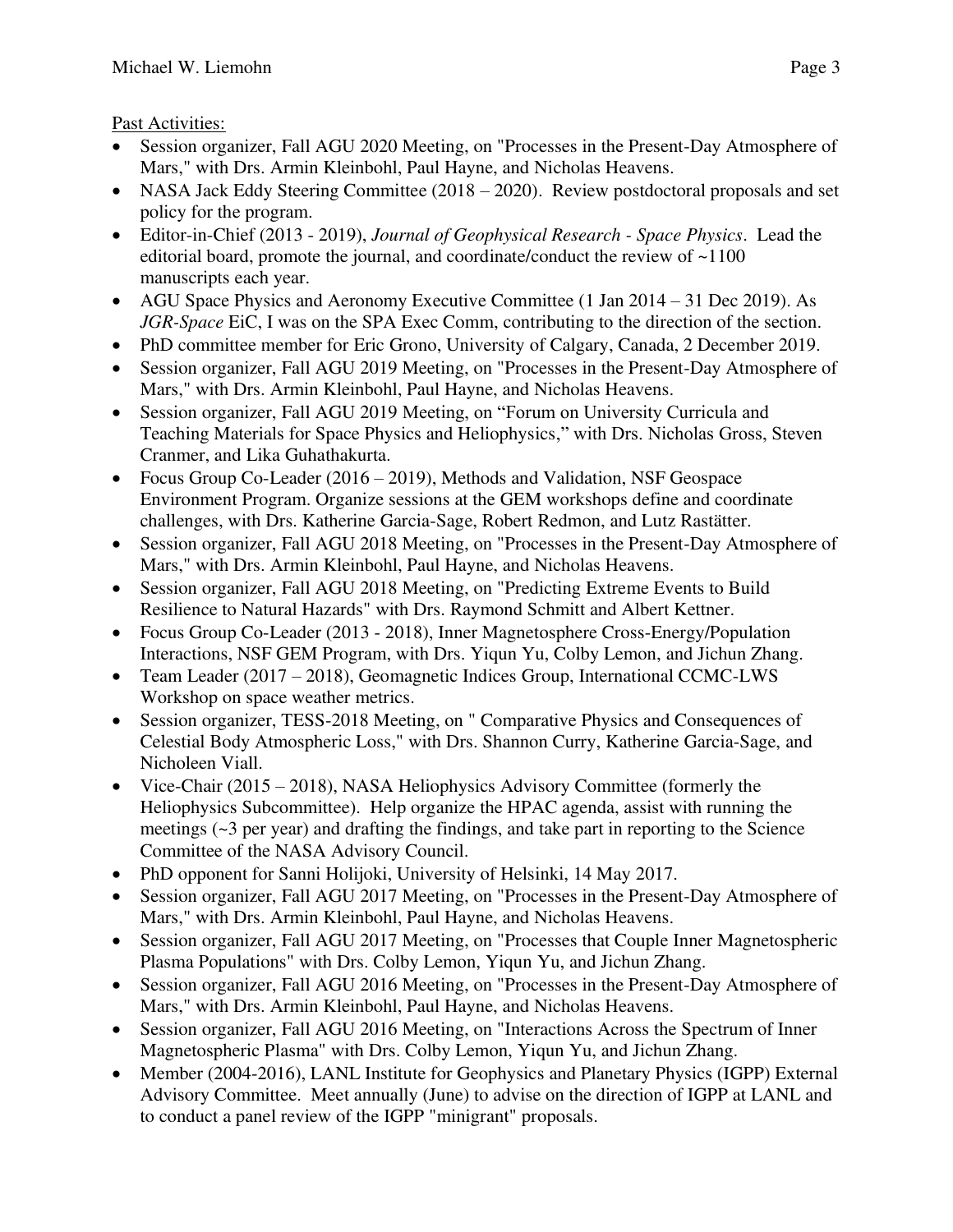- Member (2014 2016), Science Organizing Committee for the AGU Chapman Conference on "Currents in Geospace and Beyond." Select invited speakers and organize sessions for the meeting. The conference will be held in Dubrovnik, Croatia, in May 2016.
- Member (2014 2015), NASA Heliophysics Subcommittee. Advise the NASA Heliophysics Division Director with ~3 meetings per year and telecons as needed.
- Session organizer, Fall AGU 2015 Meeting, on "Processes in the Present-Day Atmosphere of Mars," with Drs. Armin Kleinbohl, Paul Hayne, and Nicholas Heavens.
- Session organizer, Fall AGU 2015 Meeting, on "Cross-Energy Interactions in the Inner Magnetosphere," with Drs. Colby Lemon, Jichun Zhang, and Yiqun Yu.
- Session organizer (2014 2015), Third Inner Magnetosphere Coupling Workshop (IMC-III) held in March 2015 at UCLA, on " Coupling among plasmasphere, ring current, and radiation belts," with Dr. Margaret Chen.
- Session organizer, Fall AGU 2014 Meeting, on "Effects of Suprathermal Electrons in Space Plasmas," with Drs. George Khazanov, John Dorelli, and Viviane Pierrard.
- Session organizer, Fall AGU 2014 Meeting, on "Cross-Energy Interactions in the Inner Magnetosphere," with Drs. Colby Lemon, Jichun Zhang, and Yiqun Yu.
- Participant (2014), Participant (2014), Review of NSF's Division of Atmospheric and Geospace Sciences (AGS) Draft Science Goals and Objectives. Attend a two-day meeting and follow-up writing.
- Session organizer, Fall AGU 2013 Meeting, on "Plasma Sources of the Inner Magnetosphere," with Drs. Jichun Zhang, Frank Toffoletto, and Pontus Brandt.
- Member (2012-2013), NSF Geospace Environment Modeling (GEM) Strategic Planning Task Force
- Session organizer, AGU 2013 Meeting of the Americas, on "The Coupled Inner Magnetosphere," with Drs. Raluca Ilie and Amy Keesee.
- Session organizer, EGU 2013 General Assembly, on "Current Systems in Geospace and Other Planetary Space Environments," with Dr. Natalia Ganushkina.
- Session organizer, Fall AGU 2012 Meeting, on "Causes and Consequences of Ionospheric Outflow," with Drs. Elena Kronberg, Elena Grigorenko, and Anderw Yau.
- Organizer/coordinator (2011 2012), JGR Space Physics special section on "Response of Geospace to High Speed Streams."
- Member (2010 2012), National Academy of Sciences Decadal Survey in Solar and Space Physics, Solar Wind-Magnetosphere Interactions Panel.
- Member (2010 2012), National Academy of Sciences Decadal Survey in Solar and Space Physics, Education and Workforce Working Group.
- Session organizer and discussion leader (2011-2012), Inner Magnetosphere Coupling II Workshop, Los Angeles, CA, March 2012, co-convened with Dr. Margaret Chen.
- Team Leader (2008-2012), NASA LWS TR&T Focused Science Team for Near-Earth Radiation.
- Lead Organizer, LWS Workshop on "Geospace Response to High-Speed Streams," Santa Fe, NM, June 25, 2011, along with the LWS TR&T FST team.
- Chair (2009 2011), NSF Geospace Environment Modeling (GEM) Program Steering Committee.
- Session convener, Fall 2010 AGU Meeting in San Francisco, CA, on "Inner Magnetospheric Response to High-Speed Streams, co-convened with Drs. Natalia Ganushkina and Vahe Peroomian.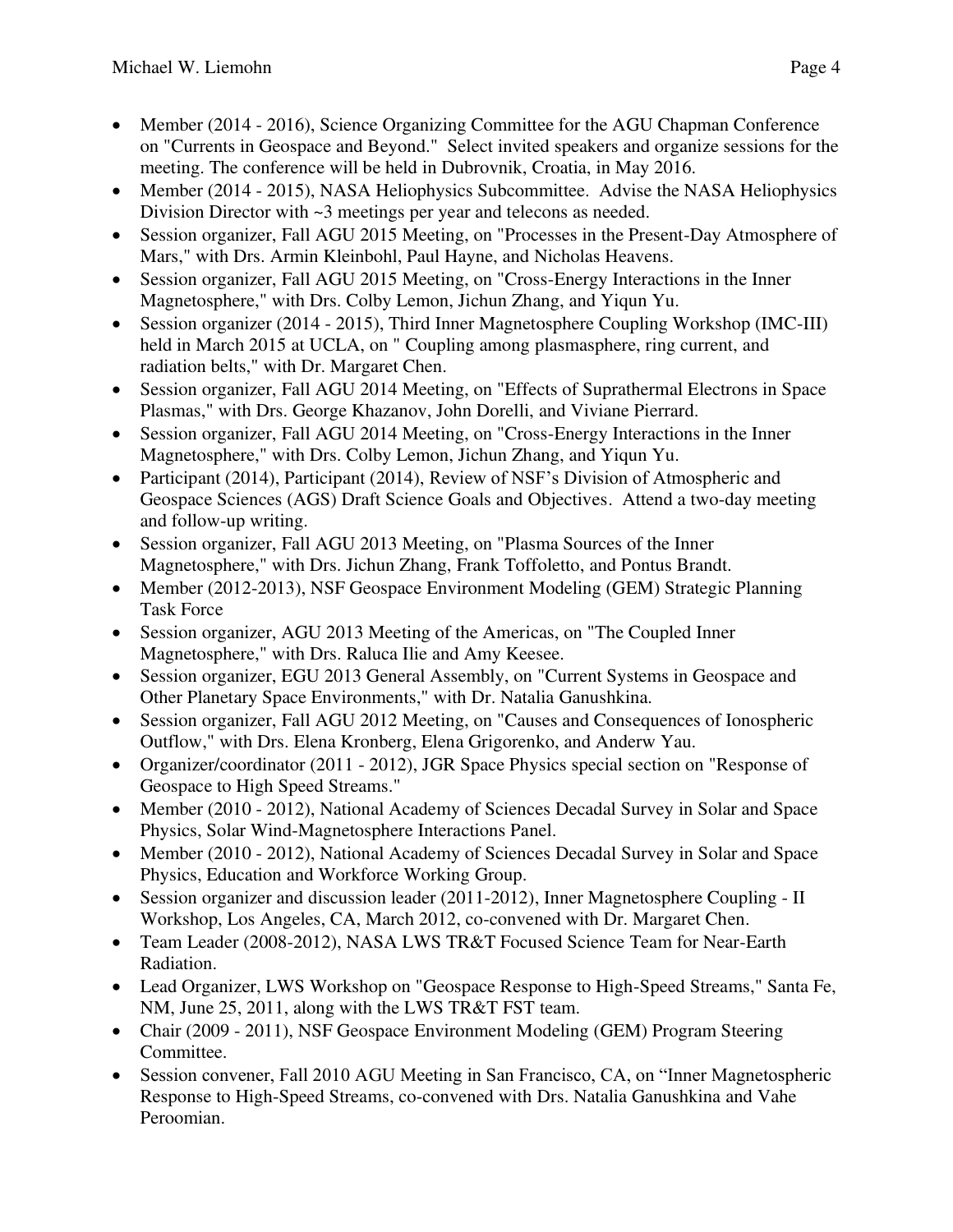- Chair-elect (2008 2009), NSF Geospace Environment Modeling (GEM) Program Steering Committee.
- Member (2007 -2009), NASA Living With a Star (LWS) TR&T Steering Committee.
- Member (2007-2008), Science Organizing Committee for the Inner Magnetosphere Coupling Workshop, held July 28-August 1, 2008, in Helsinki, Finland.
- Team Leader (2005-2008), NASA LWS TR&T Focused Science Team for Radiation Belt Studies.
- Chair (2003-2008), Inner Magnetosphere/Storms Research Area, NSF Geospace Environment Modeling (GEM) Workshop.
- Chair (2005-2007), NASA Geospace Management Operations Working Group (G/MOWG).
- Member (2006-2007), Science Organizing Committee member for the LWS CDAW on Geo-Storms held March 5-7, 2007 at Florida Institute of Technology (Melbourne, FL).
- Session convener, Spring 2007 AGU Meeting in Acapulco, Mexico, on "Distortions of Inner Magnetospheric Electric and Magnetic Fields", co-convened with Dr. Vania Jordanova.
- Organizer/coordinator, JGR Space Physics special section on "Results from the NSF GEM Inner Magnetosphere/Storms Assessment Challenge", to which there are ~20 manuscript submissions (in print November 2006).
- Session convener, European Geosciences Union (EGU) 2006 General Assembly in Vienna, Austria, on "Particle populations, electric currents and electromagnetic fields in the Earth's inner magnetosphere", co-convened with Drs. Natalia Ganushkina, Anna Milillo, Iaonnis Dandouras, and Paul Song.
- Member (2004-2005), NASA Sun-Solar System Connection (SSSC) Foundation Roadmap Team.
- Member (2003-2005), NASA Geospace Management Operations Working Group (G/MOWG).
- Member (2004-2005), Science Organizing Committee member for the LWS CDAW on Geomagnetic Storms held March 14-16, 2005 at George Mason University (Fairfax, VA).
- Session convener, Fall 2005 AGU Meeting in San Francisco, CA, on "Storms in Geospace: The Coupled Inner Magnetosphere and Sub-Auroral Ionosphere-Thermosphere System", coconvened with Dr. Art Richmond.
- Session convener, Spring 2005 AGU Meeting in New Orleans, LA, on "Solar Cycle" Variations of the Magnetosphere: Causes and Consequences", co-convened with Dr. Ruth Skoug of LANL and Dr. Vania Jordanova.
- Session convener, Fall 2004 AGU Meeting in San Francisco, CA, on "The Coupled Inner Magnetosphere", co-convened with Dr. Jerry Goldstein.
- Member (2004), organizing committee for the Huntsville 2004 Workshop on Challenges in Modeling the Sun-Earth System (meeting in November 2004).
- Member (2004), organizing committee for the two IGPP Workshops on Sawtooth Oscillations in Taos, NM, April 2004 and September 2004.
- Co-Chair (2000-2003), Working Group 1 (Plasmasphere and Ring Current), Inner Magnetosphere/Storms Campaign, NSF Geospace Environment Modeling (GEM) Workshop.

Reviewer Activities:

• As Editor-in-Chief of JGR-Space Physics, I regularly review manuscripts as part of the adjudication/decision process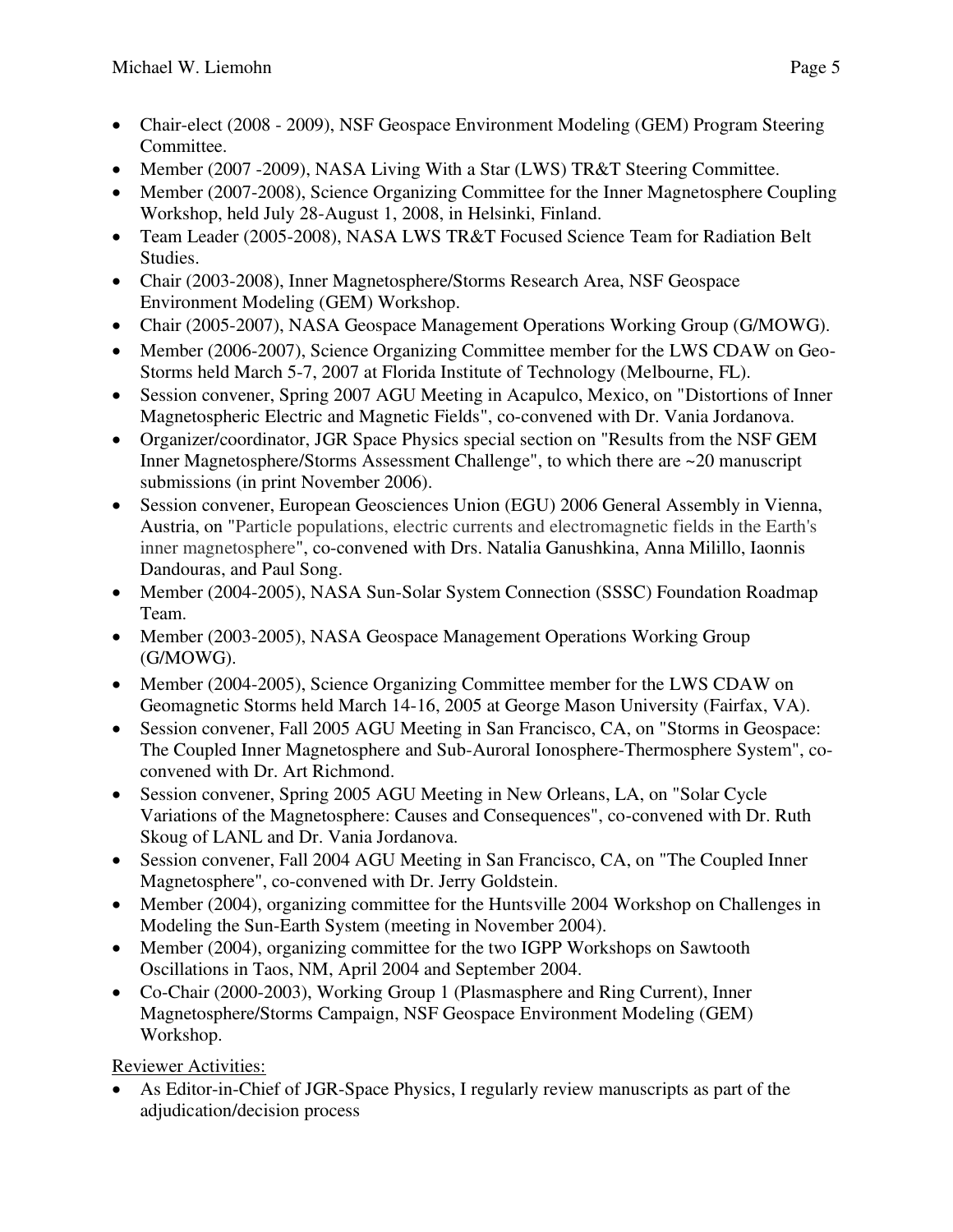- Journal Referee Journal of Geophysical Research Geophysical Research Letters Reviews of Geophysics American Geophysical Union monographs Journal of Atmospheric and Solar-Terrestrial Physics Annales Geophysicae Planetary and Space Sciences International Journal of Geomagnetism and Aeronomy Advances in Polar Upper Atmospheric Research Advances in Space Research Nonlinear Processes in Geophysics Icarus Eos • Manuscripts Refereed in 2020: 8 • Proposal Reviewer National Aeronautics and Space Administration National Science Foundation Los Alamos National Laboratory's Directors Fund Los Alamos National Laboratory's Institute for Geophysics and Planetary Physics (now Center for Space and Earth Sciences) NASA Postdoctoral Research Program Department of Energy INCITE Computing Program International Science and Technology Center (grants for scientists in the Independent States of the former Soviet Union) Canadian Foundation for Innovation Natural Science and Engineering Research Council (Canada) Japanese Aerospace Exploration Agency (Japan) Wiley Book Proposals University of Michigan (various internal programs)
- Proposals Reviewed in 2020: 31
- Served on various proposal review panels, typically 1 3 each year (NASA, NSF, LANL, CFI, NSERC, INCITE, U-M)

### **Collegiate Service: Courses**

- SPACE (was AOSS) 101: Introduction to Rocket Science (Fall 2013, '16, '17, '18), basics of rocket physics and engineering, history of rocketry, and the realism of "space" science fiction
- AOSS 105: Our Changing Atmosphere (Fall 2008, Winter '10 and '11), an introduction to the atmosphere, air pollution, and climate change for non-science majors
- AOSS 370: Solar-Terrestrial Relations (Fall 2009, '10, '11, '12, '14, '15): required course for all AOSS undergrads covering the Sun, space weather, and the sun-climate relationship
- SPACE 423 (was 405-002): Data Analysis and Visualization for Geoscientists (Winter 2018, '19, '20, '21): course on error propagation, data analysis, curve fitting, hypothesis testing, and visualization
- AOSS 450: Geophysical Electromagnetics (Fall 2005, '06, and '07), a new course for AOSS, required for some senior undergraduates
- AOSS 470: Solar-Terrestrial Relations (Winter 2007, '08, '09): earlier version of AOSS 370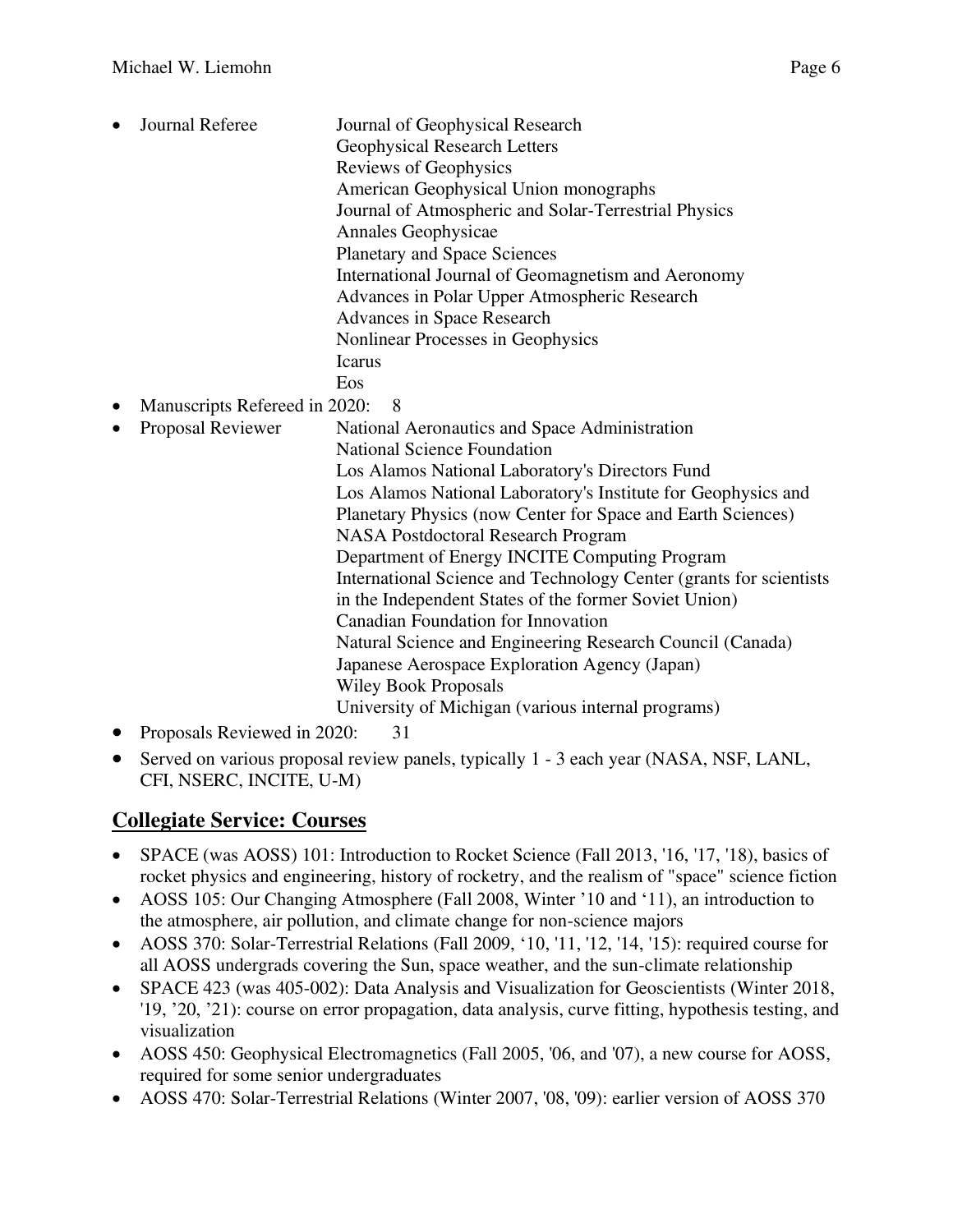- SPACE (was AOSS) 477: Space Weather Modeling (Winter 2012, '14, '15, '16): space weather modeling numerical algorithms and model usage, data-model comparisons, CCMC familiarity and usage
- AOSS 499/701: Space Weather Modeling (Winter 2008): a new elective for space weather AOSS undergraduates and first-year graduate students
- AOSS 501: Space Science Journal Club (Fall 2014, '15; Winter 2015, '16): weekly journal club
- SPACE 551: Advanced Fluid Dynamics (Fall 2020, '21): derivations and usage of the continuity, momentum, and energy equations, including waves and instabilities
- AOSS 605-006: Space Weather Forecasting (Fall 2010, Winter 2011), space weather forecasting contest participation, paper reviews, and data analysis projects
- AOSS 701: Lightning Physics (Fall 2007), directed study for grad student on lightning E&M
- AOSS 701: Electromagnetics (Winter 2010, Summer 2012, '14), directed study for grad students through the material of AOSS 450 (Geophysical Electromagnetics)
- AOSS 701: Plasma Waves Problem Solving (Winter 2015): guiding students through a weekly problem-solving session using Stix' *Waves in Plasmas* book
- CLIMATE/SPACE (was AOSS) 747: Student Seminar (Winter 2015, '17): discuss good-vbad scientific presentation techniques with PhD pre-candidates, oversee their practice talks
- CLIMATE/SPACE 749: Departmental Seminar (Fall 2017, Winter 2017): arrange speakers for weekly departmental seminar, lead students in Q&A with speakers and term-end discussion on the elements of good scientific presentations

## **Collegiate Service: Committees**

Present Activities:

- Director, the University of Michigan Space Institute (2019 present)
- ADVANCE STRIDE Committee,  $(2019 present)$
- Rackham Faculty Recognition Awards Committee (2021 present)
- UM Library Engineering Faculty Advisory Committee (EFLAC) (2021 present)
- Rackham Advancing New Directions in Grad Ed Initiative (2020 present)
- CLaSP Rackham Diversity Ally, along with Dr. Allison Steiner (2018 present)
- CLaSP Diversity Committee (2018 present)
- CLaSP faculty search committee  $(2020 \text{present})$

#### Past Activities:

- CLaSP Alumni and Friends Committee (member, 2018 2020)
- ADVANCE LIFT faculty panel at this workshop for those transitioning to Associate Professor, October 2016, '17, '18, and '19
- Leader, University of Michigan Space Institute creation task force (2016 2019)
- CoE Communications and Marketing Office Faculty Feedback Panel (Winter 2019)
- Lindau Travel Grant proposal reviewer (Fall 2018, '19)
- CoE Thematic Year Advisory Committee (Summer 2018)
- CoE DEI Panel for Chair Searches (2018)
- Convener, Launch Committee for Joi-Lynn Mondisa, IOE (2016 2018)
- Chair, CLASP Alumni and Friends Committee (2014 2018)
- Reappointment Casebook Committee for Xianzhe Jia (2018)
- Chair, Promotion Casebook Committee for Carolyn Kuranz (2017)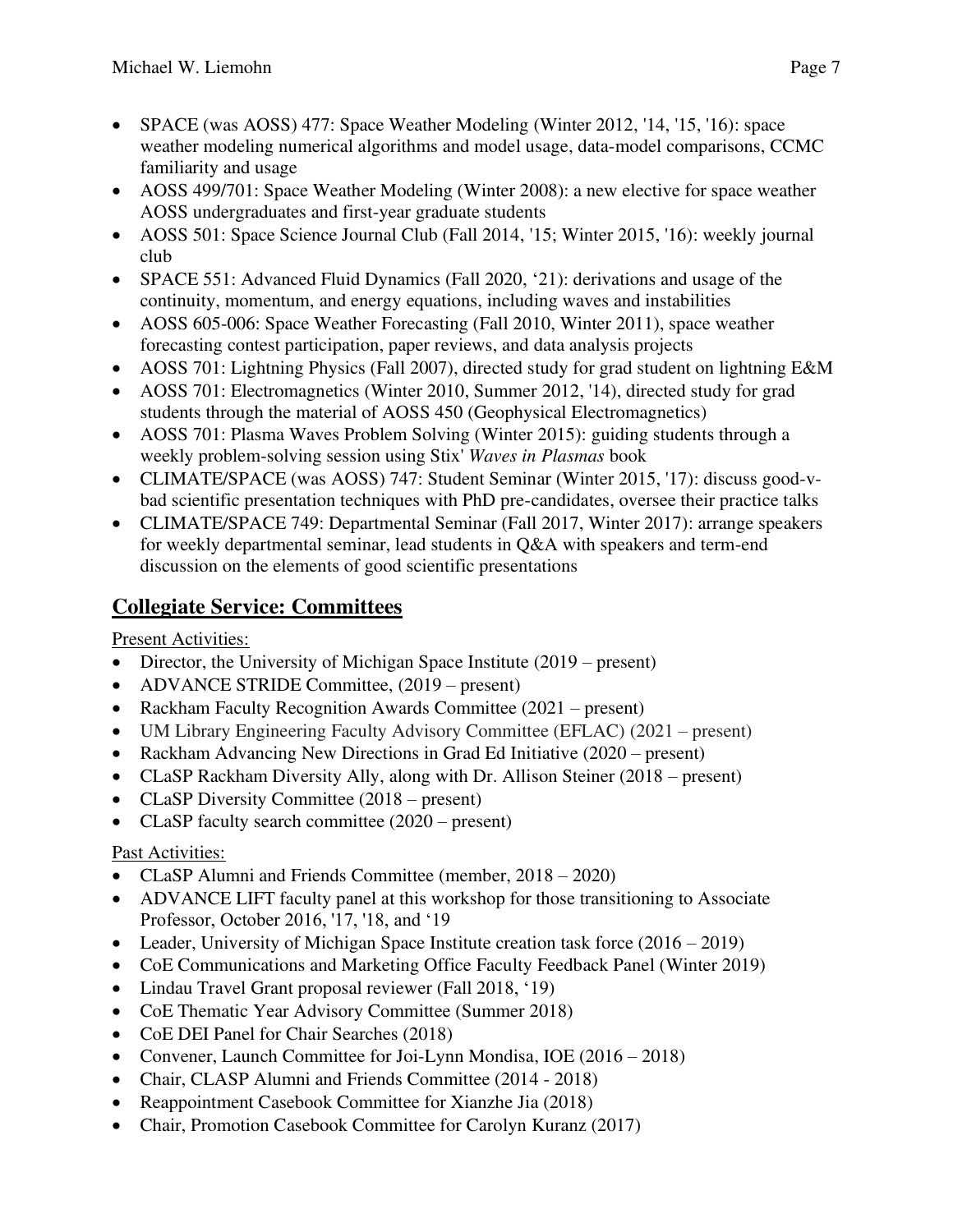- CoE DEI Panel for Chair Searches (2017)
- ADVANCE LIFT faculty panel for those transitioning to Associate Professor, October 2016
- Chair, Promotion Casebook Committee for Susan Lepri (2016)
- Launch Committee for Joshua Spitz, Physics (2015-2016)
- Launch Committee for Shasha Zou, CLASP (2015-2016)
- GradSWE lunch speaker (Dec 2016)
- CLASP Ladies Lunch speaker (April 2016)
- Faculty Mentor for Assistant Research Scientist Orenthal Tucker (2014 2016)
- AOSS Executive Committee (2013 2016)
- AOSS Qualifying Exam Committee (2014 2016)
- Faculty Leading Change Task Force on Grad Student Diversity (2015 2016)
- Reappointment Casebook Committee for Justin Kasper (2016)
- Promotion Casebook Committee for Jason Gilbert (2015)
- Chair, AOSS Awards Committee (2013 2015)
- Chair, Promotion Casebook Committee for Shasha Zou (2014)
- College of Engineering "I-T Futures" Committee (2014)
- Faculty Mentor for Assistant Research Scientist Rich Frazin (2010 2014)
- AOSS Curriculum Committee (2013 -2014)
- Chair, Promotion Casebook Committee for Gabor Toth (2013)
- Promotion Casebook Committee for Enrico Landi (2013)
- AOSS Graduate Program Committee (2006 2013)
- Experimental Faculty Search Committee (2012 2013)
- Chair, Promotion Casebook Committee for Natalia Ganjushkina (2012)
- Promotion Casebook Committee for Chris Parkinson (2012)
- Master's of Science Assessment Committee (2012)
- Chair, AOSS Graduate Admissions Committee (2006 2012)
- CoE Grad Chairs meetings, several times a semester (2006 2012)
- Rackham Grad Program Chairs meetings, several times a year (2006 2012)
- AOSS Undergraduate Curriculum Committee (2007 2012): including large-scale review of the ESSE undergrad program (Fall 2008)
- Tenure/Promotion Casebook Committee for Christiane Jablonowski (2011)
- AOSS Chair Search Advisory Committee (2010-2011)
- AOSS Awards Committee (2010 2011)
- Lead organizer for the weekly AOSS space physics student meetings (2004 2010)
- Promotion Casebook Committee for Richard Frazin (2010)
- Chair, AOSS Graduate Program Committee (2009 2010)
- Chair, Promotion Casebook Committee for Ward (Chip) Manchester (2009)
- AOSS Strategic Plan Committee (2008)
- Chair, AOSS Faculty Search Committee (2007 2008)
- AOSS Qualifying Exam Committee (2006 and 2007)
- Chair, AOSS March Major Madness (undergrad recruiting event) (2007)
- Chair, Promotion Casebook Committee for K. C. Hansen (2007)
- Promotion Casebook Committee for Ward (Chip) Manchester (2006)
- AOSS Department Executive Committee (2001-2004)
- AOSS Awards Committee (2002-2003)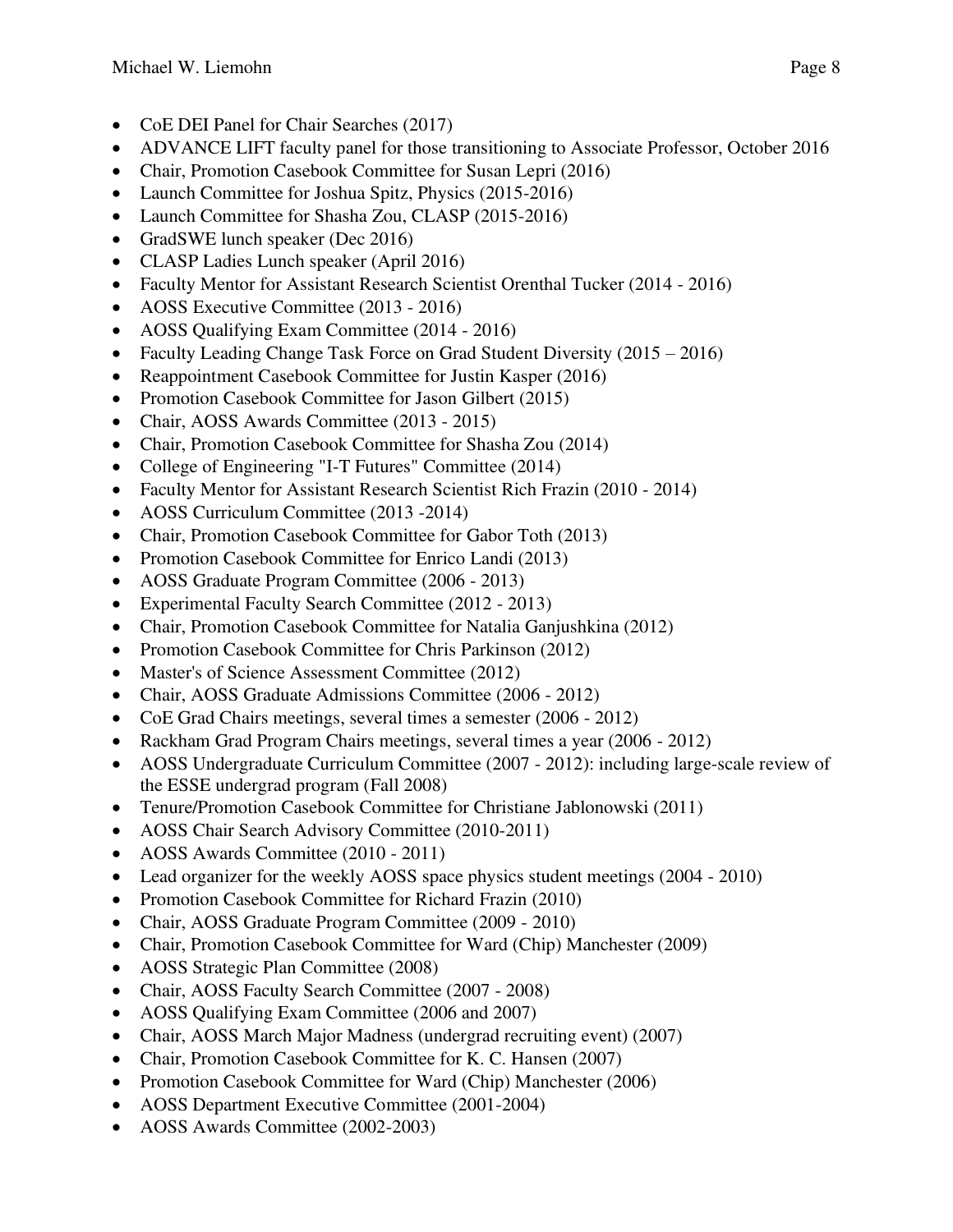• Promotion Casebook Committee for Xiaohong Liu (2001)

## **Advisorships**

| $\bullet$ | Postdoctoral advisorships                       |                                                                                    |
|-----------|-------------------------------------------------|------------------------------------------------------------------------------------|
|           |                                                 | Fall/2004-Wint/2006 Elena Moise (with Dr. Janet Kozyra)                            |
|           |                                                 | TIMED satellite theory-data comparisons                                            |
|           |                                                 | Winter/2006-Sum/07 Xiaohua Fang (with Dr. Janet Kozyra)                            |
|           |                                                 | Precipitation modeling, TIMED satellite theory-data comparisons,                   |
|           |                                                 | Mars pick-up ion modeling                                                          |
|           | Sum/2010-Fall2010                               | Raluca Ilie                                                                        |
|           |                                                 | Inner magnetospheric modeling, temporary position while she                        |
|           |                                                 | waited for her LANL postdoc to begin                                               |
|           | Sum/2013                                        | <b>Shannon Curry</b>                                                               |
|           |                                                 | Mars pick-up ion modeling, temporary position while she waited                     |
|           |                                                 | for her UC-Berkeley postdoc to begin                                               |
|           | Sum/2014-Sum/2016 Roxanne Katus                 |                                                                                    |
|           |                                                 | Inner magnetospheric data analysis and modeling, 25% position to                   |
|           |                                                 | complement her 75% position at West Virginia University                            |
|           | Fall/2019-Sum/2020                              | Meghan Burleigh                                                                    |
|           |                                                 | Geospace system modeling, ionosphere-thermosphere physics,                         |
|           |                                                 | ionospheric outflow                                                                |
|           | Fall/2020-present                               | Sunanda Suresh                                                                     |
|           |                                                 | Geospace system modeling, ionosphere-thermosphere coupling                         |
|           | Graduate student advisorships (primary advisor) |                                                                                    |
| $\bullet$ | Fall/2000-Fall/2005                             |                                                                                    |
|           |                                                 | Xiaohua Fang (with Dr. Janet Kozyra), PhD in 2005                                  |
|           |                                                 | Precipitation modeling, TIMED satellite theory-data comparisons                    |
|           | Fall/2001-Aug 2006                              | Jichun Zhang, PhD in 2006                                                          |
|           | Fall/2002-Sum/2004                              | Ring current superposed epoch analysis and MHD modeling<br>Jacki Smith, MS in 2004 |
|           |                                                 |                                                                                    |
|           |                                                 | MGS satellite theory-data comparisons                                              |
|           | Fall/2002-Spr/2007                              | Xia Cai, PhD in 2007                                                               |
|           |                                                 | Magnetospheric sawtooth oscillation data analysis                                  |
|           |                                                 | Originally with Dr. Clauer, I funded her from 1/2006 on                            |
|           | Fall/2007-Sum/2009                              | Matt Trantham, MS in 2009                                                          |
|           |                                                 | Mars electron modeling and data analysis                                           |
|           |                                                 | Fall/2005-Win/2010 Raluca Ilie, PhD in 2010                                        |
|           |                                                 | Ring current modeling and data analysis                                            |
|           | Fall/2011-Win/2012                              | Laura O'Connor, SGUS/MS student                                                    |
|           | Fall/2008-Win/2013                              | Catherine Walker, PhD in 2013                                                      |
|           |                                                 | Planetary atmosphere and geology modeling and data analysis                        |
|           |                                                 | After Year 2, primarily with Prof. Jeremy Bassis                                   |
|           | Win/2010-Win/2013                               | Shannon Curry, PhD in 2013                                                         |
|           |                                                 | Mars pick-up ion modeling and atmospheric loss                                     |
|           | Fall/2009-Win/2014                              | Roxanne Katus, PhD in 2014                                                         |
|           |                                                 | Ring current modeling and data analysis                                            |
|           | Fall/2011-Fall/2015                             | Shaosui Xu, PhD in 2015                                                            |
|           |                                                 | Mars electron data analysis and modeling                                           |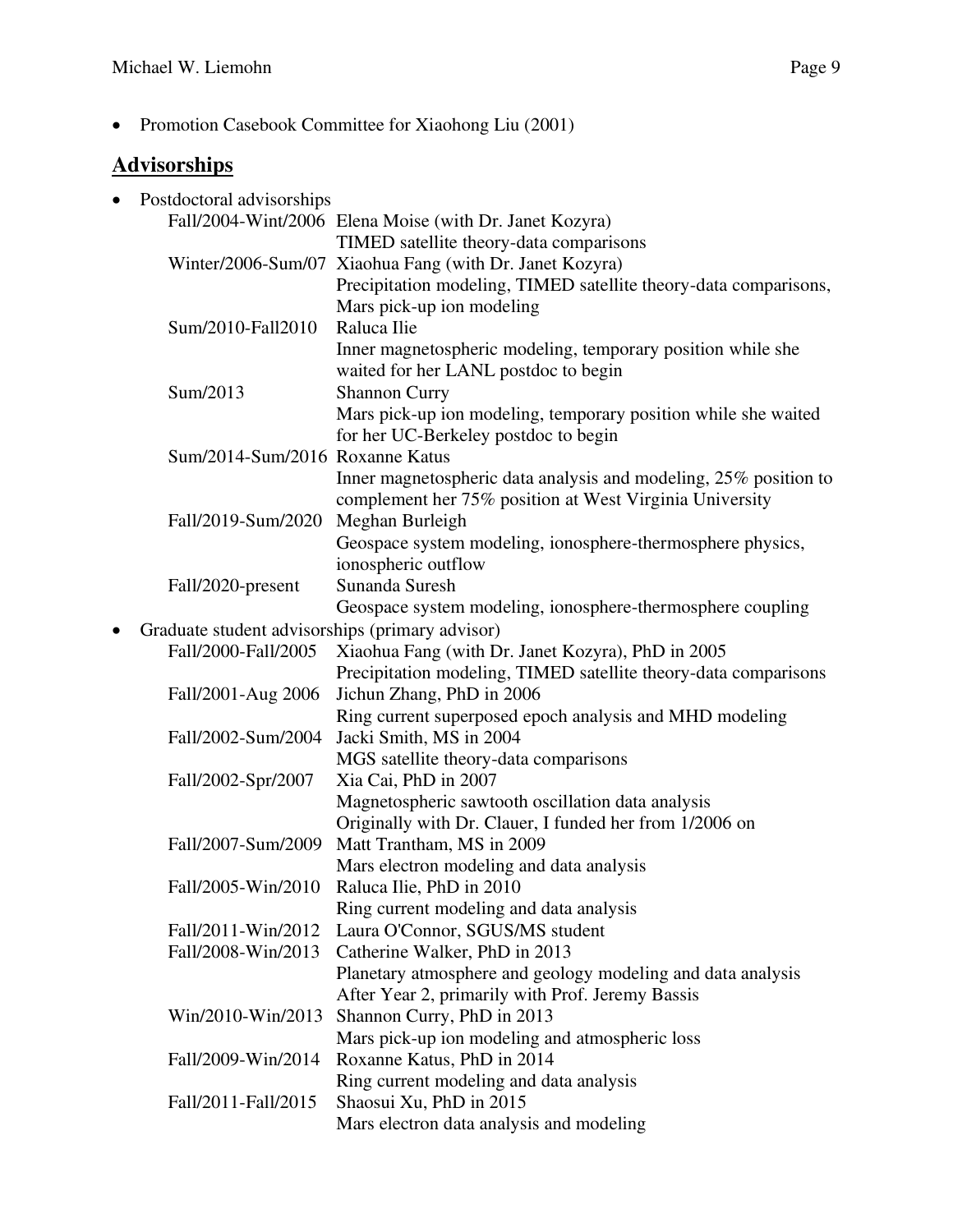|   |                      | Fall/2013-Fall/2016 Lois Smith, PhD in 2016                      |
|---|----------------------|------------------------------------------------------------------|
|   |                      | Inner magnetosphere data analysis and modeling                   |
|   | Fall/2011-Win/2018   | Blake Johnson, PhD in Jan 2018                                   |
|   |                      | Mars ion data analysis and modeling                              |
|   | Fall/2015-Win/2020   | Abigail Azari (with Prof. Xianzhe Jia), PhD in Mar 2020          |
|   |                      | Saturn magnetospheric kinetic-v-fluid physics                    |
|   | Win/2016-Sum/2020    | Alicia Schooley (with Prof. Susan Lepri), PhD in Aug 2020        |
|   |                      | Solar wind electrons, magnetic topology, CMEs                    |
|   | Fall/2014-present    | Huy-Sinh Trung, PhD expected in 2020 (Physics PhD student)       |
|   |                      | Magnetospheric magnetic reconnection modeling                    |
|   | Fall/2017-present    | Alexander Shane, PhD expected in 2022                            |
|   |                      | Mars electron data analysis and modeling                         |
|   | Fall/2017-present    | Brian Swiger (with Dr. Natalia Ganushkina), PhD expected 2022    |
|   |                      | Geospace data analysis and modeling                              |
|   | Fall/2017-present    | Agnit Mukhopadhyay (with Dr. Dan Welling). PhD expected 2022     |
|   |                      | Ionospheric conductance influences on geospace                   |
| ٠ |                      | Undergraduate REU/directed research/hourly advisorships          |
|   | Summer 2001          | John Vann (senior from Univ. of Kansas)                          |
|   | Summer 2002          | Tamara Reimer (junior from Harvey Mudd College, CA)              |
|   | Summer 2003          | Jessica Trudeau (senior from Carleton College, MN)               |
|   | Fall/2004-Fall/2006  | Emily Tubman: Polar-TIDE data analysis                           |
|   | Winter 2007          | Vernon Butler: ring current simulations                          |
|   | Summer 2007          | Matt Onderlinde: ring current and magnetosphere simulations      |
|   | Fall 2007            | Matt Jazowski: ring current simulations                          |
|   | Fall/2008-Win/2009   | Amanda Mims: magnetospheric data analysis                        |
|   | Summer 2009          | Zsolt Balint (junior from Embry-Riddle Aeronautical Univ., FL)   |
|   | Fall/2009-Fall/2010  | Matt Trantham: Mars electron data analysis                       |
|   | Summer 2010          | Andrew De Zeeuw: ring current simulations                        |
|   | Winter 2011          | Ava Dupre: Mars electron data analysis                           |
|   | Sum/2011-Fall2011    | Shan Yan: radiation belt modeling                                |
|   | Fall/2011-Sum/2012   | Nick Perlongo: ring current simulations                          |
|   | Summer 2012          | John (Jack) Blears (senior from Washington U in St. Louis, MO)   |
|   |                      | Winter/2012-Sum/'12 Manan Kocher: Mars electron data analysis    |
|   | Fall 2012            | Tristan Weber: ring current simulations                          |
|   |                      | Fall/2012 - Win/2013 Michael Kawano: Mars electron data analysis |
|   | Winter 2014          | Michael Constantine, ring current simulations                    |
|   | Win/2015-Sum/2017    | Alex Shane, Mars electron data analysis and modeling             |
|   | Win/2016-Sum/2017    | Corinne Florie, Mars electron data analysis                      |
|   | Win/2018-Fall/2018   | Rickey Shackelford, Saturn magnetospheric physics                |
|   | Summer 2018          | Hanyun Xu, space storms and space current systems                |
|   | Sum/2018 & 2019      | Timothy Keebler, space current system data analysis (senior from |
|   |                      | Millersville University, PA)                                     |
|   | Summer 2020          | Jenna Syposs: Saturn magnetospheric dynamics                     |
|   | $Sum/2020 - present$ | Graham Fordice: paleomagnetospheric MHD simulations              |
|   | $Sum/2020 - present$ | Joshua Adam: data-model comparison metrics assessments           |

• Ph.D committees, chaired:<br>• Fang, Xiaohua

| Fang, Xiaohua | Awarded April 2006 (co-chair with Janet Kozyra) |
|---------------|-------------------------------------------------|
| Zhang, Jichun | <b>Awarded August 2006</b>                      |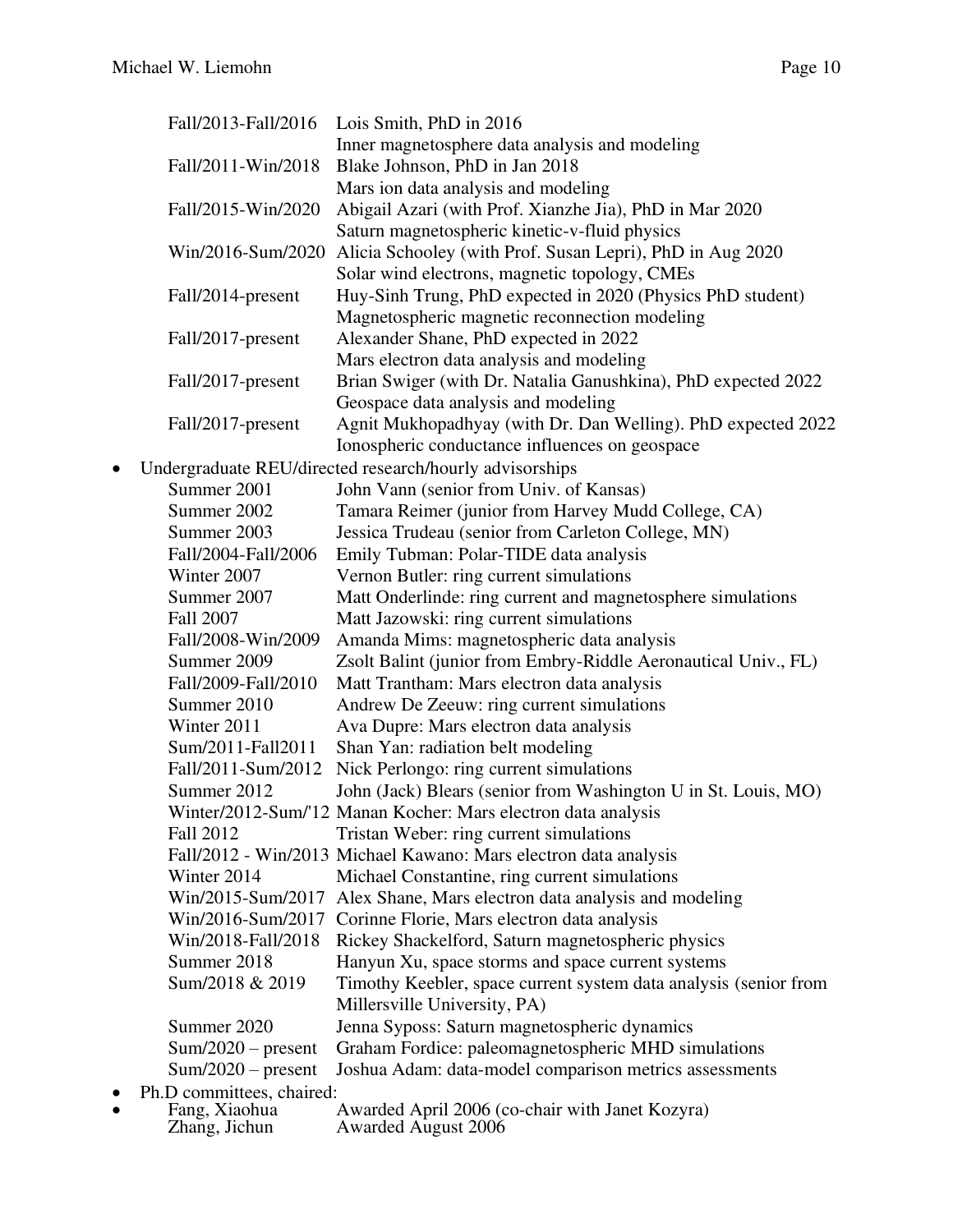|           | Cai, Xia                  | Awarded August 2007 (co-chair with Bob Clauer)                |
|-----------|---------------------------|---------------------------------------------------------------|
|           | Ilie, Raluca              | <b>Awarded August 2010</b>                                    |
|           | Curry, Shannon            | <b>Awarded Winter 2013</b>                                    |
|           | Katus, Roxanne            | <b>Awarded Winter 2014</b>                                    |
|           | Xu, Shaosui               | Awarded Fall 2015                                             |
|           | Smith, Lois               | Awarded Fall 2016                                             |
|           | Johnson, Blake            | <b>Awarded Winter 2018</b>                                    |
|           | Azari, Abigail            | Awarded Winter 2020 (co-chair with Xianzhe Jia)               |
|           | Schooley, Alicia          | Awarded Winter 2020 (co-chair with Sue Lepri)                 |
|           | Trung, Huy-Sinh           | Expected Winter 2020                                          |
|           | <b>Alexander Shane</b>    | Expected Winter 2022                                          |
|           | Brian Swiger              | Expected Winter 2022 (co-chair with Natalia Ganushkina)       |
|           |                           | Mukhopadhyay, Agnit Expected Winter 2022                      |
| $\bullet$ | Ph.D. committees, member: |                                                               |
|           | Deng, Yue                 | <b>Awarded August 2006</b>                                    |
|           | DeJong, Anna              | <b>Awarded Winter 2008</b>                                    |
|           | Welling, Daniel           | Awarded Fall 2008                                             |
|           | Yu, Yiqun                 | Awarded Fall 2010                                             |
|           | Najib, Dalal              | Awarded Fall 2010                                             |
|           | Walker, Catherine         | <b>Awarded Winter 2013</b>                                    |
|           | Raines, James             | <b>Awarded Winter 2013</b>                                    |
|           | Meng, Xing                | <b>Awarded Winter 2013</b>                                    |
|           | Gruesbeck, Jacob          | <b>Awarded August 2013</b>                                    |
|           | Zhang, Xiangyun           | Awarded Winter 2015                                           |
|           | Dong, Chuanfei            | Awarded Fall 2015                                             |
|           | Ellington, Sidney         | <b>Awarded Winter 2016</b>                                    |
|           | Perlongo, Nick            | <b>Awarded Winter 2017</b>                                    |
|           | Holijoki, Sanni           | Awarded May 2017 (University of Helsinki, served as opponent) |
|           | Hegedus, Alex             | <b>Awarded August 2019</b>                                    |
|           | Grono, Eric               | Awarded December 2019 (University of Calgary)                 |
|           |                           | Awarded January 2021 (in Nuclear Engineeering)                |
|           | Hua, Michael              |                                                               |

#### **Media Relations and Coverage**

- Interviewed and quoted by National Public Radio reporter Jeff Gronfeld regarding the MAVEN initial results release, November 5, 2015: [http://www.npr.org/sections/thetwo](http://www.npr.org/sections/thetwo-way/2015/11/05/454594559/researchers-reveal-how-climate-change-killed-mars)[way/2015/11/05/454594559/researchers-reveal-how-climate-change-killed-mars](http://www.npr.org/sections/thetwo-way/2015/11/05/454594559/researchers-reveal-how-climate-change-killed-mars)
- Interviewed and quoted by the New York Times reporter Kenneth Chang regarding the MAVEN initial results release, November 6, 2015: [http://www.nytimes.com/2015/11/06/science/space/mars-atmosphere-stripped-away-by](http://www.nytimes.com/2015/11/06/science/space/mars-atmosphere-stripped-away-by-solar-storms-nasa-says.html?_r=0)solar-storms-nasa-says.html? r=0
- Interviewed and quoted in an AGU press release on Pluto's interactions with the solar wind, May 4, 2016: [http://news.agu.org/press-release/plutos-interactions-with-the-solar-wind-are](http://news.agu.org/press-release/plutos-interactions-with-the-solar-wind-are-unique-study-finds/)[unique-study-finds/](http://news.agu.org/press-release/plutos-interactions-with-the-solar-wind-are-unique-study-finds/)
- Interviewed and quoted in *Eos* regarding Thomas Zurbuchen heading NASA's Science Mission Directorate, November 4, 2016: [https://eos.org/articles/new-nasa-science-head](https://eos.org/articles/new-nasa-science-head-foresees-progress-in-search-for-alien-life)[foresees-progress-in-search-for-alien-life](https://eos.org/articles/new-nasa-science-head-foresees-progress-in-search-for-alien-life)
- Highlighted in U-M's Washington Update, a weekly newsletter from U-M's office of Government Relations, for my service on the NASA Heliophysics Advisory Committee, September 8, 2017:<http://mailchi.mp/e0f5e895b7de/6w2ff9p3pp-1248545>
- Reddit Ask Me Anything session on the dangers of space weather, October 5, 2017: [https://www.reddit.com/r/science/comments/74fqke/hi\\_reddit\\_im\\_mike\\_liemohn\\_a\\_professo](https://www.reddit.com/r/science/comments/74fqke/hi_reddit_im_mike_liemohn_a_professor_in_the/) r in the/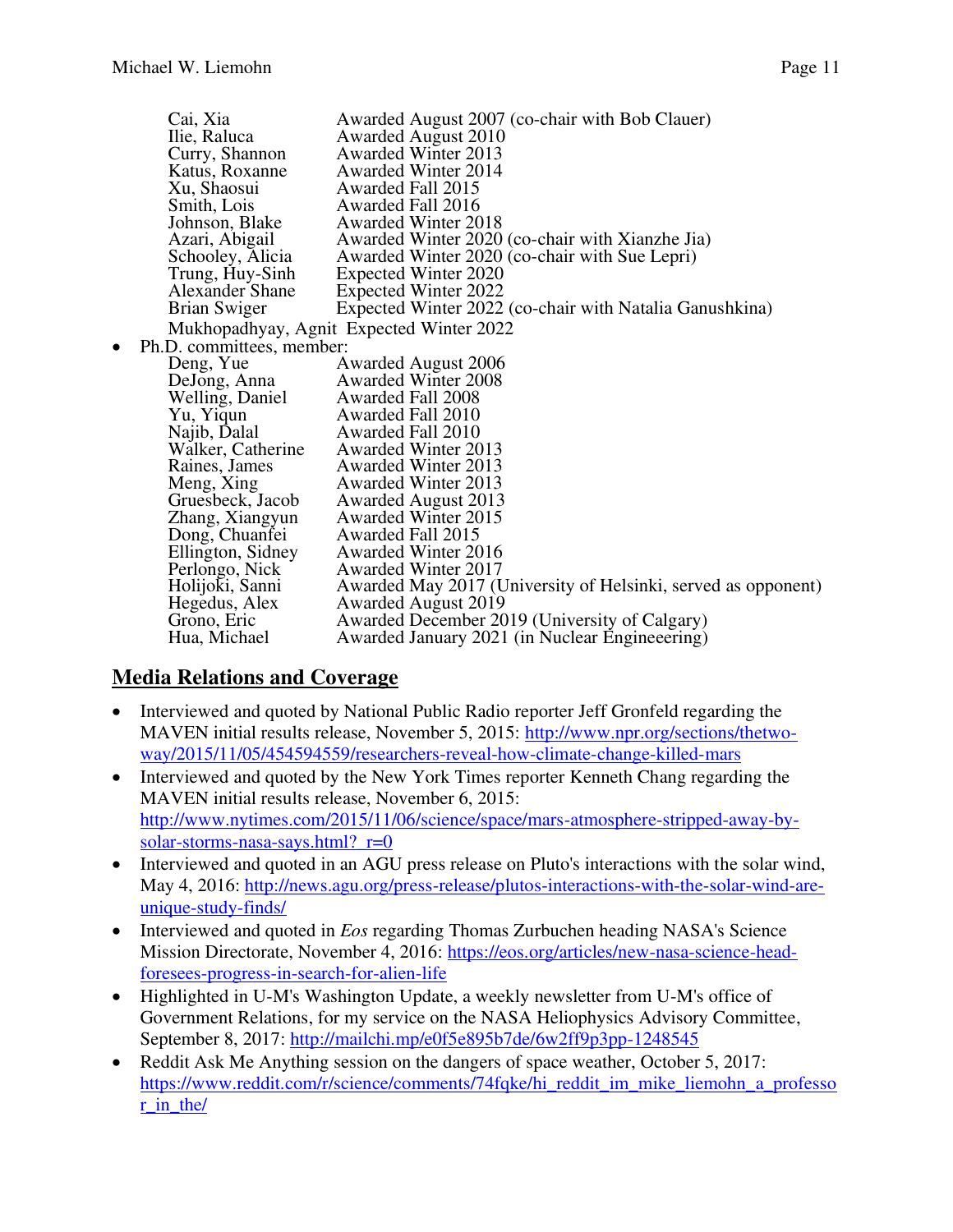- Interviewed and quoted about the meteor bolide fireball over southeast Michigan, January 16-17, 2018, by WDIV (Detroit channel 4 TV), WXYZ (Detroit channel 7 TV), Ann Arbor News (mlive.com), the Detroit Free Press, and U-M's College of Engineering and Michigan News, and then quoted in other media outlets, like Fortune magazine and Space.com: <https://www.facebook.com/Local4/videos/10156616389261002/> [https://scout.tveyes.com/media/273763/WDIV/2018-01-](https://scout.tveyes.com/media/273763/WDIV/2018-01-17/06/02/20/?ua=1&StartOffset=120&eventid=5e339284-ed55-4abd-86f1-6e181b3c0fd1&Highlight=%22University%20of%20Michigan%22&signature=9689E6658229191356FAF9677797BBDA) [17/06/02/20/?ua=1&StartOffset=120&eventid=5e339284-ed55-4abd-86f1-](https://scout.tveyes.com/media/273763/WDIV/2018-01-17/06/02/20/?ua=1&StartOffset=120&eventid=5e339284-ed55-4abd-86f1-6e181b3c0fd1&Highlight=%22University%20of%20Michigan%22&signature=9689E6658229191356FAF9677797BBDA) [6e181b3c0fd1&Highlight=%22University%20of%20Michigan%22&signature=9689E66582](https://scout.tveyes.com/media/273763/WDIV/2018-01-17/06/02/20/?ua=1&StartOffset=120&eventid=5e339284-ed55-4abd-86f1-6e181b3c0fd1&Highlight=%22University%20of%20Michigan%22&signature=9689E6658229191356FAF9677797BBDA) [29191356FAF9677797BBDA](https://scout.tveyes.com/media/273763/WDIV/2018-01-17/06/02/20/?ua=1&StartOffset=120&eventid=5e339284-ed55-4abd-86f1-6e181b3c0fd1&Highlight=%22University%20of%20Michigan%22&signature=9689E6658229191356FAF9677797BBDA)  <https://www.youtube.com/watch?v=SmH8CtWRYT8&feature=youtu.be> [http://www.ns.umich.edu/new/experts-advisories/25376-michigan-meteor-u-m-experts-can](http://www.ns.umich.edu/new/experts-advisories/25376-michigan-meteor-u-m-experts-can-discuss)[discuss](http://www.ns.umich.edu/new/experts-advisories/25376-michigan-meteor-u-m-experts-can-discuss)  <https://www.facebook.com/michigan.engineering/videos/10156171519898324/> http://www.mlive.com/news/index.ssf/2018/01/10 things to know about the me.html [http://www.mlive.com/news/ann](http://www.mlive.com/news/ann-arbor/index.ssf/2018/01/astronomy_professors_from_um_e.html)[arbor/index.ssf/2018/01/astronomy\\_professors\\_from\\_um\\_e.html](http://www.mlive.com/news/ann-arbor/index.ssf/2018/01/astronomy_professors_from_um_e.html)  [http://www.crossroadstoday.com/story/37286071/head-of-astronomy-says-meteor-debris](http://www.crossroadstoday.com/story/37286071/head-of-astronomy-says-meteor-debris-may-have-landed-in-mich)[may-have-landed-in-mich](http://www.crossroadstoday.com/story/37286071/head-of-astronomy-says-meteor-debris-may-have-landed-in-mich)  [http://www.weny.com/story/37286071/head-of-astronomy-says-meteor-debris-may-have](http://www.weny.com/story/37286071/head-of-astronomy-says-meteor-debris-may-have-landed-in-mich)[landed-in-mich](http://www.weny.com/story/37286071/head-of-astronomy-says-meteor-debris-may-have-landed-in-mich)  [https://www.wxyz.com/news/head-of-astronomy-at-cranbrook-believes-meteor-landed-near](https://www.wxyz.com/news/head-of-astronomy-at-cranbrook-believes-meteor-landed-near-mount-clemens)[mount-clemens](https://www.wxyz.com/news/head-of-astronomy-at-cranbrook-believes-meteor-landed-near-mount-clemens)  <https://drive.google.com/file/d/1czBebDT7H17WzeXMuJ5EDYfM58wXerzS/view> [http://fortune.com/2018/01/17/watch-a-meteor-explode-over-michigan-causing-loud-boom](http://fortune.com/2018/01/17/watch-a-meteor-explode-over-michigan-causing-loud-boom-and-brilliant-flash-of-light/)[and-brilliant-flash-of-light/](http://fortune.com/2018/01/17/watch-a-meteor-explode-over-michigan-causing-loud-boom-and-brilliant-flash-of-light/)  [https://www.freep.com/story/news/local/michigan/2018/01/18/meteorites-deadly](https://www.freep.com/story/news/local/michigan/2018/01/18/meteorites-deadly-history/1041458001/)[history/1041458001/](https://www.freep.com/story/news/local/michigan/2018/01/18/meteorites-deadly-history/1041458001/)  <https://www.space.com/39431-michigan-meteor-explosion-shook-earth.html> • Interviewed by Sky & Telescope magazine about the impact of the government shutdown on
- scientific research and publishing, January 18, 2019: [https://www.skyandtelescope.com/astronomy-news/government-shutdown-astronomy](https://www.skyandtelescope.com/astronomy-news/government-shutdown-astronomy-financial-woes-uncertain-schedules/)[financial-woes-uncertain-schedules/](https://www.skyandtelescope.com/astronomy-news/government-shutdown-astronomy-financial-woes-uncertain-schedules/)

### **Publication and Presentation Record**

|                                                           | ISI Web of Science ResearcherID number: H-8703-2012                                                                                                                                          |
|-----------------------------------------------------------|----------------------------------------------------------------------------------------------------------------------------------------------------------------------------------------------|
| <b>ORCID</b> number:                                      | 0000-0002-7039-2631                                                                                                                                                                          |
| H-index:                                                  | 35 in Web of Science, 39 in Google Scholar (as of 4/1/21)                                                                                                                                    |
|                                                           | Peer-Reviewed Publications 222 in print, press, or submitted (60 first author)                                                                                                               |
|                                                           | 11 invited review papers (1 first author)                                                                                                                                                    |
|                                                           | 18 submitted/in-print since January 2020 (5 first author)                                                                                                                                    |
| Other Research Publications 41 in print (31 first author) | Technical Reports, GEMStone reports, International Innovations<br>article, science blog posts, <i>Eos</i> Editors' Vox posts and Editors'<br>Highlights, <i>JGR-Space Physics</i> editorials |
| Editor-in-Chief Blog                                      | 300 posts (December 2013 through December 2019)<br>http://liemohnigrspace.wordpress.com/                                                                                                     |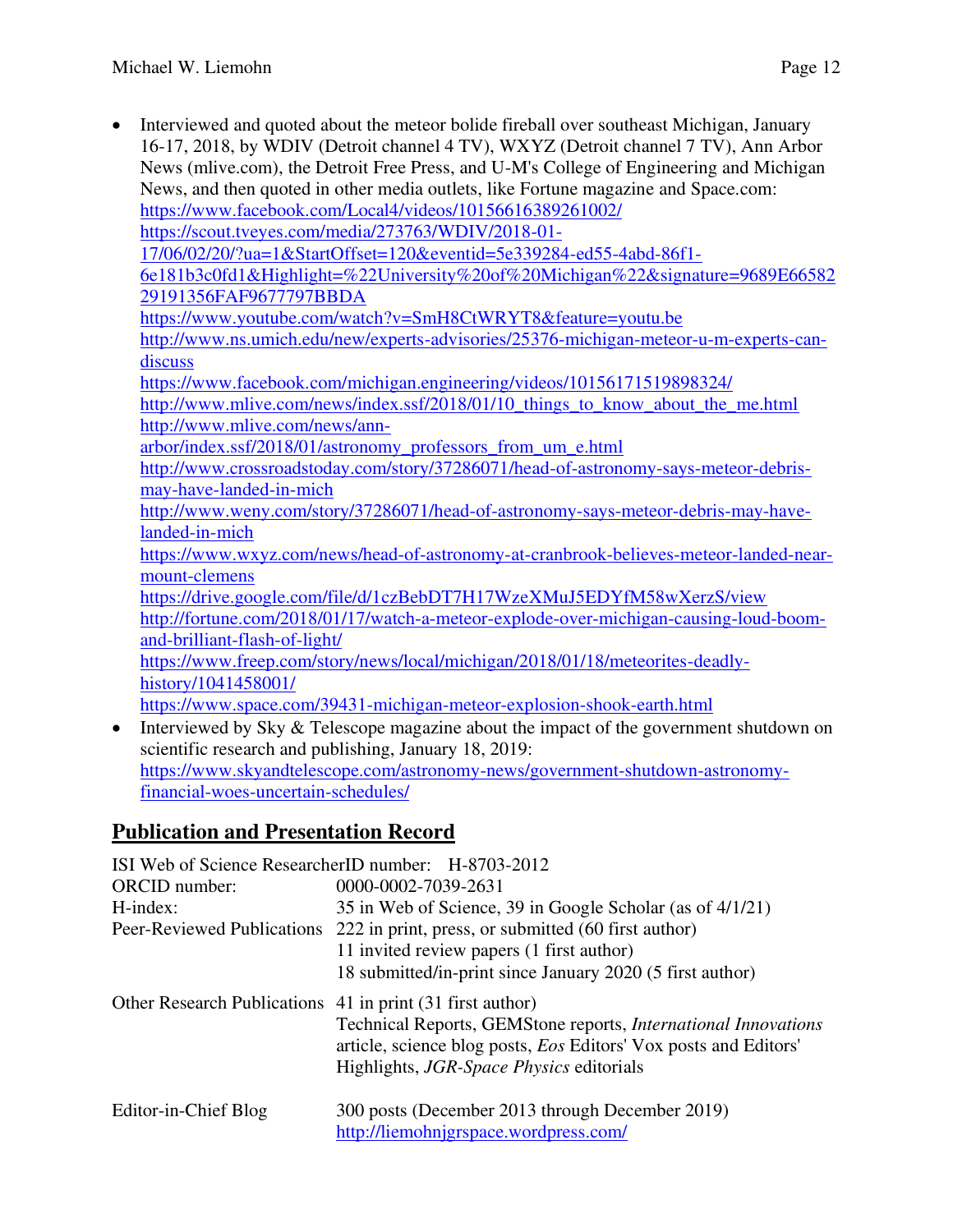| <b>Other Social Media</b> | Starting the Michigan Space Institute blog, "Space Connection"    |
|---------------------------|-------------------------------------------------------------------|
|                           | First post in mid February 2020, https://space.umich.edu/         |
|                           | Regular posts on "AGU Space" Facebook page                        |
|                           | Regular tweets @liemohnigrspace                                   |
|                           | Sun-climate posts at Ricky Rood's blog (October 2015)             |
|                           | http://www.wunderground.com/blog/RickyRood/show.html              |
|                           | Member of the Aurorasaurus Scientist Network                      |
|                           | Space weather posts at the Aurorasaurus blog (January 2016)       |
|                           | http://blog.aurorasaurus.org/                                     |
| Presentations             | 666 given or co-authored (279 first author)                       |
|                           | 87 invited presentations at scientific meetings (43 first author) |

A complete list of peer-reviewed publications appears at the end of this document

### **Funding Record (principal investigator only)**

Active Grants and Contracts:

| 2021-2024 (4 years)               | PI, COmposition and Dynamics EXperiment (CODEX) in the<br>topside ionosphere, NASA Heliophysics Flight Opportunities for<br>Research & Technology, led by Southwest Research Institute (U- |
|-----------------------------------|--------------------------------------------------------------------------------------------------------------------------------------------------------------------------------------------|
|                                   | M part of Dr. Keiichi Ogasawara's CubeSat project), \$2,033k                                                                                                                               |
| 2021-2026 (5 years)               | PI, Gateway to robust HERMES science: Filling the potholes of                                                                                                                              |
|                                   | nonideal accommodations on the road to the moon, NASA                                                                                                                                      |
|                                   | HERMES Interdisciplinary Scientist Program, \$1,342k                                                                                                                                       |
| 2021-2024 (3 years)               | PI, Morphology and Evolution of Hot Ion Injection Events in                                                                                                                                |
|                                   | Saturn's Inner Magnetosphere, NASA Cassini Data Analysis                                                                                                                                   |
|                                   | Program, \$469k                                                                                                                                                                            |
| 2020-2023 (3 years)               | PI, PAGER: Prediction of Adverse effects of Geomagnetically-                                                                                                                               |
|                                   | induced currents and Energetic Radiation, European Union                                                                                                                                   |
|                                   | Horizon 202 Programme, led by GFZ in Germany (U-M part of                                                                                                                                  |
|                                   | Dr. Y. Sphprit's grant), \$307k                                                                                                                                                            |
| 2019-2023 (4 years)               | PI, Heavy Ions Inside Geosynchronous Orbit, NASA Living With                                                                                                                               |
|                                   | a Star Program, led by Southwest Research Institute (U-M part of                                                                                                                           |
|                                   | Dr. J.-M. Jahn's grant), $$116k$                                                                                                                                                           |
| 2017-2022 (5 years)               | PI (with Dan Welling), PREEVENTS Track 2: Collaborative                                                                                                                                    |
|                                   | Research: CHARGED- Comprehensive Hazard Analysis for                                                                                                                                       |
|                                   | Resilience to Geomagnetic Extreme Disturbances, NSF                                                                                                                                        |
|                                   | Geosciences PREEVENTS Program, \$1,958k                                                                                                                                                    |
|                                   | 2017-2021 (3 years, plus ext.)PI, Outflow and Geospace: Impact and Feedback of Heavy Ions in                                                                                               |
|                                   | the Magnetosphere, NASA Heliophysics Grand Challenge                                                                                                                                       |
|                                   | Research Program, 1,043k                                                                                                                                                                   |
| <b>Past Grants and Contracts:</b> |                                                                                                                                                                                            |
|                                   | 2016-2021 (3 years, plus ext.)PI, Connections Between and Drivers of Inner Magnetospheric                                                                                                  |
|                                   | Current Densities and Hot Ion Structures, NASA Heliophysics                                                                                                                                |
|                                   | Guest Investigator Program, \$452k                                                                                                                                                         |
|                                   | 2016-2021 (3 years, plus ext.)PI, Assessing Superthermal Electron Kinetic Processes in Near-                                                                                               |
|                                   | Mars Space, NASA Solar System Workings Program, \$512k                                                                                                                                     |
|                                   |                                                                                                                                                                                            |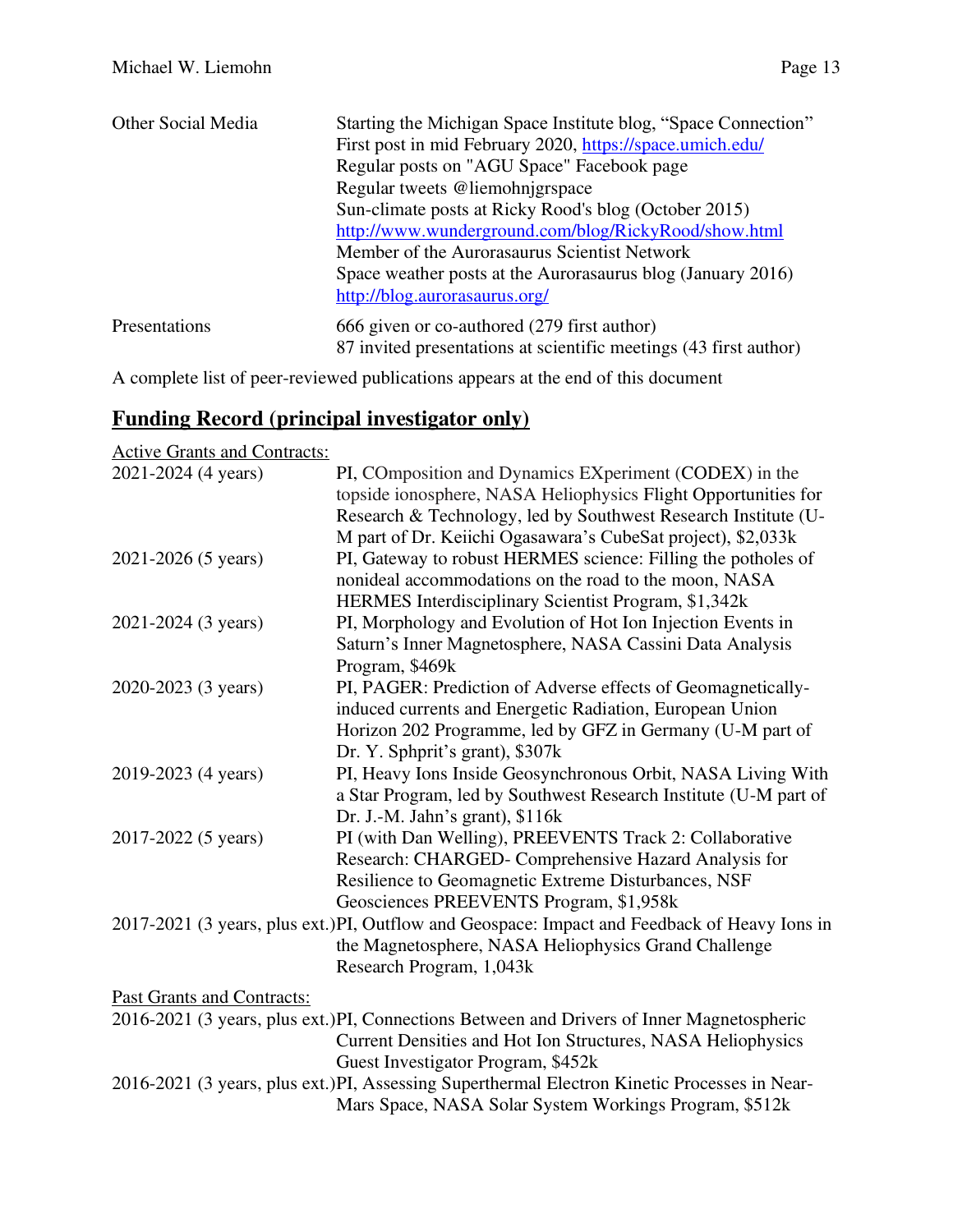| 2016-2020 (3 years) | PI, Understanding Ion Heating and Convection Using TWINS and<br>SWMF, NASA Heliophysics Supporting Research Program, led by<br>WVU then UNH (U-M part of Dr. Amy Keesee's grant), \$117k                                                                      |
|---------------------|---------------------------------------------------------------------------------------------------------------------------------------------------------------------------------------------------------------------------------------------------------------|
| 2016-2017 (1 year)  | PI, Stormtime Plasmapause Locations Derived from IMAGE EUV,<br>NASA Heliophysics Infrastructure and Data Environment<br>Enhancements Program, \$39k                                                                                                           |
| 2014-2017 (3 years) | PI, Planetary Ion Loss From Transition Region Altitudes at Mars<br>and Venus, NASA Planetary Atmospheres Program, \$474k                                                                                                                                      |
| 2013-2016 (3 years) | PI, Analysis of Hot Ion Structures in the Inner Magnetosphere,<br>NASA Heliophysics Guest Investigator Program, \$358k                                                                                                                                        |
| 2013-2016 (3 years) | PI, Investigating the Influences of Superthermal Electrons in Near-<br>Mars Space, NASA Mars Fundamental Research Program, \$398k                                                                                                                             |
| 2011-2014 (3 years) | PI, Composition and Feedback in Geospace, NASA Heliophysics<br>Theory Program, \$1,173k                                                                                                                                                                       |
| 2011-2014 (3 years) | PI, Collaborative Research: GEM: Investigation of UT<br>Dependence of Magnetic Storm Strength, NSF Magnetospheric<br>Physics Program, led by U of Berkeley (U-M part of Dr. Tom<br>Immel's grant from NSF), \$120k                                            |
| 2011-2014 (3 years) | PI, Investigating Processes of Atmospheric Loss at Venus and<br>Mars, NASA Planetary Atmospheres Program, \$390k                                                                                                                                              |
| 2010-2015 (5 years) | PI, Synoptic Numerical Modeling of Artificial Radiation Belt<br>Dynamics, Defense Threat Reduction Agency, \$838k                                                                                                                                             |
| 2010-2013 (3 years) | PI, Analysis of Pick-Up Ion Loss at Mars, NASA Graduate Student<br>Researchers Program (funding for Ms. Shannon Curry), NASA<br>Goddard Space Flight Center, \$90k                                                                                            |
| 2010-2013 (3 years) | PI, Statistical Data-Model Comparisons of the Inner<br>Magnetosphere During Geomagnetic Storms of the IMAGE<br>Mission, NASA Graduate Student Researchers Program (funding<br>for Ms. Roxanne Katus), NASA Marshall Space Flight Center,<br>\$90 <sub>k</sub> |
| 2009-2013 (4 years) | PI, Collaborative Research: Global Response of the Martian<br>Thermosphere to Energetic Pick-Up Ions, NSF Astronomy and<br>Astrophysics Program, led by U of Colorado (U-M part of Dr.<br>Xiaohua Fang's grant from NSF), \$212k                              |
| 2009-2013 (4 years) | PI, GEM: Assessing the Storm-Time Magnetic Distortion in the<br>Inner Magnetosphere, NSF Magnetospheric Physics Program,<br>\$397k                                                                                                                            |
| 2009-2013 (4 years) | PI, Statistical Data-Model Comparisons of the Inner<br>Magnetosphere During Storms for the Entire IMAGE Mission,<br>NASA Heliophysics Guest Investigator Program, \$486k                                                                                      |
| 2008-2012 (3 years) | PI, Integrated Assessment of Radiation Belt Drivers, NASA LWS<br>TR&T Program, \$480k (including \$60k for Team Leader<br>responsibilities)                                                                                                                   |
| 2007-2010 (3 years) | PI, Particle Precipitation Into and Particle Escape From the Mars<br>Thermosphere and Exosphere, NASA Mars Fundamental Research<br>Program, \$298k                                                                                                            |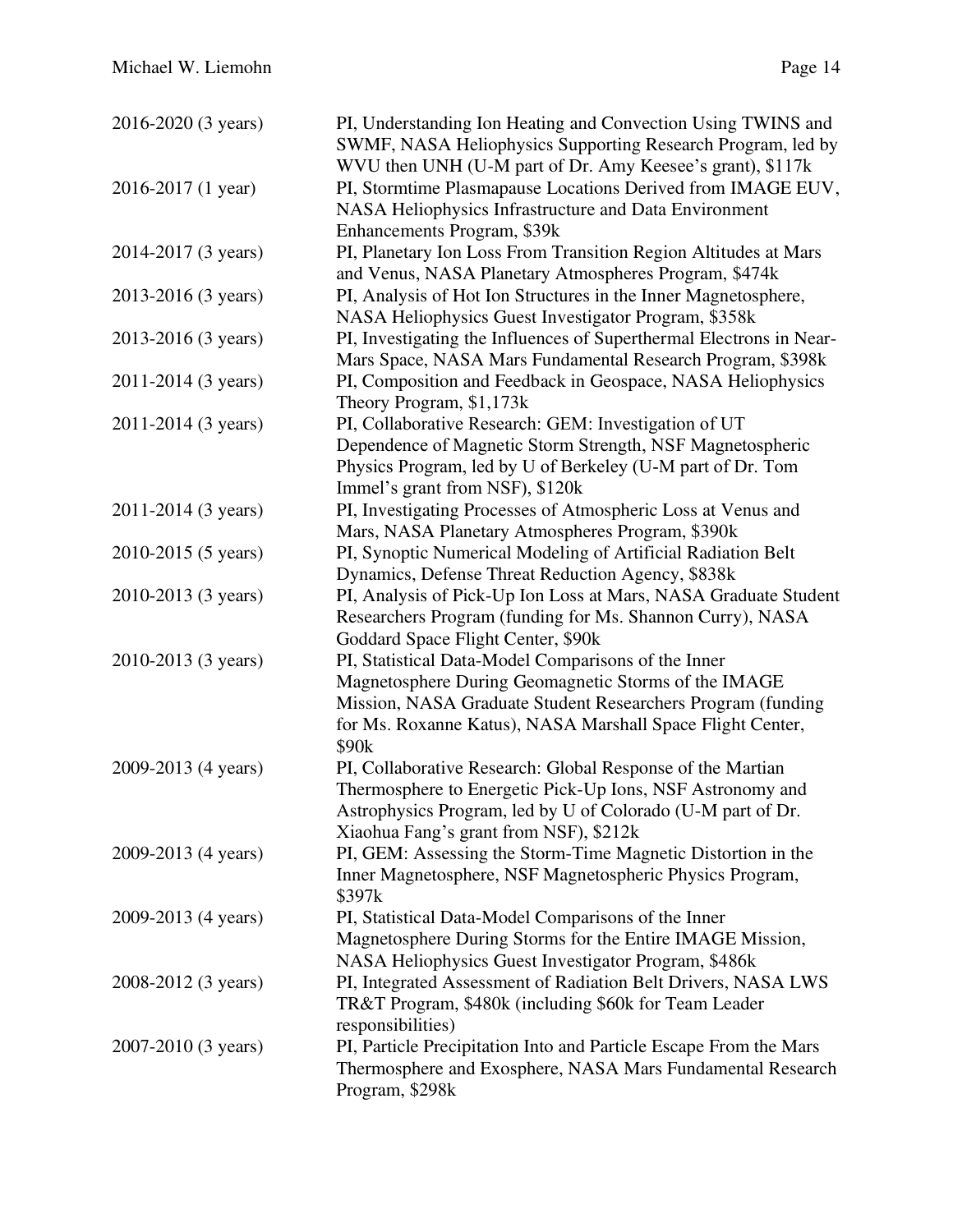| 2007-2010 (3 years)         | PI, Analysis of MGS and MEX Electron Observations to Quantify    |
|-----------------------------|------------------------------------------------------------------|
|                             | the Solar Wind-Ionosphere Interaction and Atmospheric Escape at  |
|                             | Mars, NASA Mars Data Analysis Program, \$301k                    |
| 2007-2010 (3 years)         | PI, Particle Precipitation and Escape in the Mars Upper          |
|                             | Atmosphere, NASA Planetary Atmospheres Program, \$299k           |
| 2007-2010 ( $\leq$ 3 years) | PI, Global Geospace Science GGS/POLAR Thermal Ion Dynamics       |
|                             | Experiment (TIDE) Co-Investigator Program, NASA MO&DA            |
|                             | program, \$150k                                                  |
| 2005-2008 (3 years)         | PI, Understanding Stormtime Ring Current Sources Through Data-   |
|                             | Theory Comparisons, LANL IGPP Collaborative Research             |
|                             | (minigrant) program, \$113k                                      |
| 2005-2008 (3 years)         | PI, Quantitative Assessment of Radiation Belt Driver Modeling:   |
|                             | The Storm-time Ring Current and Plasmasphere, NASA LWS           |
|                             |                                                                  |
|                             | Targeted Research and Technology Program, \$434k (including      |
|                             | \$60k for Team Leader responsibilities)                          |
| 2005-2008 (3 years)         | PI, Analyzing the Influence of Conductance and Plasma Sheet      |
|                             | Characteristics on Inner Magnetospheric Plasma Morphology,       |
|                             | NASA Sun-Earth Connection Guest Investigator program, \$294k     |
| 2005-2008 (3 years)         | Co-PI (with J. U. Kozyra), Investigation of Inner Magnetospheric |
|                             | Dynamics Using Magnetospheric Observations and Ionospheric       |
|                             | Signatures of Coupling, from the NASA Geospace Science           |
|                             | Program, \$327k                                                  |
| 2005-2008 (3 years)         | PI, Development of a Methodology for Examination of Plasma       |
|                             | Sheet-Ring Current-Ionosphere Coupling Using Global Magnetic     |
|                             | Disturbance Maps, led by Rice University (U-M part of F. Toffo-  |
|                             | letto's grant from NSF), \$151k                                  |
| 2004-2007 (3 years)         | PD, Global Geospace Science GGS/POLAR Thermal Ion                |
|                             | Dynamics Experiment (TIDE) Co-Investigator Program, NASA         |
|                             | MO&DA program, \$150k                                            |
| 2004-2007 (3 years)         | PI, A Detailed Study of MGS MAG/ER Data Aided by a Kinetic       |
|                             | Transport Model, from the NASA Mars Data Analysis Program,       |
|                             | \$225k                                                           |
| 2004-2007 (3 years)         | Co-PI (with J. U. Kozyra), GEM: Impact of Coupling and           |
|                             | Feedback Processes in Geospace on Ring Current Dynamics, from    |
|                             | the NSF Magnetospheric Physics program, \$298k                   |
| 2001 - 2004 (3 years)       | PI, MGS MAG/ER Data Analysis Using a Time and Magnetic           |
|                             | Field Dependent Electron Transport Model, from the NASA Mars     |
|                             | Global Surveyor Data Analysis program, \$270k                    |
| 2001 - 2004 (3 years)       | PI, Superposed Epoch Analysis of Ring Current Geoeffectiveness   |
|                             | Related to Solar Wind and Plasma Sheet Drivers, from the NASA    |
|                             | Living With a Star program, \$322k                               |
|                             |                                                                  |
| 2001-2004 (3 years)         | Co-PI (with J. U. Kozyra), The Physical Response of the Inner    |
|                             | Magnetosphere to Geoeffective Solar Wind Drivers: Electro-       |
|                             | dynamic Coupling Effects, Disturbance Magnetic Field, and the    |
|                             | Dst Index, from the NSF Magnetospheric Physics program, \$358k   |
| 1999-2000 (1 year)          | PI, Kinetic Modeling of Low-Energy Ion Transport in Near-Earth   |
|                             | Space, a Research Seed Grant from the Michigan Space Grant       |
|                             | Consortium, \$8k                                                 |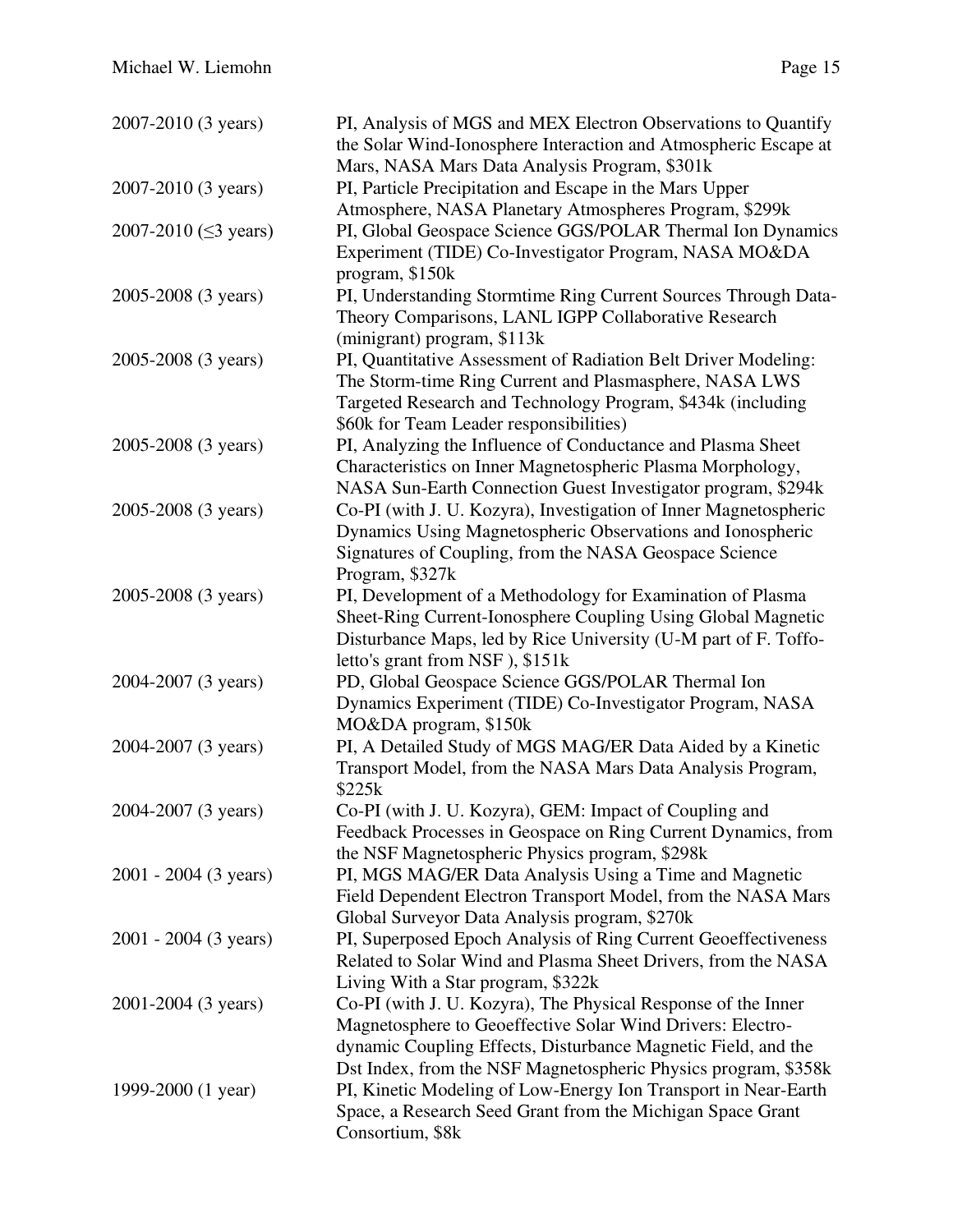1999-2002 (3 years) PI, Global Simulation of Core Plasma Densities, Composition, and Temperature, from NASA MSFC (U-M part of D. L. Gallagher's grant from the NASA Geospace Science program), \$82k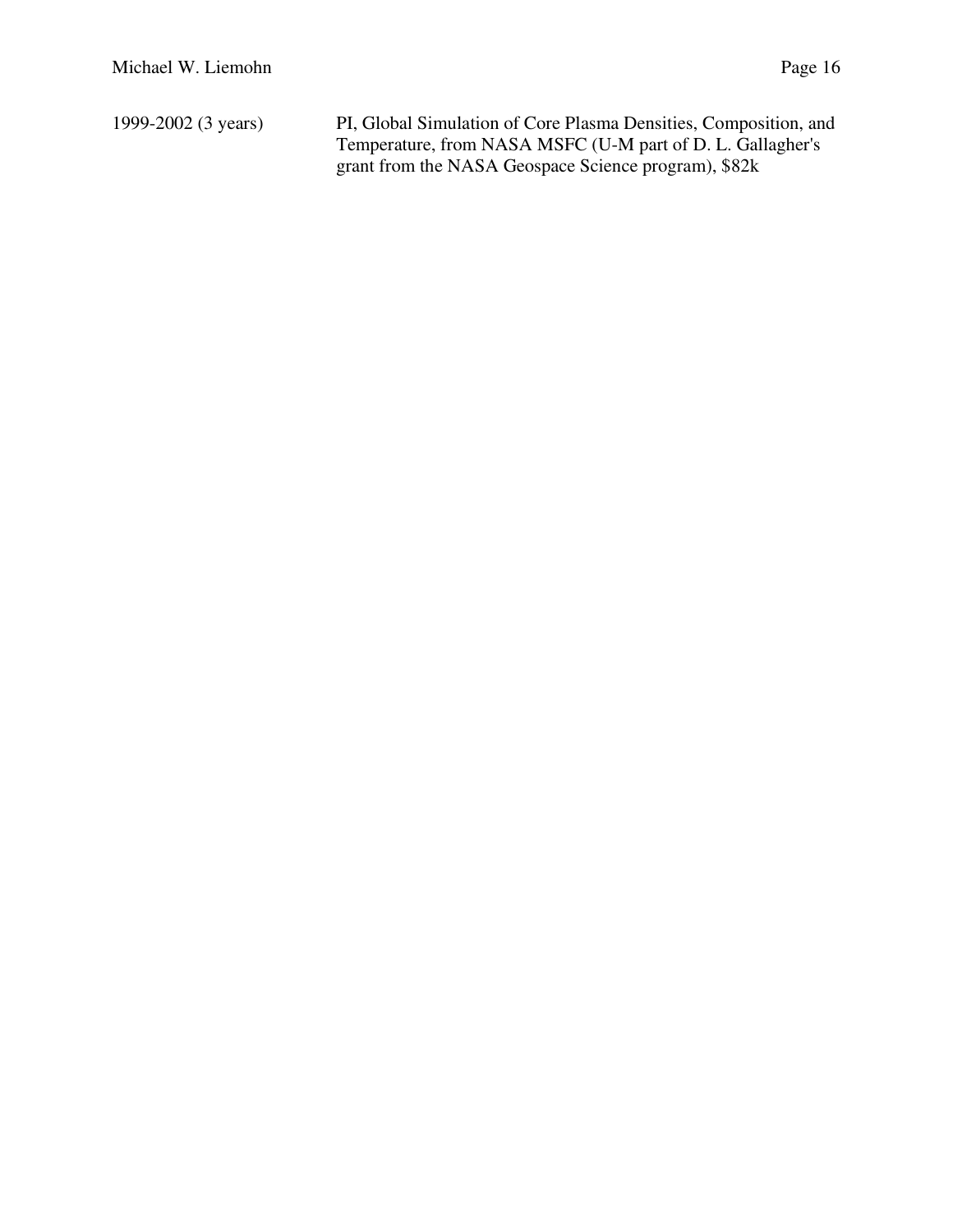### **Refereed Publications: 222 total, 60 first author**

Underlined name = postdoc, grad student, or undergrad that Liemohn supervised

- 1. Khazanov, G. V., M. W. Liemohn, T. I. Gombosi, and A. F. Nagy, Non-steady-state transport of superthermal electrons in the plasmasphere, *Geophys. Res. Lett., 20*, 2821, 1993.
- 2. Khazanov, G. V., and M. W. Liemohn, Nonsteady state ionosphere-plasmasphere coupling of superthermal electrons, *J. Geophys. Res., 100*, 9669, 1995.
- 3. Liemohn, M. W., and G. V. Khazanov, Nonsteady state coupling processes in superthermal electron transport, *Cross-Scale Coupling in Space Plasmas, Geophys. Monogr. Ser.,* vol. 93, edited by J. L. Horwitz, N. Singh, and J. L. Burch, p. 181, AGU, Washington, D. C., 1995.
- 4. Khazanov, G. V., T. E. Moore, M. W. Liemohn, V. K. Jordanova, and M.-C. Fok, Global collisional model of high-energy photoelectrons, *Geophys. Res. Lett., 23*, 331, 1996.
- 5. Khazanov, G. V., T. E. Moore, E. N. Krivorutsky, J. L. Horwitz, and M. W. Liemohn, Lower hybrid turbulence and ponderomotive force effects in space plasmas subjected to large-amplitude low-frequency waves, *Geophys. Res. Lett., 23,* 797, 1996.
- 6. Khazanov, G. V., E. N. Krivorutsky, T. E. Moore, M. W. Liemohn, and J. L. Horwitz, Lower hybrid oscillations in multicomponent space plasmas subjected to ion cyclotron waves, *J. Geophys. Res., 102,* 175, 1997.
- 7. Khazanov, G. V., M. W. Liemohn, and T. E. Moore, Photoelectron effects on the selfconsistent potential in the collisionless polar wind, *J. Geophys. Res., 102*, 7509, 1997.
- 8. Liemohn, M. W., G. V. Khazanov, T. E. Moore, and S. M. Guiter, Self-consistent superthermal electron effects on plasmaspheric refilling, *J. Geophys. Res., 102*, 7523, 1997.
- 9. Liemohn, M. W., G. V. Khazanov, and J. U. Kozyra, Guided plasmaspheric hiss interactions with superthermal electrons, 1, Resonance curves and timescales, *J. Geophys. Res., 102*, 11,619, 1997.
- 10. Khazanov, G. V., M. W. Liemohn, E. N. Krivorutsky, and J. L. Horwitz, A model for lower hybrid wave excitation compared with observations by Viking, *Geophys. Res. Lett., 24*, 2399, 1997.
- 11. Liemohn, M. W., and G. V. Khazanov, Collisionless plasma modeling in an arbitrary potential energy distribution, *Phys. Plasmas, 5*, 580, 1998.
- 12. Liemohn, M. W., G. V. Khazanov, and J. U. Kozyra, Banded electron structure formation in the inner magnetosphere, *Geophys. Res. Lett., 25*, 877, 1998.
- 13. Khazanov, G. V., M. W. Liemohn, T. E. Moore, and E. N. Krivorutsky, Generalized kinetic description of steady-state interactions of a plasma with an arbitrary potential energy structure, *J. Geophys. Res., 103*, 6871, 1998.
- 14. Khazanov, G. V., and M. W. Liemohn, Comparison of photoelectron theory against observations, *Geospace Mass and Energy Flow, Geophys. Monogr. Ser.*, vol. 104, edited by J. L. Horwitz, D. L. Gallagher, and W. K. Peterson, p. 333, AGU, Washington, D. C., 1998.
- 15. Liemohn, M. W., and G. V. Khazanov, Determining the significance of electrodynamic coupling between superthermal electrons and thermal plasma, *Geospace Mass and Energy Flow, Geophys. Monogr. Ser.*, vol. 104, edited by J. L. Horwitz, D. L. Gallagher, and W. K. Peterson, p. 343, AGU, Washington, D. C., 1998.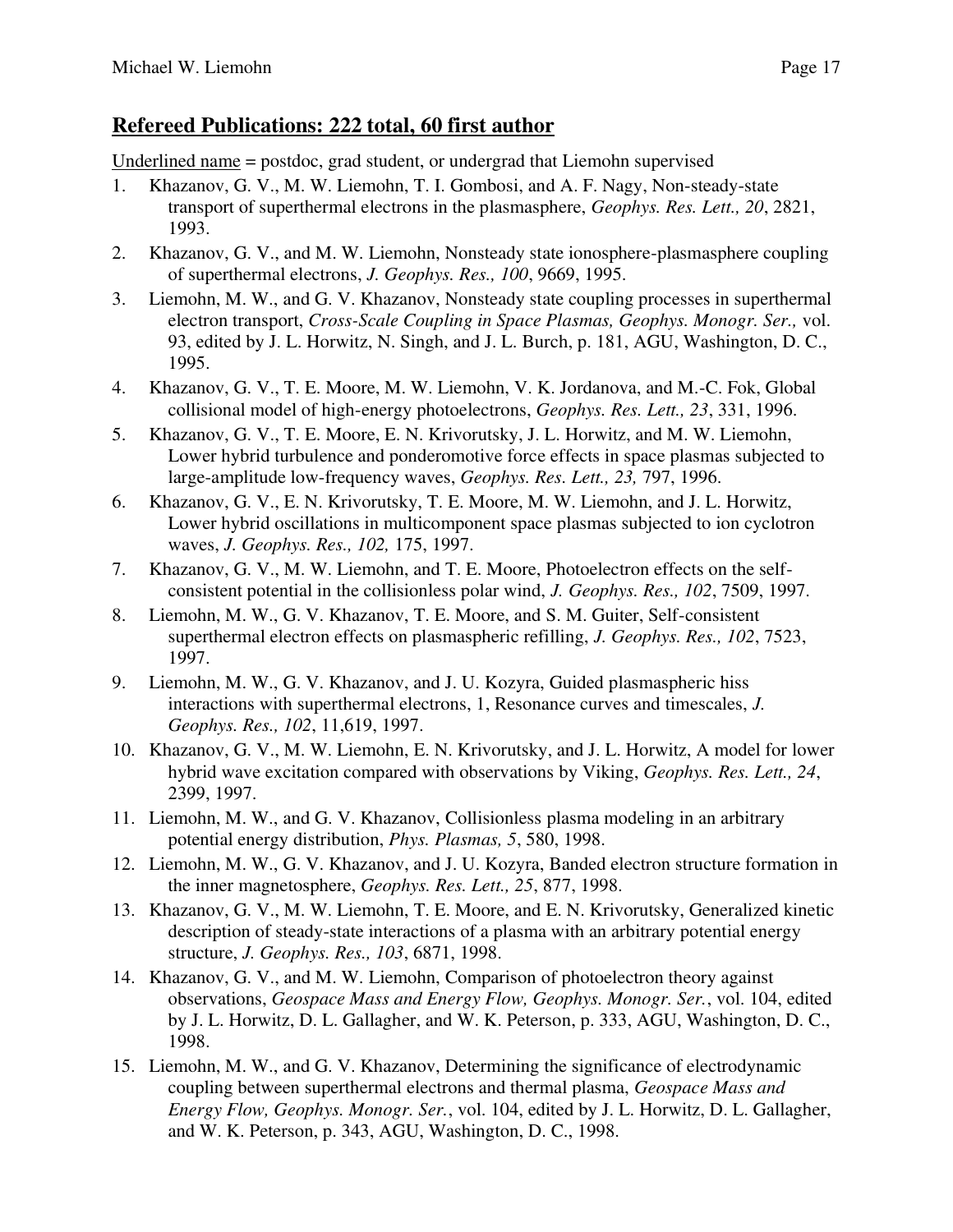- 16. Khazanov, G. V., M. W. Liemohn, J. U. Kozyra, and T. E. Moore, Inner magnetospheric superthermal electron transport: Photoelectron and plasma sheet electron sources, *J. Geophys. Res., 103*, 23,485, 1998.
- 17. Khazanov, G. V., M. W. Liemohn, E. N. Krivorutsky, J. U. Kozyra, and B. E. Gilchrist, Interhemispheric transport of relativistic electron beams, *Geophys. Res. Lett., 26*, 581, 1999.
- 18. Liemohn, M. W., G. V. Khazanov, P. D. Craven, and J. U. Kozyra, Nonlinear kinetic modeling of early stage plasmaspheric refilling, *J. Geophys. Res., 104*, 10,295, 1999.
- 19. Liemohn, M. W., J. U. Kozyra, V. K. Jordanova, G. V. Khazanov, M. F. Thomsen, and T. E. Cayton, Analysis of early phase ring current recovery mechanisms during geomagnetic storms, *Geophys. Res. Lett., 25*, 2845, 1999.
- 20. Khazanov, G. V., M. W. Liemohn, E. N. Krivorutsky, J. M. Albert, J. U. Kozyra, and B. E. Gilchrist, Relativistic electron beam propagation in the Earth's magnetosphere, *J. Geophys. Res., 104*, 28,587, 1999.
- 21. Khazanov, G. V., K. V. Gamayunov, and M. W. Liemohn, Alfvén waves as a source of lower hybrid activity in the ring current region, *J. Geophys. Res., 105*, 5403, 2000.
- 22. Liemohn, M. W., J. U. Kozyra, G. V. Khazanov, and P. D. Craven, Effects of various transport processes on the streaming ion density during the first stage of plasmaspheric refilling, *J. Atmos. Solar-Terr. Physics 62*, 437, 2000.
- 23. Khazanov, G. V., N. H. Stone, E. N. Krivorutsky, and M. W. Liemohn, Current-produced magnetic field effects on current collection, *J. Geophys. Res., 105*, 15,835, 2000.
- 24. Khazanov, G. V., M. W. Liemohn, E. N. Krivorutsky, J. M. Albert, J. U. Kozyra, and B. E. Gilchrist, On the influence of the initial pitch angle distribution on relativistic beam propagation, *J. Geophys. Res., 105*, 16,093, 2000.
- 25. Khazanov, G. V., M. W. Liemohn, J. U. Kozyra, and D. L. Gallagher, Global energy deposition to the topside ionosphere from superthermal electrons, *J. Atmos. Solar-Terr. Physics, 62*, 947, 2000.
- 26. Liemohn, M. W., J. U. Kozyra, P. G. Richards, G. V. Khazanov, M. J. Buonsanto, and V. K. Jordanova, Ring current heating of the thermal electrons at solar maximum, *J. Geophys. Res., 105*, 27,767, 2000.
- 27. Ganguli, G., M. A. Reynolds, and M. W. Liemohn, Recent advances in plasmaspheric research, *J. Atmos Solar.-Terr. Physics, 62*, 1647, 2000. (REVIEW PAPER)
- 28. Khazanov, G. V., and M. W. Liemohn, Kinetic theory of superthermal electron transport, in *Recent Research Developments in Geophysics*, vol. 3 (part 2), edited by S. G. Pandalai, pp. 181-201, Research Signpost, Trivandrum, India, 2000. (REVIEW PAPER)
- 29. Pollock, C. J., K. Asamura, M. M. Balkey, J. L. Burch, H. O. Funsten, M. Grande, M. Gruntman, J.-M. Jahn, M. Lampton, M. W. Liemohn, D. J. McComas, T. Mukai, S. Ritzau, M. L. Schattenburg, E. Scime, R. Skoug, P. Valek, and M. Wüest, Initial Medium Energy Neutral Atom (MENA) images of Earth's magnetosphere during substorms and storm-time, *Geophys. Res. Lett., 28*, 1147, 2001.
- 30. Khazanov, G. V., N. H. Stone, E. N. Krivorutsky, K. V. Gamayunov, and M. W. Liemohn, Current-induced magnetic field effects on bare tether current collection: A parametric study, *J. Geophys. Res., 106*, 10,565, 2001.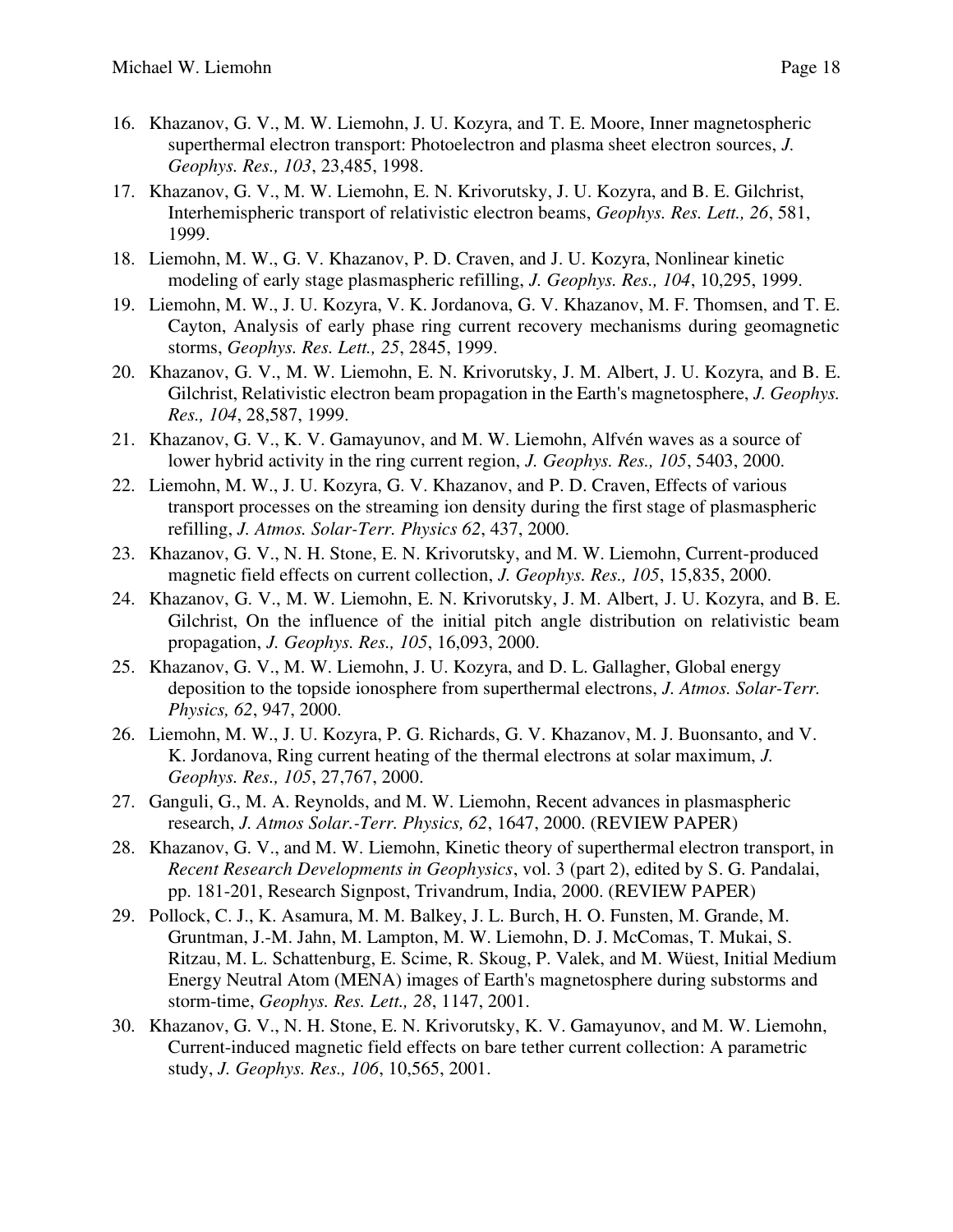- 31. Liemohn, M. W., J. U. Kozyra, M. F. Thomsen, J. L. Roeder, G. Lu, J. E. Borovsky, and T. E. Cayton, Dominant role of the asymmetric ring current in producing the stormtime Dst\*, *J. Geophys. Res., 106*, 10,883, 2001.
- 32. Nagy, A. F., M. W. Liemohn, J. L. Fox, and J. Kim, Hot carbon densities in the exosphere of Mars, *J. Geophys. Res*., *106*, 21,565, 2001.
- 33. Liemohn, M. W., J. U. Kozyra, C. R. Clauer, and A. J. Ridley, Computational analysis of the near-Earth magnetospheric current system, *J. Geophys. Res., 106*, 29,531, 2001.
- 34. Posner, A., N. A. Schwadron, T. H. Zurbuchen, J. U. Kozyra, M. W. Liemohn, and G. Gloeckler, Association of low-charge-state heavy ions far upstream of the Earth's bow shock with space weather, *Geophys. Res. Lett.*, *29*(7), 1099, doi: 10.1029/2001GL013449, 2002.
- 35. Liemohn, M. W., J. U. Kozyra, C. R. Clauer, G. V. Khazanov, and M. F. Thomsen, Adiabatic energization in the ring current and its relation to other source and loss terms, *J. Geophys. Res., 107*(A4), 1045, doi: 10.1029/2001JA000243, 2002.
- 36. Liemohn, M. W., J. U. Kozyra, M. R. Hairston, D. M. Weimer, G. Lu, A. J. Ridley, T. H. Zurbuchen, and R. M. Skoug, Consequences of a saturated convection electric field on the ring current, *Geophys. Res. Lett., 29*(9), 1348, doi: 10.1029/2001GL014270, 2002.
- 37. Khazanov, G. V., and M. W. Liemohn, Transport of photoelectrons in the nightside magnetosphere, *J. Geophys. Res., 107*(A5), 1064, doi: 10.1029/2001JA000163, 2002.
- 38. Ridley, A. J., and M. W. Liemohn, A model-derived description of the penetration electric field, *J. Geophys. Res., 107*(A8), 1151, doi: 10.1029/2001JA000051, 2002.
- 39. Kozyra, J. U., M. W. Liemohn, C. R. Clauer, A. J. Ridley, M. F. Thomsen, J. E. Borovsky, J. L. Roeder, and V. K. Jordanova, Two-step Dst development and ring current composition changes during the 4-6 June 1991 magnetic storm, *J. Geophys. Res.*, *107*(A8), 1224, doi: 10.1029/2001JA000023, 2002.
- 40. Liemohn, M. W., and J. U. Kozyra, Assessing the importance of convective and inductive electric fields in forming the stormtime ring current, in *Sixth International Conference on Substorms*, edited by R. M. Winglee, Univ. Washington, Seattle, p.456, 2002.
- 41. O'Brien, T. P., R. L. McPherron, and M. W. Liemohn, Continued convection and the initial recovery of Dst, *Geophys. Res. Lett., 29*(23), 2143, doi: 10.1029/2002GL015556, 2002.
- 42. Liemohn, M. W., and A. J. Ridley, Comment on "Nonlinear response of the polar ionosphere to large values of the interplanetary electric field" by C. T. Russell et al., *J. Geophys. Res.*, *107*(A12), 1460, doi: 10.1029/2002JA009440, 2002.
- 43. Posner, A., M. W. Liemohn, and T. H. Zurbuchen, Upstream magnetospheric ion flux tube within a magnetic cloud: Wind/STICS, *Geophys. Res. Lett.*, *30*(6), 1346, doi: 10.1029/2002GL016116, 2003.
- 44. Khazanov, G. V., T. S. Newman, M. W. Liemohn, M.-C. Fok, R. W. Spiro, Self-consistent magnetosphere-ionosphere coupling: theoretical studies, *J. Geophys. Res.*, *107*(A3), 1122, doi: 10.1029/2002JA009624, 2003.
- 45. Daglis, I. A., J. U. Kozyra, Y. Kamide, D. Vassiliadis, A. S. Sharma, M. W. Liemohn, W. D. Gonzalez, B. T. Tsurutani, and G. Lu, Intense space storms: Critical issues and open disputes, *J. Geophys. Res., 108*(A5), 1208, doi: 10.1029/2002JA009722, 2003. (REVIEW PAPER)
- 46. Liemohn, M. W., and J. U. Kozyra, Lognormal form of the ring current energy content, *J. Atmos. Solar-Terr. Phys., 65*, 871, 2003.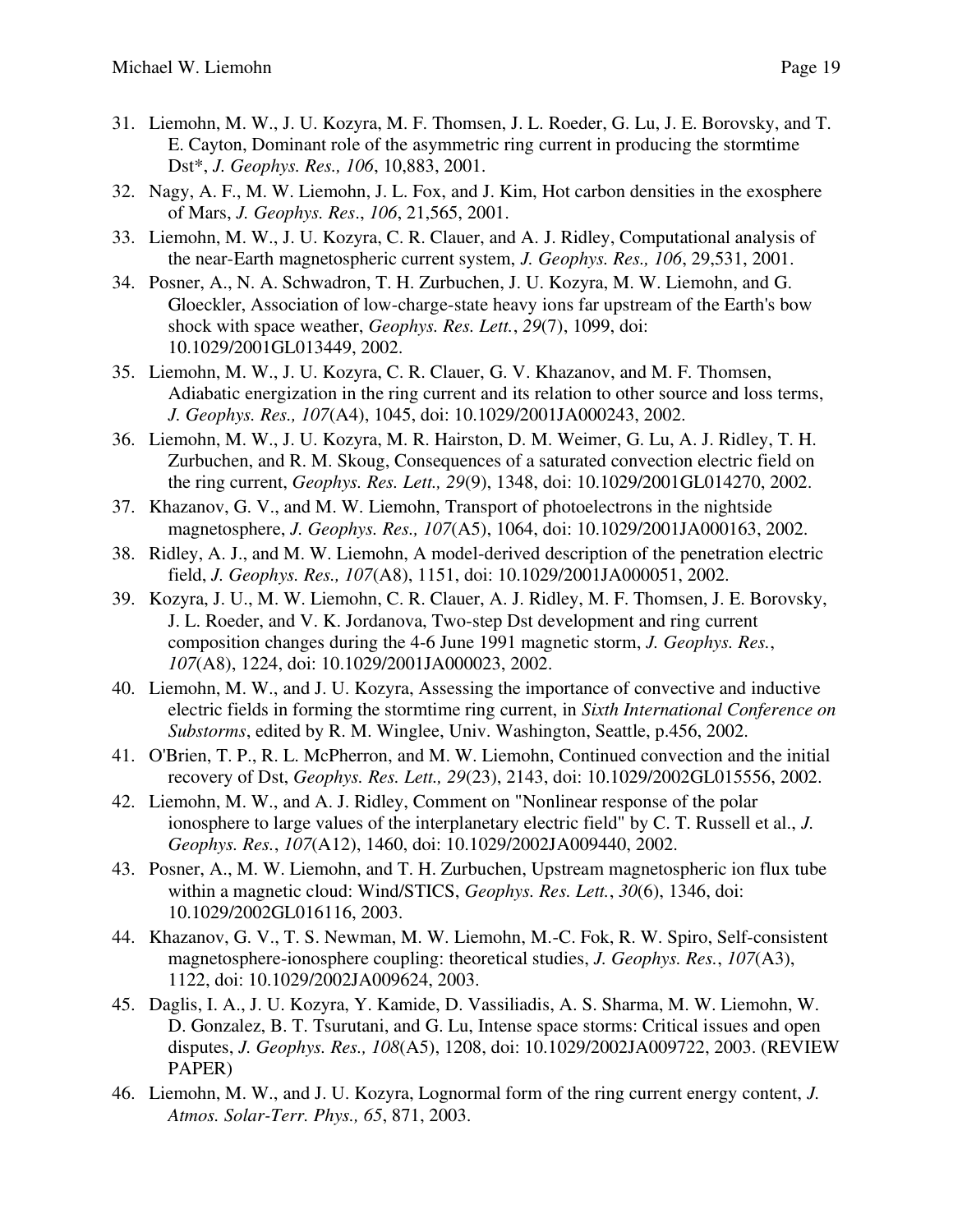- 47. Liemohn, M. W., Yet another caveat to the Dessler-Parker-Sckopke relation, *J. Geophys. Res., 108*(A6), 1251, doi: 10.1029/2003JA009839, 2003.
- 48. Kozyra, J. U., and M. W. Liemohn, Ring current energy input and decay, *Space Sci. Rev*, *109*, 105, 2003. (REVIEW PAPER)
- 49. Liemohn, M. W., D. L. Mitchell, A. F. Nagy, J. L. Fox, T. W. Reimer, and Y. Ma, Comparisons of electron fluxes measured in the crustal fields at Mars by the MGS MAG/ER instrument with a B-field dependent transport code, *J. Geophys. Res.*, *108*, 5134, doi: 10.1029/2003JE002158, 2003.
- 50. Clauer, C. R., M. W. Liemohn, J. U. Kozyra, and M. L. Reno, The relationship of storms and substorms determined from mid-latitude ground-based magnetic maps, *Disturbances in Geospace: The Storm-Substorm Relationship, AGU Monogr. Ser.*, vol. 142, edited by S. J. Sharma, p. 143, AGU, Washington, D. C., 2003.
- 51. Khazanov, G. V., M. W. Liemohn, T. S. Newman, M.-C. Fok, and A. J. Ridley, Magnetospheric convection electric field dynamics and stormtime particle energization: Case study of the magnetic storm of 4 May 1998, *Ann. Geophys.*, *22*, 497, 2004.
- 52. Liemohn, M. W., A. J. Ridley, D. L. Gallagher, D. M. Ober, and J. U. Kozyra, Dependence of plasmaspheric morphology on the electric field description during the recovery phase of the April 17, 2002 magnetic storm, *J. Geophys. Res., 109*(A3), A03209, doi: 10.1029/2003JA010304, 2004.
- 53. Fang, X., M. W. Liemohn, J. U. Kozyra, and S. C. Solomon, Monte Carlo simulation for the spreading effect of an auroral proton beam, *J. Geophys. Res., 109*, A04309, doi: 10.1029/2003JA010119, 2004.
- 54. Khazanov, G. V., M. W. Liemohn, M.-C. Fok, T. S. Newman, and A. J. Ridley, Stormtime particle energization with AMIE potentials, *J. Geophys. Res.*, *109*, A05209, doi: 10.1029/2003JA010186, 2004.
- 55. Zhang, J.-Ch., M. W. Liemohn, J. U. Kozyra, B. J. Lynch, and T. H. Zurbuchen, A statistical study on the geoeffectiveness of near-Earth magnetic clouds during high solar activity years, *J. Geophys. Res., 109*, A09101, doi: 10.1029/2004JA010410, 2004.
- 56. Khazanov, G. V., E. N. Krivorutsky, and M. W. Liemohn, Nonlinear drift-kinetic equation in the presence of a circularly polarized wave, *Planet. Space Sci., 52*, 945, 2004.
- 57. Liemohn, M. W., J. L. Fox, A. F. Nagy, and X. Fang, Hot carbon densities in the exosphere of Venus, *J. Geophys. Res., 109*, A10307, doi: 10.1029/2004JA010643, 2004.
- 58. Moore, T. E., M.-C. Fok, M. O. Chandler, C. R. Chappell, S. Christon, D. Delcourt, J. Fedder, M. Huddleston, M. Liemohn, W. Peterson, S. P. Slinker, Plasma sheet and (nonstorm) ring current formation from solar and polar wind sources, *J. Geophys. Res., 110,* A02210, doi: 10.1029/2004JA010563, 2005.
- 59. Siscoe, G. L., R. L. McPherron, M. W. Liemohn, A. J. Ridley, and G. Lu, Reconciling prediction algorithms for Dst, *J. Geophys. Res.*, *110*, A02215, doi: 10.1029/2004JA010465, 2005.
- 60. Liemohn, M. W., T. E. Moore, P. D. Craven, W. Maddox, A. F. Nagy, and J. U. Kozyra, Occurrence statistics of cold, streaming ions in the near-Earth magnetotail: Survey of Polar-TIDE observations, *J. Geophys. Res., 110*, A07211, doi: 10.1029/2004JA010801, 2005.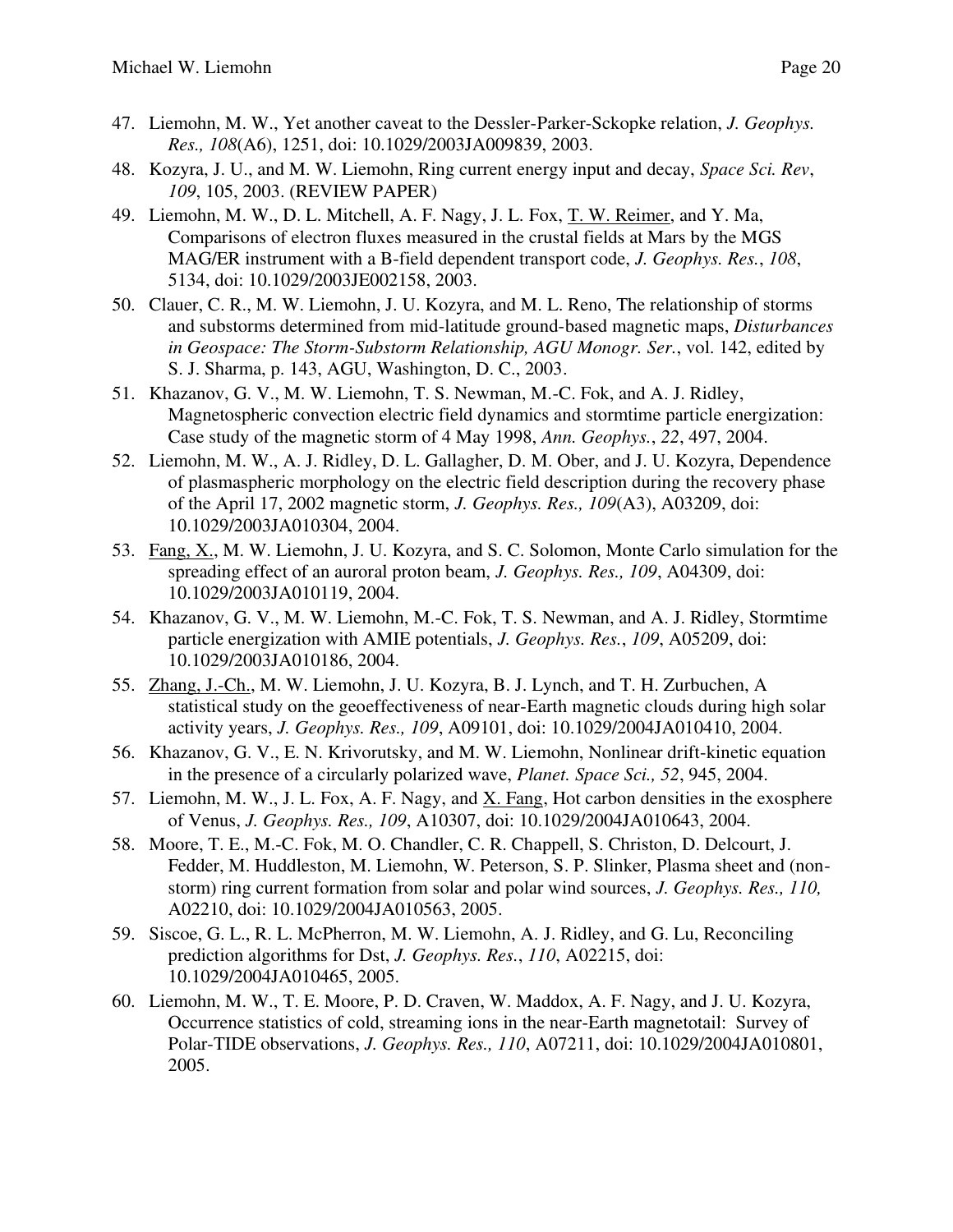- 61. Fang., X., M. W. Liemohn, J. U. Kozyra, and S. C. Solomon, Parametric study of the proton arc spreading effect on primary ionization rates, *J. Geophys. Res., 110*, A07302, doi: 10.1029/2004JA010915, 2005.
- 62. Denton, M. H., M. F. Thomsen, H. Korth, S. Lynch, J.-Ch. Zhang, and M. W. Liemohn, Bulk plasma properties at geosynchronous orbit, *J. Geophys. Res., 110,* A07223, doi: 10.1029/2004JA010861, 2005.
- 63. Liemohn, M. W., and J. U. Kozyra, Testing the hypothesis that charge exchange can cause a two-phase decay, in *The Inner Magnetosphere: Physics and Modeling, AGU Monogr. Ser.*, vol. 155, edited by T. I. Pulkkinen, N. Tsyganenko, and R. H. W. Friedel, p. 211, Am. Geophys. Un., Washington, D. C., 2005.
- 64. Liemohn, M. W., and G. V. Khazanov, Parameterization of ring current adiabatic energization, in *Particle Acceleration in Astrophysical Plasmas: Geospace and Beyond, AGU Monogr. Ser.*, vol. 156, edited by D. Gallagher, J. Horwitz, J. Perez, R. Preece, and J. Quenby, p. 215, Am. Geophys. Un., Washington, D. C., 2005.
- 65. Liemohn, M. W., and P. C. Brandt, Small-scale structure in the stormtime ring current, *Inner Magnetosphere Interactions: New Perspectives from Imaging, AGU Monogr. Ser.*, vol. 159, ed. by J. L. Burch, M. Schulz, and H. Spence, p. 167, Am. Geophys. Un., Washington, D. C., 2005.
- 66. Moore, T. E., M.-C. Fok, M. O. Chandler, S.-H. Chen, S. P. Christon, D. C. Delcourt, J. Fedder, M. Liemohn, W. K. Peterson, and S. Slinker, Solar and ionospheric plasmas in the ring current, *Inner Magnetosphere Interactions: New Perspectives from Imaging, AGU Monogr. Ser.*, vol. 159, ed. by J. L. Burch, M. Schulz, and H. Spence, p. 179, Am. Geophys. Un., Washington, D. C., 2005.
- 67. Gallagher, D. L., M. L. Adrian, and M. W. Liemohn, The origin and evolution of deep plasmaspheric notches, *J. Geophys. Res., 110*, A09201, doi: 10.1029/2004JA010906, 2005.
- 68. Liemohn, M. W., A. J. Ridley, P. C. Brandt, D. L. Gallagher, J. U. Kozyra, D. G. Mitchell, E. C. Roelof, and R. DeMajistre, Parametric analysis of nightside conductance effects on inner magnetospheric dynamics for the 17 April 2002 storm, *J. Geophys. Res., 110,* A12S22, doi: 10.1029/2005JA011109, 2005.
- 69. Zhang, J.-C., M. W. Liemohn, J. U. Kozyra, M. F. Thomsen, H. A. Elliott, and J. Weygand, A statistical comparison of solar wind sources of moderate and intense geomagnetic storms at solar minimum and maximum, *J. Geophys. Res., 111*, A01104, doi: 10.1029/2005JA011065, 2006.
- 70. Liemohn, M. W., R. Frahm, J. D. Winningham, Y. Ma, S. Barabash, R. Lundin, J. U. Kozyra, A. F. Nagy, S. M. Bougher, J. Bell, D. Brain, D. Mitchell, J. Luhmann, M. Holmström, H. Andersson, M. Yamauchi, A. Grigoriev, S. M. P. McKenna-Lawlor, J. R. Sharber, J. R. Scherrer, S. J. Jeffers, A. J. Coates, D. R. Linder, D. O. Kataria, E. Kallio, H. Koskinen, T. Säles, P. Riihela, W. Schmidt, E. Roelof, D. Williams, S. Livi, C. C. Curtis, K. C. Hseih, B. R. Sandel, M. Grande, M. Carter, J.-A. Sauvaud, A. Fedorov, J.-J. Thocaven, S. Orsini, R. Cerulli-Irelli, M. Maggi, P. Wurz, P. Bochsler, N. Krupp, J. Woch, M. Fraenz, K. Asamura, C. Dierker, Numerical interpretation of high-altitude photoelectron observations, *Icarus, 182*, 383-395, 2006.
- 71. Denton, M. H., J. E. Borovsky, R. M. Skoug, M. F. Thomsen, B. Lavraud, M. G. Henderson, R. L. McPherron, J. C. Zhang, and M. W. Liemohn, Geomagnetic storms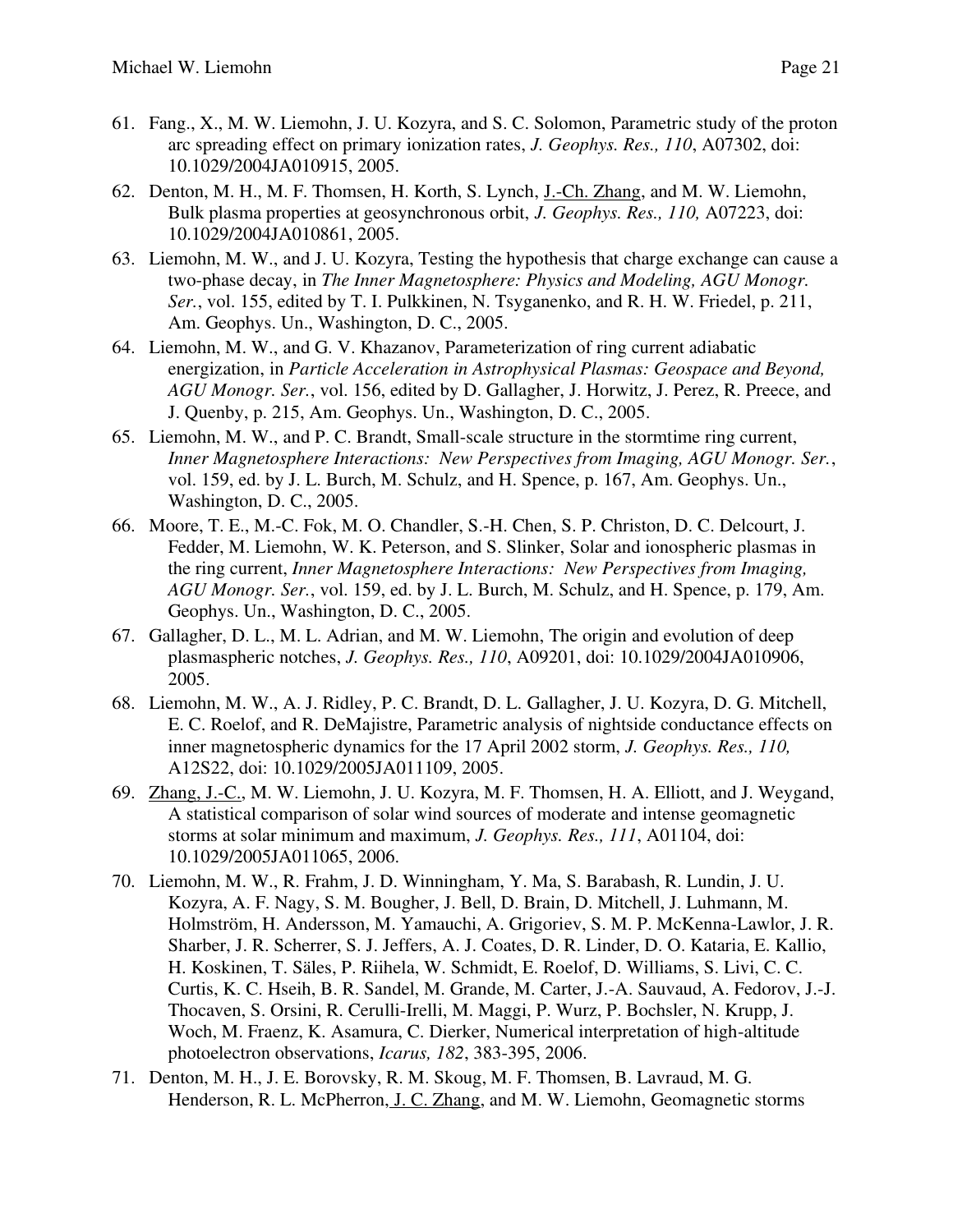driven by ICME- and CIR-dominated solar wind, *J. Geophys. Res., 111*, A07S07, doi: 10.1029/2005JA011436, 2006.

- 72. Zhang, J.-Ch., M. W. Liemohn, M. F. Thomsen, J. U. Kozyra, M. H. Denton, and J. E. Borovsky, A statistical comparison of hot-ion properties at geosynchronous orbit during intense and moderate geomagnetic storms at solar maximum and minimum, *J. Geophys. Res., 111*, A07206, doi: 10.1029/2005JA011559, 2006.
- 73. Ganushkina, N., T. I. Pulkkinen, M. Liemohn, and A. Milillo, Evolution of the proton ring current energy distribution during April 21-25, 2001 storm, *J. Geophys. Res.*, *111*, A11S08, doi: 10.1029/2006JA011609, 2006.
- 74. Liemohn, M. W., Introduction to the GEM Inner Magnetosphere/Storms Assessment Challenge, *J. Geophys. Res., 111*. A11S01, doi: 10.1029/2006JA011970, 2006.
- 75. Liemohn, M. W., A. J. Ridley, J. U. Kozyra, D. L. Gallagher, M. F. Thomsen, M. G. Henderson, M. H. Denton, P. C. Brandt, and J. Goldstein, Analyzing electric field morphology through data-model comparisons of the GEM IM/S Assessment Challenge events, *J. Geophys. Res., 111*, A11S11, doi: 10.1029/2006JA011700, 2006.
- 76. Liemohn, M. W., J. U. Kozyra, A. J. Ridley, M. F. Thomsen, M. G. Henderson, P. C. Brandt, and D. G. Mitchell, Modeling the ring current response to a sawtooth oscillation event, *J. Atmos. Solar-Terr. Phys., 69*, 67, 2007.
- 77. Liemohn, M. W., T. E. Moore, and P. D. Craven, Geospace activity dependence of cold, streaming ions in the near-Earth magnetotail, *J. Atmos. Solar-Terr. Phys., 69*, 135, 2007.
- 78. Liemohn, M. W., Y. Ma, R. A. Frahm, X. Fang, J. U. Kozyra, A. F. Nagy, J. D. Winningham, J. R. Sharber, S. Barabash, and R. Lundin, Mars global MHD predictions of magnetic connectivity between the dayside ionosphere and the magnetospheric flanks, *Space Sci. Rev*., *126*, 63-76, 2007.
- 79. Frahm. R., J. R. Sharber, J. D. Winningham, P. Wurz, M. W. Liemohn, E. Kallio, M. Yamauchi, R. Lundin, S. Barabash, A. J. Coates, D. R. Linder, J. U. Kozyra, M. Holmström, S. J. Jeffers, H. Andersson, and S. McKenna-Lawler, Locations of atmospheric photoelectron energy peaks within the Mars environment, *Space Sci. Rev., 126*, 389-402, 2007.
- 80. Zhang, J.-Ch., M. W. Liemohn, D. L. De Zeeuw, J. E. Borovsky, A. J. Ridley, S. Sazykin, M. F. Thomsen, J. U. Kozyra, T. I. Gombosi, and R. A. Wolf, Understanding storm-time ring current sources through data-model comparisons of a moderate storm, *J. Geophys. Res., 112,* A04208, doi: 10.1029/2006JA011846, 2007.
- 81. Khazanov, G. V., K. V. Gamayunov, D. L. Gallagher, M. W. Liemohn, and J. U. Kozyra, Self-consistent model of magnetospheric ring current and propagating electromagnetic ion cyclotron waves, 2, Wave induced ring current precipitation and thermal electron heating, *J. Geophys. Res., 112*, A04209, doi: 10.1029/2006JA012033, 2007.
- 82. Fang. X., M. W. Liemohn, J. U. Kozyra, D. Evans, A. DeJong, and B. Emery, Global 30- 240 keV proton precipitation in the 17-18 April 2002 geomagnetic storms: 1. Patterns, *J. Geophys. Res., 112*, A05301, doi: 10.1029/2006JA011867, 2007.
- 83. Fang, X., M. W. Liemohn, J. U. Kozyra, and D. S. Evans, Global 30-240 keV proton precipitation in the 17-18 April 2002 geomagnetic storms: 2. Conductances and beam spreading, *J. Geophys. Res*., *112*, A05302, doi: 10.1029/2006JA012113, 2007.
- 84. Fang, X., A. J. Ridley, M. W. Liemohn, J. U. Kozyra, and D. S. Evans, Global 30-240 keV proton precipitation in the 17-18 April 2002 geomagnetic storms: 3. Impact on the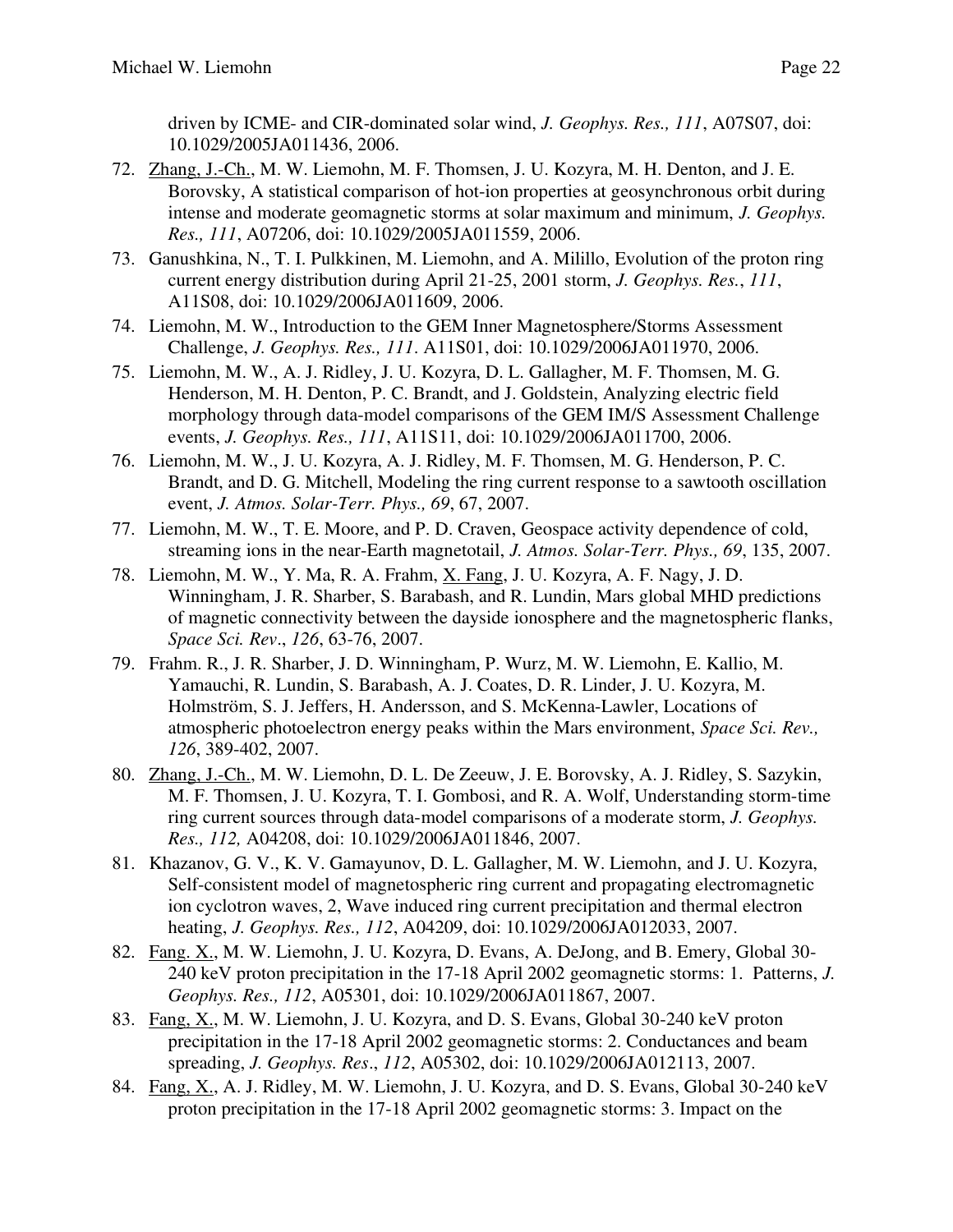ionosphere and thermosphere, *J. Geophys. Res., 112*, A07310, doi: 10.1029/2006JA012144, 2007.

- 85. Liemohn, M. W., and A. A. Chan, Unraveling the causes of radiation belt enhancements, *Eos, 88*(42), p. 425, doi: 10.1029/2006ES001612, 2007.
- 86. Liemohn, M. W., Y. Ma, A. F. Nagy, J. U. Kozyra, J. D. Winningham, R. A. Frahm, J. S. Sharber, S. Barabash, and R. Lundin, Numerical modeling of the magnetic topology near Mars auroral observations, *Geophys. Res. Lett., 34*, L24202, doi: 10.1029/2007GL031806, 2007.
- 87. Liemohn, M. W., J.-C. Zhang, M. F. Thomsen, J. E. Borovsky, J. U. Kozyra, and R. Ilie, Superstorms at geosynchronous orbit: how different are they?, *Geophys. Res. Lett., 35*, L06S06, doi: 10.1029/2007GL031717, 2008.
- 88. Fang, X., M. W. Liemohn, A. F. Nagy, Y. Ma, D. L. De Zeeuw, J. U. Kozyra, and T. Zurbuchen, Pickup oxygen ion distribution around Mars, *J. Geophys. Res., 113*, A02210, doi: 10.1029/2007JA012736, 2008.
- 89. Coates, A. J., R. A. Frahm, D. R. Linder, D. O. Kataria, Y.Soobiah, G. Collinson, J. R. Sharber, J. D. Winningham, S. J. Jeffers, S. Barabash, J.-Z. Sauvaud, R. Lundin, M. Holmström, Y. Futaana, M. Yamauchi, A. Grigoriev, H. Andersson, H. Gunell, A. Fedorov, J.-J. Thocaven, T. L. Zhang, W. Baunjohann, E. Kallio, H. Koskinen, J. U. Kozyra, M. W. Liemohn, Y. Ma., A. Galli, P. Wurz, P. Bochsler, D. Brain, E. C. Roelof, P. Brandt, N. Krupp, J. Woch, M. Fraenz, E. Dubinin, X. McKenna-Lawler, S. Orsini, R. Cerulli-Irelli, A. Mura, A. Milillo, M. Maggi, C. C. Curtis, B. R. Sandel, K. C. Hsieh, K. Szego, A. Asamura, and M. Grande, Ionospheric photoelectrons at Venus: Initial observations by ASPERA-4 ELS, *Planet. Space Sci., 56,* 802-806, 2008.
- 90. Liemohn, M. W., and A. A. Chan, Reply to the Comment by Campbell on "Unraveling the causes of radiation belt enhancements", *Eos, 89*(40), doi: 10.1029/2008EO40007, 2008.
- 91. Ilie, R., M. W. Liemohn, M. F. Thomsen, J. E. Borovsky, and J. Zhang*,* The influence of epoch time selection when doing superposed epoch analysis on ACE and MPA data, *J. Geophys. Res., 113*, A00A14, doi: 10.1029/2008JA013241, 2008.
- 92. Wang, H., A. J. Ridley, H. Luhr, M. W. Liemohn, and S. Y. Ma, Statistical study of the subauroral polarization stream: its dependence on the cross-polar cap potential and subauroral conductance, *J. Geophys. Res., 113*, A12311, doi: 10.1029/2008JA013529, 2008.
- 93. Liemohn, M. W., and M. Jazowski, Ring current simulations of the 90 intense storms during solar cycle 23, *J. Geophys. Res., 113*, A00A17, doi: 10.1029/2008JA013466, 2008.
- 94. Pierrard, V., J. Goldstein, N. André, V. K. Jordanova, G. A. Kotova, J. F. Lemaire, M. W. Liemohn, and H. Matsui, Recent progress in physics-based models of the plasmasphere, *Space Sci. Rev., 145*, 193-229, doi: 10.1007/s11214-008-9480-7, 2008.
- 95. Khazanov, G. V., K. V. Gamayunov, M. W. Liemohn, M.-C. Fok, A. J. Ridley, Self– consistent model of magnetospheric electric field, ring current, plasmasphere, and electromagnetic ion cyclotron waves: Initial results, *J. Geophys. Res., 114*, A03221, doi: 10.1029/2008JA013597, 2009.
- 96. Glocer, A., G. Toth, M.-C. Fok, T. I. Gombosi, and M. W. Liemohn, Integration of the radiation belt environment model into the Space Weather Modeling Framework, *J. Atmos. Solar-Terr. Phys.*, *71*, 1653, 2009.
- 97. Ilie, R., M. W. Liemohn, and A. Ridley, The effect of smoothed solar wind inputs on global modeling results, *J. Geophys. Res., 115*, A01213, doi: 10.1029/2009JA014443, 2010.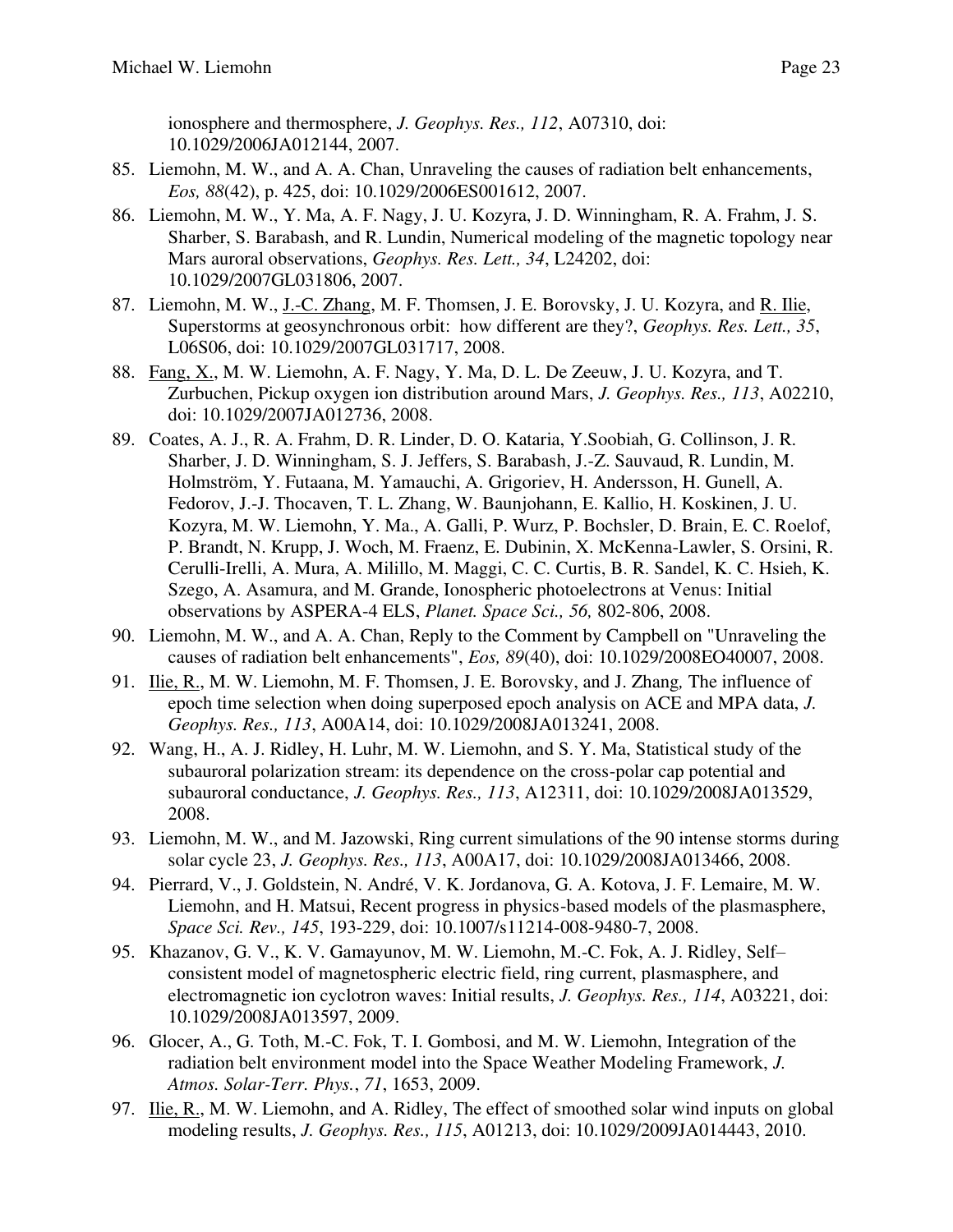- 98. Ganushkina, N., M. Liemohn, M. Kubishkina, R. Ilie, and H. Singer, Distortions of the magnetic field by storm-time current systems in Earth's magnetosphere, *Ann. Geophys.*, *28*, 123-140, 2010.
- 99. Fang, X., M. W. Liemohn, A. F. Nagy, J. G. Luhmann, and Y. Ma, On the effect of the Martian crustal magnetic field on atmospheric erosion, *Icarus*, 206, 130, doi: 10.1016/j.icarus.2009.01.012, 2010.
- 100. Frahm, R. A., J. R. Sharber, J. D. Winningham, S. J. Jeffers, R. Link, M. W. Liemohn, J. U. Kozyra, A. J. Coates, D. R. Linder, S. Barabash, R. Lundin, and A. Fedorov, Escape of electrons from Mars in 2004 liberated by the ionization of carbon dioxide and atomic oxygen, *Icarus*, 206, 50, doi:10.1016/j.icarus.2009.03.024, 2010.
- 101. Brain, D., S. Barabash, A. Boesswetter, S. Bougher, S. Brecht, G. Chanteur, D. Crider, E. Dubinin, X. Fang, M. Fraenz, J. Halekas, E. Harnett, M. Holmstrom, E. Kallio, H. Lammer, S. Ledvina, M. Liemohn, K. Liu, J. Luhmann, Y. Ma, R. Modolo, U. Matschmann, A. Nagy, H. Nilsson, H. Shinagawa, and N. Terada, First results from the SWIM Model Challenge, *Icarus*, 206, 139, doi:10.1016/j.icarus.2009.06.030, 2010.
- 102. Fang, X., M. W. Liemohn, A. F. Nagy, J. G. Luhmann, and Y. Ma, Escape probability of Martian atmospheric ions: controlling effects of the electromagnetic fields, *J. Geophys. Res., 115*, A04308, doi: 10.1029/2009ja14929, 2010.
- 103. Liemohn, M. W., M. Jazowski, J. U. Kozyra, N. Ganushkina, M. F. Thomsen, and J. E. Borovsky, CIR vs. CME drivers of the ring current during intense magnetic storms, *Proc. Roy. Soc. A*, *466*(2123): 3305-3328, doi: 10.1098/rspa.2010.0075, 2010.
- 104. Ilie, R., M. W. Liemohn, J. U. Kozyra, and J. E. Borovsky, An investigation of the magnetosphere-ionosphere response to real and idealized co-rotating interaction region events through global magnetohydrodynamic simulations, *Proc. R. Soc. A*, *466*(2123): 3279-3303, doi: 10.1098/rspa.2010.0074, 2010.
- 105. Walker, C. C., M. W. Liemohn, and C. D. Parkinson, On radar sounding applications for Enceladean ice, in *2010 IEEE International Geoscience and Remote Sensing Symposium, IEEE-IGARSS Ser.*, 4522-4525, IEEE, New York, NY, 2010.
- 106. Liemohn, M. W., R. Ilie, N. Ganushkina, J. U. Kozyra, A. J. Ridley, M. F. Thomsen, and J. E. Borovsky, Testing the necessity of transient spikes in the storm-time ring current drivers, *J. Geophys. Res*., *116*, A04226, doi: 10.1029/ 2010JA015914, 2011.
- 107. Cai, X., J. Zhang, C. R. Clauer, and M. W. Liemohn, Sawtooth events and storms, *J. Geophys. Res., 116*, A07208, doi: 10.1029/2010JA016310, 2011.
- 108. Trantham, M., M. W. Liemohn, D. L. Mitchell, J. Frank, Photoelectrons on closed crustal field lines at Mars, *J. Geophys. Res., 116*, A07311, doi: 10.1029/2010JA016231, 2011.
- 109. Liemohn, M. W., D. L. De Zeeuw, R. Ilie, and N. Yu. Ganushkina, Deciphering magnetospheric cross-field currents, *Geophys. Res. Lett.*, *38*, L20106, doi: 10.1029/2011GL049611, 2011.
- 110. David, M., J. J. Sojka, R. W. Schunk, M. W. Liemohn, and A. J. Coster (2011), Dayside mid-latitude ionospheric response to storm-time electric fields, *J. Geophys. Res., 116*, A12302, doi: 10.1029/2011JA016988.
- 111. Ganushkina, N. Yu., M. W. Liemohn, and T. I. Pulkkinen (2012), Storm-time ring current: Model-dependent results, *Ann. Geophys., 30*, 177, doi: 10.5194/angeo-30-177-2012.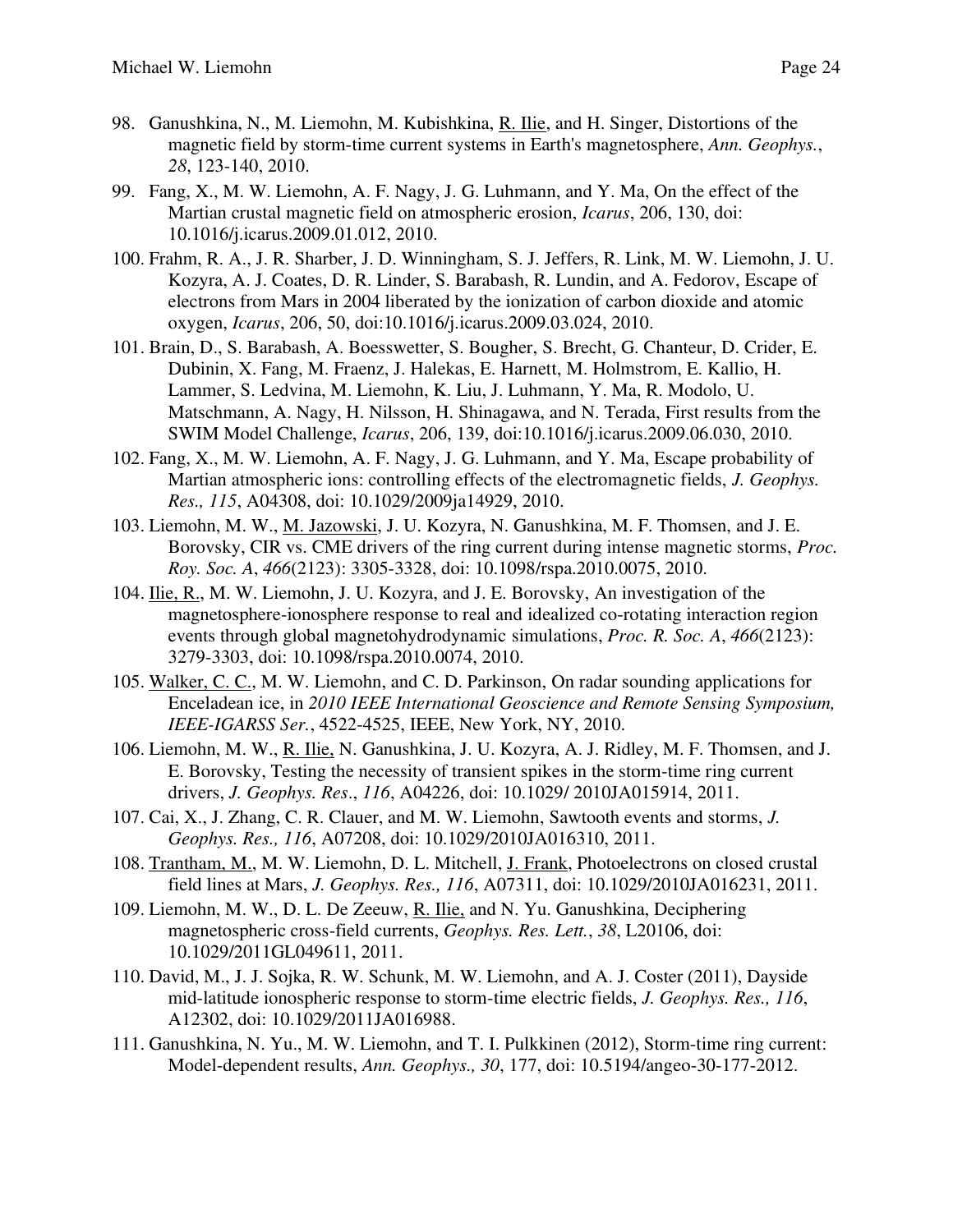- 112. Liemohn, M. W., and R. Katus (2012), Is the storm time response of the inner magnetospheric hot ions universally similar or driver dependent?, *J. Geophys. Res., 117*, A00L03, doi: 10.1029/2011JA017389.
- 113. Ganushkina, N. Y., S. Dubyagin, M. Kubyshkina, M. W. Liemohn, and A. Runov (2012), Inner magnetosphere currents during the CIR/HSS storm on July 21-23, 2009, *J. Geophys. Res., 117,* A00L04, doi: 10.1029/2011JA017393.
- 114. Ilie, R., M. W. Liemohn, G. Toth, and R. Skoug (2012), Kinetic model of the inner magnetosphere with arbitrary magnetic field, *J. Geophys. Res., 117*, A04208, doi: 10.1029/2011JA017189.
- 115. Liemohn, M. W., A. Dupre, S. W. Bougher, M. Trantham, D. L. Mitchell, and M. D. Smith (2012), Time-history influence of global dust storms on the upper atmosphere at Mars, *Geophys. Res. Lett., 39*, L11201, doi: 10.1029/2012GL051994.
- 116. Walker, C. C., J. N. Bassis, and M. W. Liemohn (2012), On the application of simple rift basin models to the south polar region of Enceladus, *J. Geophys. Res.*, *117*, E07003, doi: 10.1029/2012JE004084.
- 117. Meng, X., G. Toth, M. Liemohn, T. I. Gombosi, and A. Runov (2012), Pressure anisotropy in global magnetospheric simulations: A MHD model, *J. Geophys. Res., 117*, A08216, doi: 10.1029/2012JA017791.
- 118. Liemohn, M. W., S. Xu, S. Yan, M.-C. Fok, and Q. Zheng (2012), Timescales for localized radiation belt injections to become a thin shell, in *Dynamics of the Earth's Radiation Belts and Inner Magnetosphere, AGU Monograph Ser*., vol. 199, edited by D. Summers, I. R. Mann, D. N. Baker, and M. Schulz, Am. Geophys. Un., Washington, D. C., 161- 175, doi: 10.1029/2012BK001335.
- 119. Katus, R., M. W. Liemohn, D. L. Gallagher, A. Ridley, and S. Zou (2013), Evidence for potential and inductive convection during intense geomagnetic events using normalized superposed epoch analysis, *J. Geophys. Res. Space Physics, 118*, doi: 10.1029/2012JA017915.
- 120. Curry, S. M., M. W. Liemohn, X. Fang, Y. Ma, A. F. Nagy, and J. Espley (2012), The influence of production mechanisms on pickup ion loss at Mars, *J. Geophys. Res. Space Physics, 118*, doi: 10.1029/2012JA017665.
- 121. Ganushkina, N., Yu., O. Amariutei, Yu. Shprits, and M. Liemohn (2013), Transport of the plasma sheet electrons to the geostationary distances, *J. Geophys. Res. Space Physics, 118*, doi: 10.1029/2012JA017923.
- 122. Dubyagin, S., N. Ganushkina, S. Apatenkov, M. Kubyshkina, H. Singer, and M. Liemohn (2013), Geometry of duskside equatorial current during magnetic storm main phase as deduced from magnetospheric low-latitude observations, *Ann. Geophys.*, *31*, 395-408, doi: 10.5194/angeo-31-395-2013.
- 123. Khazanov, G. V., A. Glocer, M. W. Liemohn, and E. W. Himwich (2013), Superthermal electron energy interchange in the ionosphere-plasmasphere system, *J. Geophys. Res., 118*, doi: 10.1002/jgra.50127.
- 124. Liemohn, M. W., N. Yu. Ganushkina, R. M. Katus, D. L. De Zeeuw, and D. T. Welling (2013), The magnetospheric banana current, *J. Geophys. Res., 118*, doi: 10.1002/jgra.50153.
- 125. Ilie, R., R. Skoug, H. Funsten, M. W. Liemohn, J. Bailey, and M. Gruntman (2012), The impact of geocoronal density on the development of the ring current, *J. Atmos. Solar-Terr. Phys. 99*, 92-103, doi: 10.1016/j.jastp.2012.03.010.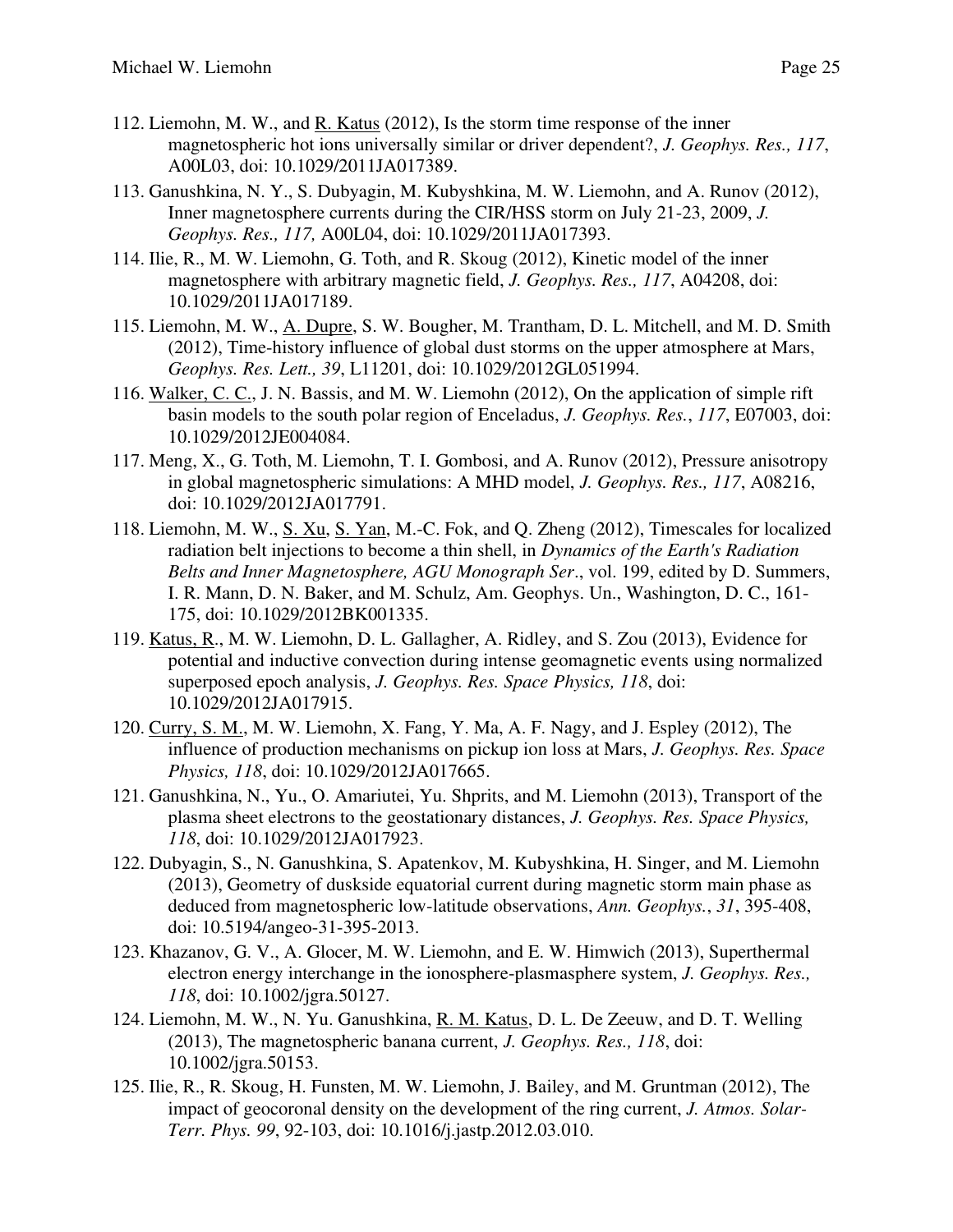- 126. Liemohn, M. W., D. L. De Zeeuw, N. Y. Ganushkina, J. U. Kozyra, and D. T. Welling (2012), Magnetospheric cross-field currents during the January 6-7, 2011, high-speed stream-driven interval, *J. Atmos. Solar-Terr. Phys.*, *99*, 78-84, doi: 10.1016/j.jastp.2012.09.007.
- 127. Fang, X., S. W. Bougher, R. E. Johnson, J. G. Luhmann, Y. Ma, Y.-C. Wang, and M. W. Liemohn (2013), The importance of pickup oxygen ion precipitation to the Mars upper atmosphere under extreme solar wind conditions, *Geophys. Res. Lett. 40*, 1922-1927, doi: 10.1002/grl.50415.
- 128. Curry, S. M., M. W. Liemohn, X. Fang, D. Brain, and Y. Ma (2013), Simulated kinetic effects of the corona and solar cycle on high altitude ion transport at Mars, *J. Geophys. Res., 118,* 3700-3711, doi: 10.1002/jgra.50358.
- 129. Liemohn, M. W., S. M. Curry, X. Fang, and Y. Ma (2013), Comparison of high-altitude production and ionospheric outflow contributions to O<sup>+</sup> loss at Mars, *J. Geophys. Res Space Physics, 118*, 4093-4107, doi: 10.1002/jgra.50388.
- 130. Katus, R. M., and M. W. Liemohn (2013), Similarities and differences in low-to-midlatitude geomagnetic indices, *J. Geophys. Res., 118*, 5149-5156, doi: 10.1002/jgra.50501.
- 131. Dubyagin, S., N. Ganushkina, S. Apatenkov, M. Kubyshkina, S.-I. Ohtani, H. Singer, and M. Liemohn (2013), Storm-time duskside equatorial current and its closure path, *J. Geophys. Res. Space Physics, 118*, 5616-5625, doi: 10.1002/jgra.50512.
- 132. Milillo, A., S. Orsini, C. Plianaki, D. Fierro, A. Argan, N. Vertolli, I. Dandouras, R. Leoni, M. W. Liemohn, J. Scheer, S. Selei, P. Scoffitta, R. Baragiola, T. Cassidy, O. Chassela, L. Colasanti, M. D. Alessandro, I. Daglis, E. De Angelis, E. Del Monte, G. Di Persio, S. Fabiani, A. Gaggero, N. Ganushkina, P. Garnier, J. A. Gilbert, K. C. Hansen, K. C. Hsieh, F. Lazzarotto, S. T. Lepri, V. Mangano, S. Massetti, F. Mattiolo, A. Mura, M. E. Palumbo, R. Rispoli, M. Rossi, A. Rubini, B. Teolis, F. Tosi, and D. Toublanc (2013), Energetic neutral particles detection in the environment of Jupter's icy moons: Ganymede's and Europa's Neutral Imaging Experiment (GENIE), *Planet. Space Sci., 88*, 53-63, doi: 10.1016/j.pss.2013.08.008.
- 134. Ganushkina, N. Yu., M. W. Liemohn, O. A. Amariutei, and D. Pitchford (2014), Low energy electrons (5-50 keV) in the inner magnetosphere, *J. Geophys. Res.*, 119, 246-259, doi: 10.1002/2013JA019304.
- 135. Curry, S. M., M. W. Liemohn, X. Fang, Y. Ma, J. A. Slavin, J. Espley, S. Bougher, and C. F. Dong (2014), Test particle comparison of heavy atomic and molecular ion distributions at Mars, *J. Geophys. Res., 119*, 2328-2344, doi:10.1002/2013JA019221.
- 136. Welling, D. T., and M. W. Liemohn (2014), Outflow in global magnetohydrodynamics as a function of a passive inner boundary source, *J. Geophys. Res. Space Physics, 119*, 2691- 2705, doi: 10.1002/2013JA019374.
- 137. Ridley, A. J., A. Dodger, and M. W. Liemohn (2014), Exploring the efficacy of different electric field models in driving a model of the plasmasphere, *J. Geophys. Res. Space Physics, 119*, 4621-4638, 2014JA019836.
- 138. Kozyra, J. U., M. W. Liemohn, C. Cattell, D. De Zeeuw, C. P. Escoubet, D. S. Evans, X. Fang, M.-C. Fok, H. Frey, W. D. Gonzalez, M. Hairston, R. Heelis, G. Lu, W. B. Manchester, S. Mende, L. Paxton, L. Rastaetter, A. J. Ridley, M. Oiereset, F. Soraas, T. Sotirelis, M. F. Thomsen, B. Tsurutani, and O. Verkhoglyadova (2014), Solar Filament Impact on 21 January 2005: Geospace Consequences, *J. Geosphys. Res. Space Physics*, *119*, 5401-5448, 10.1002/2013JA019748.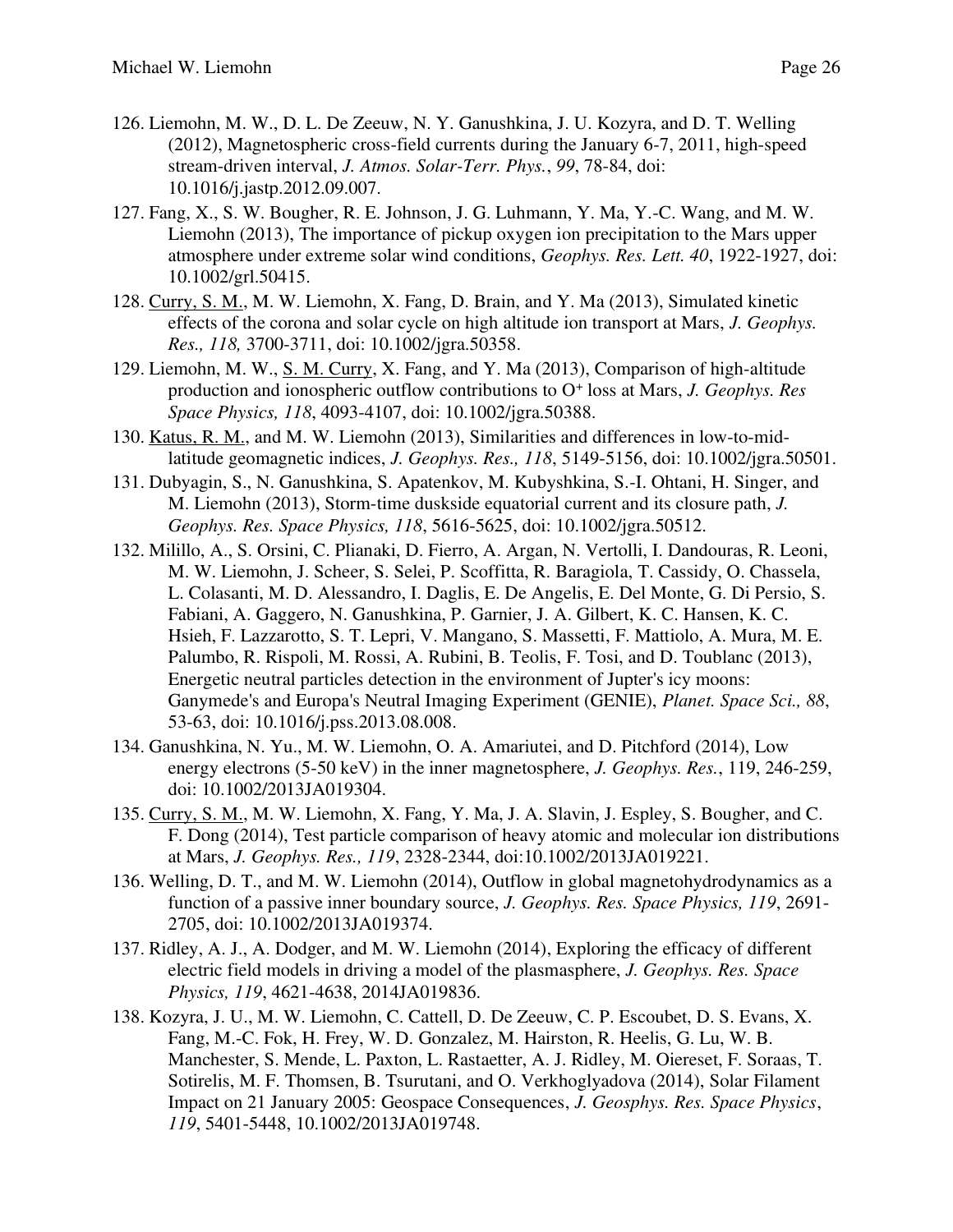- 139. Xu, S., M. W. Liemohn, D. L. Mitchell, and M. D. Smith (2014), Mars photoelectron energy and pitch angle dependence on intense lower-atmospheric dust storms, *J. Geophys. Res. Planets, 119*, 1689-1706, doi: 10.1002/2013JE004594.
- 140. Dubyagin, S., N. Yu. Ganushkina, M. Kubyshkina, and M. W. Liemohn (2014), Contribution from different current systems to SYM and ASY mid-latitude indices, *J. Geophys. Res. Space Physics*, *119*, 7243-7263, doi:10.1002/2014JA020122.
- 141. Liemohn, M. W., B. C. Johnson, M. Fraenz, and S. Barabash (2014), Mars Express observations of high altitude planetary ion beams and their relation to the "energetic plume" loss channel, J. *Geophys. Res. Space Physics*, *119*, 9702-9713, doi: 10.1002/2014JA019994.
- 142. Xu., S., M. W. Liemohn, and D. L. Mitchell (2014), Solar wind electron precipitation into the dayside Martian upper atmosphere through the cusps of strong crustal fields, *J. Geophys. Res. Space Physics*, *119*, 10,100-10,115, doi:10.1002/2014JA020363.
- 143. Katus, R. M., M. W. Liemohn, E. Ionides, R. Ilie, D. T. Welling, and L. K. Sarno-Smith (2015), Statistical analysis of the geomagnetic response to different solar wind drivers and the dependence on storm intensity, *J. Geophys. Res. Space Physics*, *120,* 310-327, doi: 10.1002/2014JA020712.
- 144. Xu., S., and M. W. Liemohn (2015), Superthermal electron transport model for Mars, *Earth Space Sci.*, *2*, *2*, 47-64, doi: 10.1002/2014EA000043.
- 145. Sarno-Smith, L. K., M. W. Liemohn, R. M. Katus, R. M. Skoug, B. A. Larsen, M. F. Thomsen, J. R. Wygant, and M. B. Moldwin (2015), Post-midnight depletion of the high energy component of the quiet plasmasphere, *J. Geophys. Res*., *120*, 1646-1660, doi: 10.1002/2014JA020682.
- 146. Welling, D. T., V. K. Jordanova, A. Glocer, G. Toth, M. W. Liemohn, and D. R. Weimer (2015), The two-way relationship between ionospheric outflow and the ring current, *J. Geophys. Res. Space Physics, 120*, 4338-4353, doi: 10.1002/2015JA021231.
- 147. Ilie, R., M. W. Liemohn, G. Toth, N. Y. Ganushkina, and L. K. S. Daldorff (2015), Assessing the role of oxygen on ring current formation and evolution through numerical experiments, *J. Geophys. Res. Space Physics*, *120*, 4656-4668 doi: 10.1002/2015JA021157.
- 148. Katus, R. M., D. L. Gallagher, M. W. Liemohn, A. M. Keesee, and L. K. Sarno-Smith (2015), Statistical storm-time examination of MLT-dependent plasmapause location derived from IMAGE EUV, *J. Geophys. Res. Space Physics*, *120*, 5545-5559, doi: 10.1002/2015JA021225.
- 149. Liemohn, M. W., R. M. Katus, and R. Ilie (2015), Statistical analysis of storm-time near-Earth current systems, *Ann. Geophys., 33*, 965-982, doi: 10.5194/angeo-33-965-2015.
- 150. Seki, K., A. Nagy, C. M. Jackman, F. Crary, D. Fontaine, P. Zarka, P. Wurz, A. Milillo, J. A. Slavin, D. C. Delcourt, M. Wiltberger, R. Ilie, X. Jia, S. A. Ledvina, M. W. Liemohn, and R. W. Schunk (2015), A review of general physical and chemical processes related to plasma sources and losses for solar system magnetospheres, *Space Sci. Rev.*, 1-63, doi: 10.1007/s11214-015-170-y. (REVIEW PAPER)
- 151. Welling, D. T., M. Andre, I. Dandouras, D. Delcourt, A. Fazakerley, D. Fontaine, J. Foster, R. Ilie, L. Kistler, J. Lee, M. Liemohn, J. Slavin, C.-P. Wang, M. Wiltberger, and A. Yau (2015), The Earth: Plasma sources, losses, and transport processes, *Space Sci. Rev.*, 1-64, doi: 10.1007/s11214-015-0187-2. (REVIEW PAPER)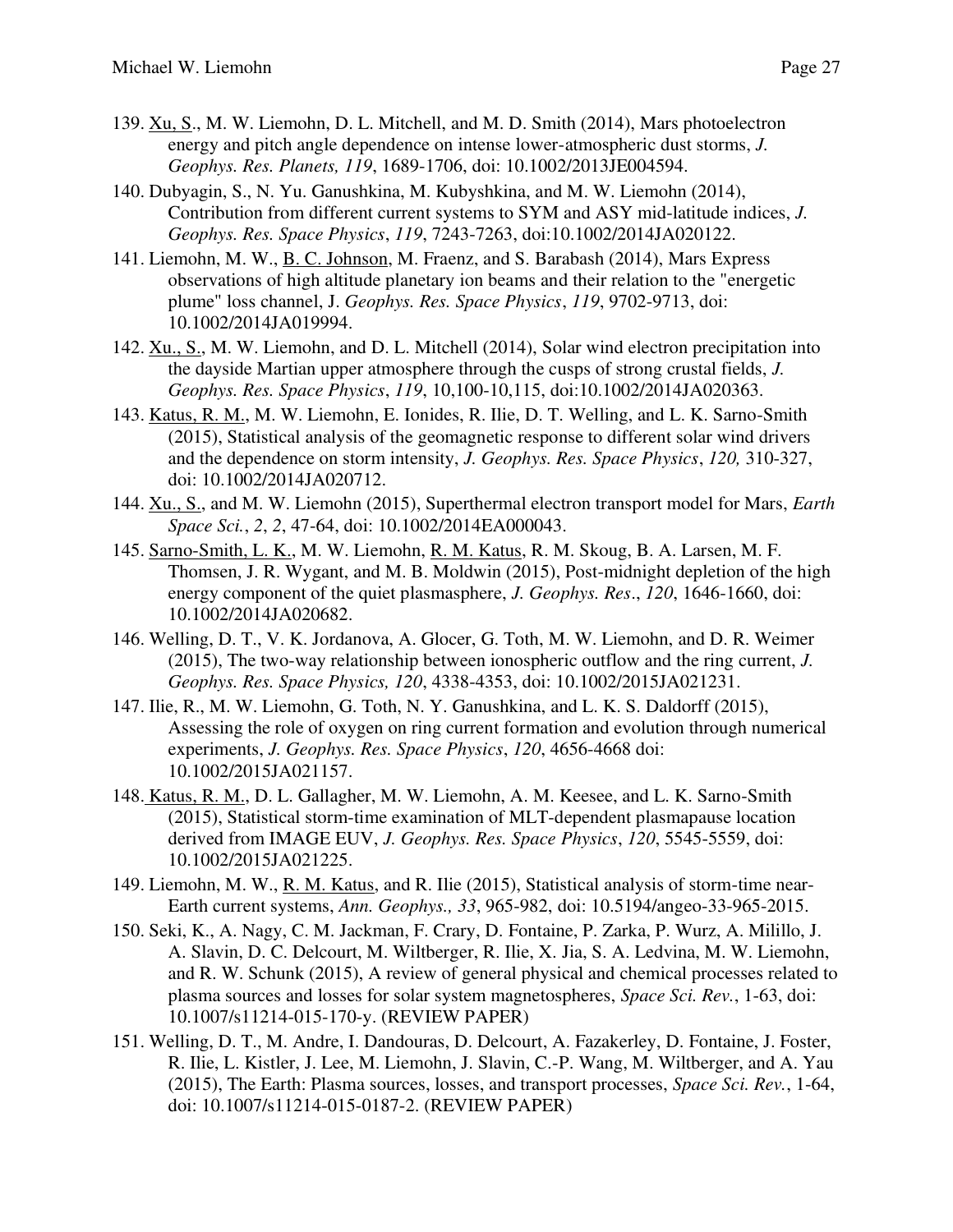- 152. Ganushkina, N. Y., M. W. Liemohn, S. Dubyagin, I. Daglis, I. Dandouras, D. L. De Zeeuw, Y. Ebihara, R. Ilie, R. M. Katus, M. Kubyshkina, S. Milan, S.-I. Ohtani, N. Ostgaard, J. P. Reistad, P. Tenfjord, F. Toffoletto, S. Zaharia, and O. Amariutei (2015), Defining and resolving current systems in geospace, *Ann. Geophys., 33*, 1369-1402, doi: 10. 5194/angeo-33-1369-2015. (REVIEW PAPER)
- 153. Curry, S. M., J. Luhmann, Y. Ma, M. Liemohn, C. Dong, and T. Hara (2015), Comparative pick-up ion distributions at Mars and Venus: Consequences for atmospheric deposition and escape, *Planet. Space Sci., 115*, 35-47, doi: 10.1016/j.pss.2015.03.026.
- 154. Xu, S., M. W. Liemohn, W. K. Peterson, J. Fontenla, and P. C. Chamberlin (2015), Comparison of different solar irradiance models for the Superthermal Electron Transport model for Mars, *Planet. Space Sci., 119*, 62-68, doi: 10.1016/j.pss.2015.09.008.
- 155. Dubyagin, S., N. Ganushkina, M. W. Liemohn, and M. Kubyshkina (2015), Can ring current stabilize magnetotail during steady magnetospheric convection?, *J. Geophys. Res. Space Physics, 120,* 10,528*–*10,542, doi: 10.1002/2015JA022003.
- 156. Ilie, R., N. Ganushkina, G. Toth, S. Dubyagin, and M. W. Liemohn (2015), Testing the magnetotail configuration based on observations of low altitude isotropic boundaries, *J. Geophys. Res. Space Phys., 120*, 10,557-10,573, doi: 10.1002/2015JA021858.
- 157. Xu, S., M. W. Liemohn, S. Bougher, and D. L. Mitchell (2015), Enhanced carbon dioxide causing the dust-storm-related increase in high-altitude photoelectron fluxes at Mars, *Geophys. Res. Lett., 42*, 9702-9710, doi: 10.1002/2015GL06643.
- 158. Ellington, S., M. B. Moldwin, and M. W. Liemohn (2016), Local time asymmetries and toroidal field line resonances: Global magnetospheric modeling in SWMF, *J. Geophys. Res., 121*, 2033-2045, doi: 10.1002/2015JA021920.
- 159. Sarno-Smith, L. K., B. A. Larsen, R. M. Skoug, M. W. Liemohn, A. Breneman, J. R. Wygant, and M. F. Thomsen (2016), Spacecraft surface charging within geosynchronous orbit observed by Van Allen Probes, *Space Weather*, 151-164, doi: 10.1002/2015SW001345.
- 160. Xu, S., M. W. Liemohn, S. Bougher, and D. L. Mitchell (2016), Martian high-altitude photoelectrons independence of solar zenith angle, *J. Geophys. Res. Space Physics, 121*, 3767-3780, doi: 10.1002/2015JA022149.
- 161. Shane, A., S. Xu, M. W. Liemohn, and D. L. Mitchell (2016), Mars nightside electrons over strong crustal fields, *J. Geophys. Res. Space Phys., 121*, 3808-3823, doi: 10.1002/2015JA021947.
- 162. Welling, D. T., and M. W. Liemohn (2016), The ionospheric source of magnetospheric plasma is not a black-box input for global models, *J. Geophys. Res. Space Physics*, *121*, 5559-5565, doi:10.1002/2016JA022646.
- 163. Sarno-Smith, L. K., M. W. Liemohn, R. M. Skoug, B. A. Larsen, M. B. Moldwin, R. M. Katus, and J. R. Wygant (2016), Local time variations of high-energy plasmaspheric ion pitch angle distributions, *J. Geophys. Res. Space Physics*, *121*, 6234-6244, doi: 10.1002/2015JA022301.
- 164. Xu., S., M. W. Liemohn, C. Dong, D. L. Mitchell, and S. M. Bougher (2016), Pressure and ion composition boundaries at Mars, *J. Geophys. Res. Space Physics*, *121*, 6417-6429, doi: 10.1002/2016JA022644.
- 165. Liemohn, M. W., N. Y. Ganushkina, R. Ilie, and D. T. Welling (2016), Challenges associated with near-Earth nightside current, *J. Geophys. Res. Space Physics*, *121*, 6763- 6768, doi: 10.1002/2016JA022948.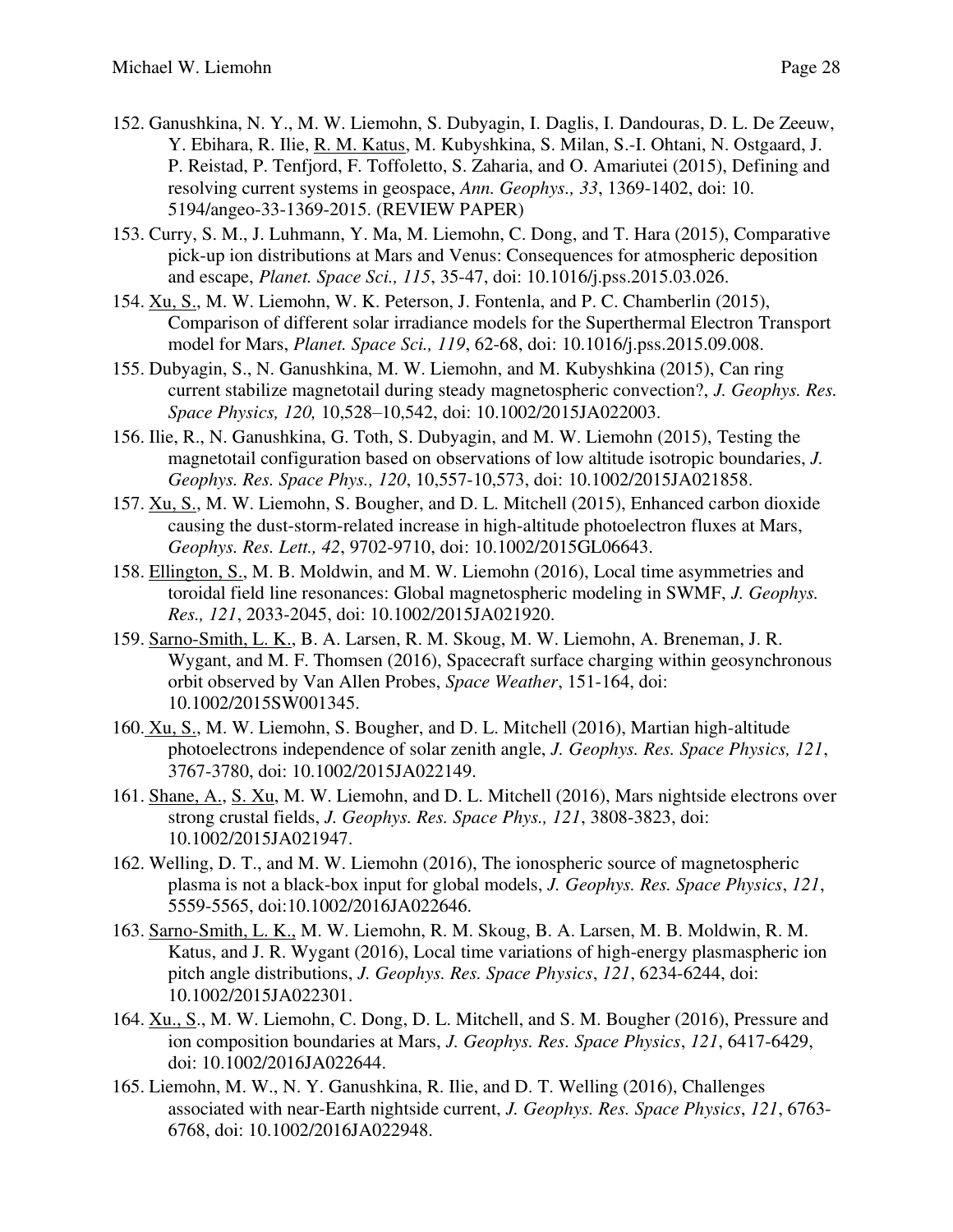- 166. Katus, R. M., M. W. Liemohn, A. M. Keesee, T. J. Immel, R. Ilie, D. T. Welling, N. Yu, Ganushkina, N. J. Perlongo, and A. J. Ridley (2016), Geomagnetic disturbance intensity dependence on the universal timing of the storm peak, *J. Geophys. Res. Space Physics*, *121*, 7561-7571, doi: 10.1002/2016JA022967.
- 167. Sarno-Smith, L. K., M. Kosch, T. Yeoman, M. Rietveld, A. Nel, and M. W. Liemohn (2016), Ionospheric electron number densities from CUTLASS dual-frequency velocity measurements using artificial backscatter over EISCAT, *J. Geophys. Res. Space Physics*, *121*, 8066-6076, doi 10.1002/2016JA022788.
- 168. Peterson, W. K., E. Thiemann, F. Eparvier, L. Andersson, C. Fowler, D. Larson, D. Mitchell, C. Mazelle, J. Fontenla, J. Evans, S. Xu, M. Liemohn, S. Bougher, S. Sakai, T. Cravens, and B. Jakosky (2016), Photoelectrons and solar ionizing radiation at Mars: Predictions vs. MAVEN observations, *J. Geophys. Res. Space Physics*, *121*, 8859-8870, doi: 10.1002/2016JA022677.
- 169. Xu, S., D. Mitchell, M. Liemohn, C. Dong, S. Bougher, M. Fillingim, R. Lillis, J. McFadden, C. Mazelle, J. Connerney, and B. Jakosky (2016), Deep nightside photoelectron observations by MAVEN SWEA: implications for Martian northernhemispheric magnetic topology and nightside ionospheric source, *Geophys. Res. Lett., 43,*  8876-8884, doi: 10.1002/2016GL070527.
- 170. Ilie, R., and M. W. Liemohn (2016), The outflow of ionospheric nitrogen ions: a possible tracer for the altitude dependent transport and energization processes of ionospheric plasma, *J. Geophys. Res. Space Physics*, *121*, 9250-9255, doi: 10.1002/2015JA022162.
- 171. Liemohn, M. W., and D. T. Welling (2016), Ionospheric and solar wind contributions to magnetospheric ion density and temperature throughout the magnetotail, in *Magnetosphere-Ionosphere Coupling in the Solar System, Geophys. Monogr. Ser.*, *vol. 222*, edited by C. R. Chappell, R. Schunk, P. Banks, J. Burch, and R. Thorne, John Wiley and Sons, Inc., Hoboken, NJ, USA, doi: 10.1002/9781119066880.ch8, 101-114.
- 172. Bourdarie, S., V. Jordanova, M. Liemohn, and T. P. O'Brien (2016), Modelling the energetic particles of the inner magnetosphere, in *Waves, Particles, and Storms in Geospace: A Complex Interplay*, edited by G. Balasis, I. A. Daglis, and I. R. Mann, Oxford University Press, Oxford, UK, ISBN: 9780198705246, 102-147. (REVIEW PAPER)
- 173. Sarno-Smith, L. K., M. W. Liemohn, R. M. Skoug, O. Santolik, S. K. Morley, A. Breneman, B. A. Larsen, G. Reeves, J. R. Wygant, G. Hospodarsky, C. Kletzing, M. B. Moldwin, R. M. Katus, and S. Zou (2016), Part 1: Hiss or noise? Ambiguities in analyzing suprathermal ion plasma resonance, *J. Geophys. Res. Space Physics, 121*, 9619-9631, doi: 10.1002/2016JA022975.
- 174. Xu, S., D. Mitchell, M. Liemohn, X. Fang, Y. Ma, J. Luhmann, D. Brain, M. Steckiewicz, C. Mazelle, J. Connerney, and B. Jakosky (2017), Mars low-altitude magnetic topology deduced from MAVEN SWEA observations, *J. Geophys. Res. Space Physics, 122*, 1831- 1852, doi: 10.1002/2016JA023467.
- 175. Collinson, G., D. Mitchell, A. Glocer, S. Xu, J. Grebowsky, T. Hara, J. Espley, R. Lillis, M. Liemohn, and B. Jakosky (2017), Electric Mars: A large transterminator electric potential drop on closed magnetic field lines above Utopia Planitia *J. Geophys. Res. Space Physics*, 122, 2260-2271, doi: 10.1002/2016JA023589.
- 176. Airapetian, V. S., A. Glocer, G. V. Khazanov, R. O. P. Loyd, K. France, J. Sojka, W. C. Danchi, and M. W. Liemohn (2017), How hospitable are space weather affected habitable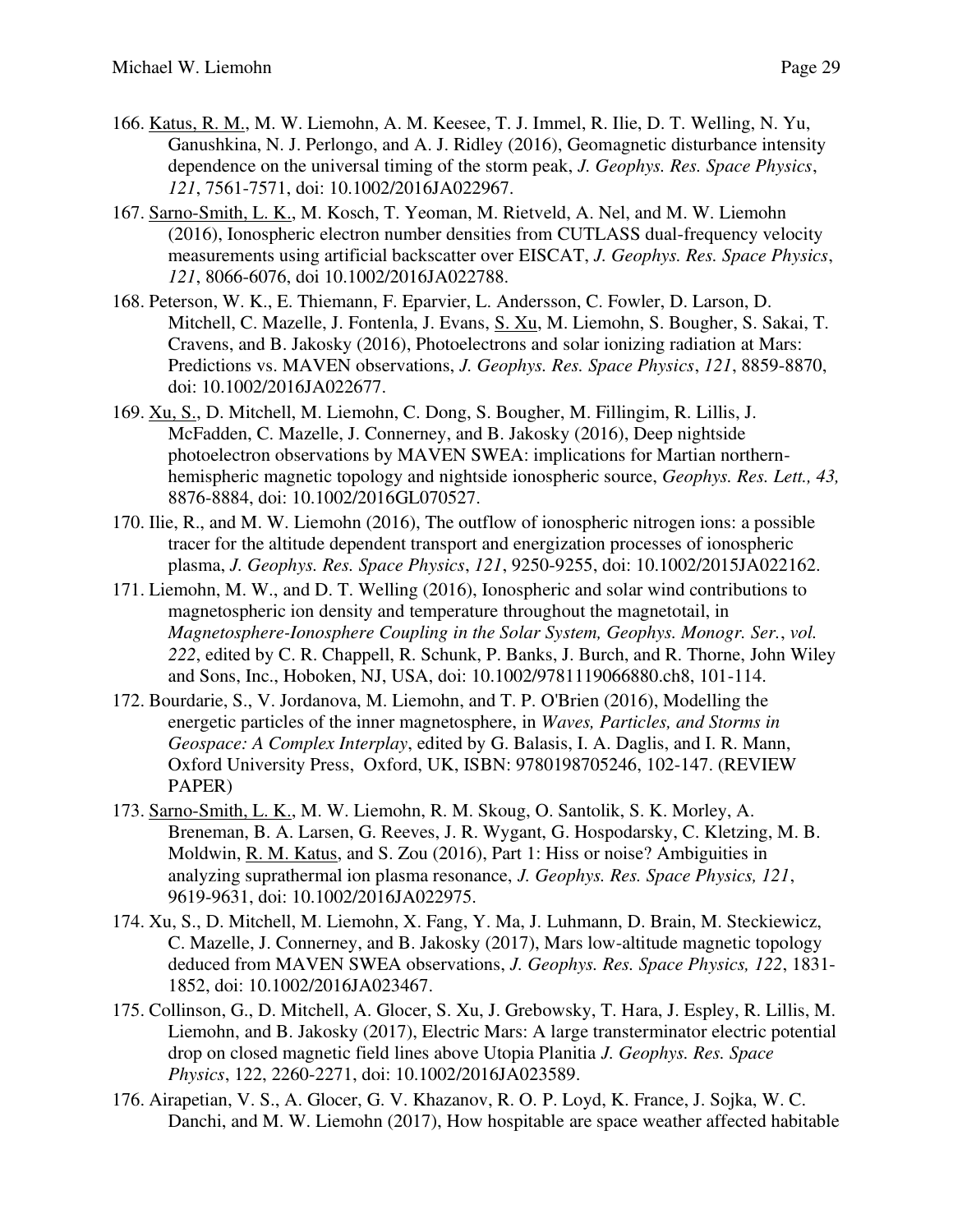zones? The role of ion escape, *Astrophysical J. Lett., 836*, L3, doi: 10.3847/2041- 8213/836/1/L3.

- 177. Katus, R. M., A. Keesee, E. Scime, and M. W. Liemohn (2017), Equatorial magnetospheric ion temperature derived from TWINS ENA flux, *J. Geophys. Res. Space Physics*, *122*, 3985-3996, doi: 10.1002/2016JA023824.
- 178. Perlongo, N., A. Ridley, M. W. Liemohn, and R. M. Katus (2017), The effect of ring current electron scattering rates on magnetosphere-ionosphere coupling, *J. Geophys. Res.*, *122*, 4168-4189, doi:10/1002/2016JA023679.
- 179. Ilie, R., L. Daldorff, M. W. Liemohn, G. Toth, and A. C. Chan (2017), Calculating the inductive electric field in the terrestrial magnetosphere, *J. Geophys. Res. Space Phys., 122*, 5391-5403, doi: 10.1002/2017JA023877.
- 180. Liemohn, M. W., S. Xu, C. Dong, S. W. Bougher, B. C. Johnson, and R. Ilie (2017), Ionospheric control of the dawn-dusk asymmetry of the Mars magnetotail current sheet, *J. Geophys. Res. Space Physics, 122*, 6397-6414, doi: 10.1002/2016JA023707.
- 181. Glocer, A., G. V. Khazanov, and M. W. Liemohn (2017), Photoelectrons in the quiet polar wind, *J. Geophys. Res. Space Physics, 122*, 6708-6726, doi: 10.1002/2017JA024177.
- 182. Zhang, X.-X., F. He, R.-L. Lin, M.-C. Fok, R. M. Katus, M. W. Liemohn, D. L. Gallagher, S. Nakano, and B. Chen (2017), A new solar wind driven global dynamic plasmapause model: 2. Model and Validation, *J. Geophys. Res. Space Physics*, 7153-7171, doi: 10.1002/2017JA023913.
- 183. He, F., X.-X. Zhang, R.-L. Lin, M.-C. Fok, R. M. Katus, M. W. Liemohn, D. L. Gallagher, S. Nakano, and B. Chen (2017), A new solar wind driven global dynamic plasmapause model: 2. Model and Validation, *J. Geophys. Res. Space Physics*, 7172-7187, doi: 10.1002/2017JA023912.
- 184. Ganushkina, N. Yu., A. Jaynes, and M. W. Liemohn (2017), Space weather effects produced by the ring current particles, *Space Sci. Reviews, 212*, 1315-1344, doi: 10.1007/s11214-017-0412-2. (REVIEW PAPER)
- 185. Johnson, B. C., M. W. Liemohn, M. Fränz, R. Ramstad, G. Stenberg Wieser, and H. Nilsson (2018), Statistical asymmetries in energetic heavy ions outside the Induced Magnetosphere Boundary of Mars, *Journal of Geophysical Research Space Physics*, *123*, 473-484, doi: 10.1002/2017JA024463.
- 186. Liemohn, M. W., and S. Xu (2018), Recent advances regarding the Mars magnetotail current sheet, in *Electric Currents in Geospace and Beyond, AGU Geophys. Monogr. Ser.*, *vol. 235*, edited by A. Keiling, O. Marghitu, and M. Wheatland, John Wiley & Sons, Inc, Hoboken, N.J., doi: 10.1002/9781119324522.ch11.
- 187. Moldwin, M. B., and M. W. Liemohn (2018), High impact papers in space physics: Examination of gender, country and paper characteristics, *Journal of Geophysical Research Space Physics*, *123*, 2557–2565, doi: 10.1002/2018JA025291.
- 188. Ganushkina, N. Yu., M. W. Liemohn, and S. Dubyagin (2018), Current systems in the Earth's magnetosphere, *Reviews of Geophysics*, *56*(2), 309-332, doi: 10.1002/2017RG000590. (REVIEW PAPER)
- 189. Azari, A., M. W. Liemohn, X. Jia, M. F. Thomsen, D. G. Mitchell, N. Sergis, A. Rymer, G. Hospodarsky, C. Paranicas, and J. Vandegriff (2018), Interchange Injections at Saturn: Statistical Survey of Energetic H<sup>+</sup> Sudden Flux Intensifications, *Journal of Geophysical Research Space Physics*, *123*, 4692–4711, doi: 10.1002/2018JA025391.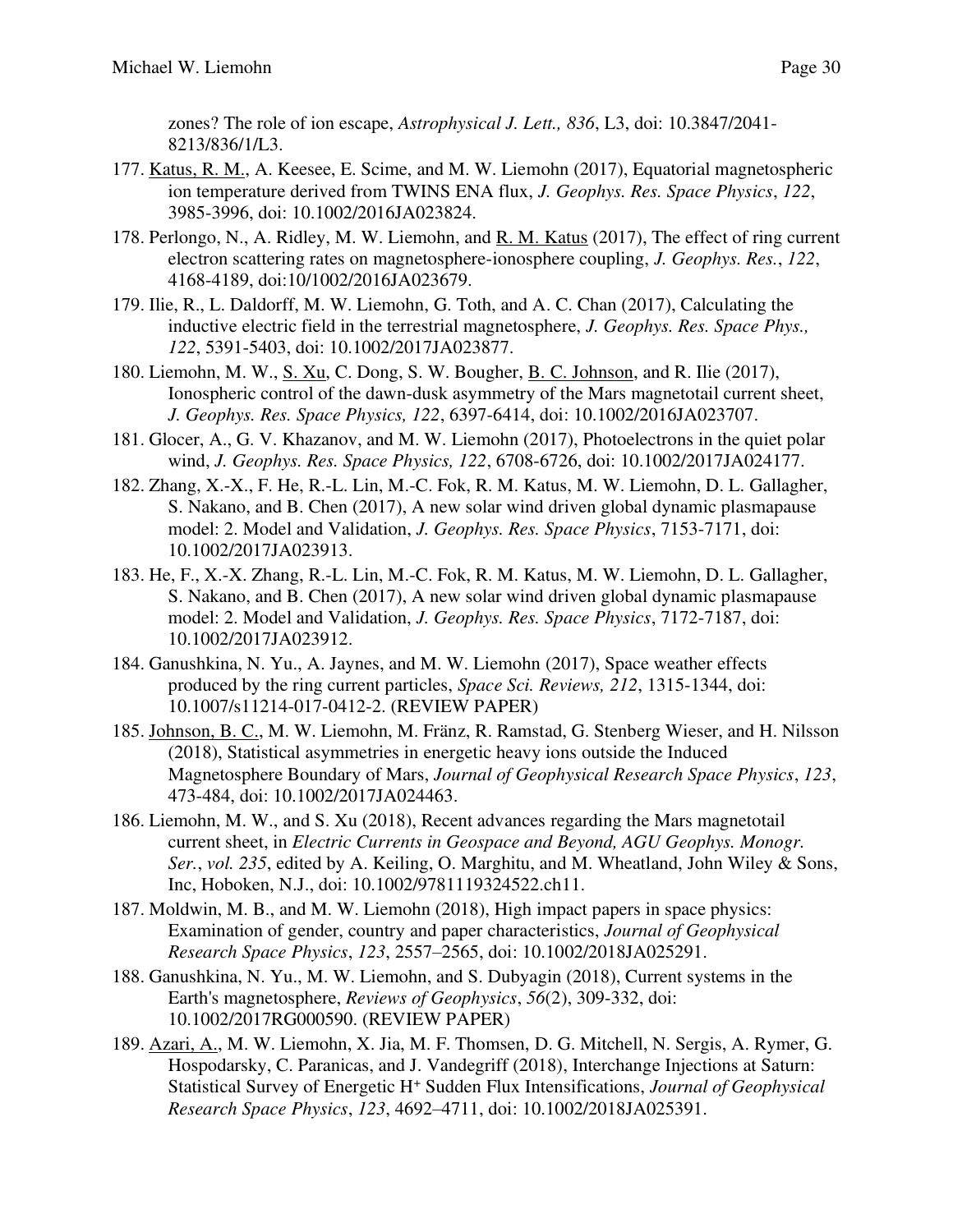- 190. Dong, C., S. Bougher, Y. Ma, Y. Lee, G. Toth, A. F. Nagy, X. Fang, J. G. Luhmann, M. W. Liemohn, J. Halekas, V. Tenishev, D. Pawlowski, and M. R. Combi (2018), Solar wind interaction with the Martian upper atmosphere: Roles of the variable 3D cold thermosphere and hot oxygen corona, *Journal of Geophysical Research Space Physics*, *123*, 6639–6654, doi: 10.1029/2018JA025543.
- 191. Xu, S., E. Thiemann, D. Mitchell, F. Eparvier, D. Pawlowski, M. Benna, L. Andersson, M. W. Liemohn, S. Bougher, and C. Mazelle (2018), Observations and modeling of the Mars low-altitude ionospheric response to the September 10, 2017 X-Class solar flare, *Geophysical Research Letters, 45*, 7382-7390, doi: 10.1029/2018GL078524.
- 192. Liemohn, M. W., N. Y. Ganushkina, D. L. De Zeeuw, L. Rastaetter, M. Kuznetsova, D. T. Welling, G. Toth, R. Ilie, T. I. Gombosi, and B. van der Holst (2018), Real-time SWMF and CCMC: assessing the Dst output from continuous operational simulations, *Space Weather*, *16*, 1583-1603, doi: 10.1029/2018SW001953.
- 193. Welling, D. T., C. M. Ngwira, H. Opgenoorth, J. D. Haiducek, N. P. Savani, S. K. Morley, C. Cid, R. S. Weigel, H. J. Singer, L. Rosenqvist, and M. W. Liemohn (2018). Recommendations for next-generation ground magnetic perturbation validation. *Space Weather*, 16, 1912–1920, doi: 10.1029/2018SW002064.
- 194. Liemohn, M. W., J. P. McCollough, V. K. Jordanova, C. M. Ngwira, S. K. Morley, C. Cid, W. K. Tobiska, P. Wintoft, N. Y. Ganushkina, D. T. Welling, S. Bingham, M. A. Balikhin, H. J. Opgenoorth, M. A. Engel, R. S. Weigel, H. J. Singer, D. Buresova, S. Bruinsma, I. Zhelavskaya, Y. Y. Shprits, and R. Vasile (2018). Model evaluation guidelines for geomagnetic index predictions. *Space Weather*, 16, 2079– 2102. <https://doi.org/10.1029/2018SW002067>
- 195. Azari, A., X. Jia, M. W. Liemohn, G. B. Hospodarsky, G. Provan, S.-Y. Ye, S. W. H. Cowley, C. Paranicas, N. Sergis, A. Rymer, M. F. Thomsen, and D. G. Mitchell (2019). Are Saturn's interchange injections organized by rotational longitude? *Journal of Geophysical Research - Space Physics*, *124,* 1806-1822. https://doi.org/10.1029/2018JA026196.
- 196. Yu., Y., M. W. Liemohn, V. K. Jordanova, C. Lemon, and J Zhang (2019). Recent advancements and remaining challenges associated with inner magnetosphere cross energy/population interactions. *Journal of Geophysical Research Space Physics*, *124*, 886-897. https://doi.org/10.1029/2018JA026282.
- 197. Robinson, R., Y. Zhang, K. Garcia-Sage, X. Fang, O. Verkhoglyadova, C. Ngwira, S. Bingham, B. Kosar, Y. Zheng, S. Kaeppler, M. Liemohn, J. Weygand, G. Crowley, V. Merkin, R. McGranaghan, and A. Mannucci (2019). Space weather modeling capabilities assessment: Auroral precipitation and high latitude ionospheric electrodynamics. *Space Weather*, 17, 212-215. https://doi.org/10.1029/2018SW002127
- 198. Ganushkina, N. Y., I. Sillanpaa, D. T. Welling, J. Haiducek, M. W. Liemohn, S. Dubyagin, and J. Rodriguez (2019). Validation of Inner Magnetosphere Particle Transport and Acceleration Model (IMPTAM) on the long-term GOES MAGED measurements of keV electron fluxes at geostationary orbit. *Space Weather*, 17, 687-708. https://doi/org/10.1029/2018SW002028.
- 199. Burleigh, M., M. Zettergren, K. Lynch, M. Lessard, J. Moen, L. Claussen, D. Kenward, D. Hysell, and M. Liemohn (2019). Transient ionospheric upflow driven by poleward moving auroral forms observed during the Rocket Experiment for Neutral Upwelling 2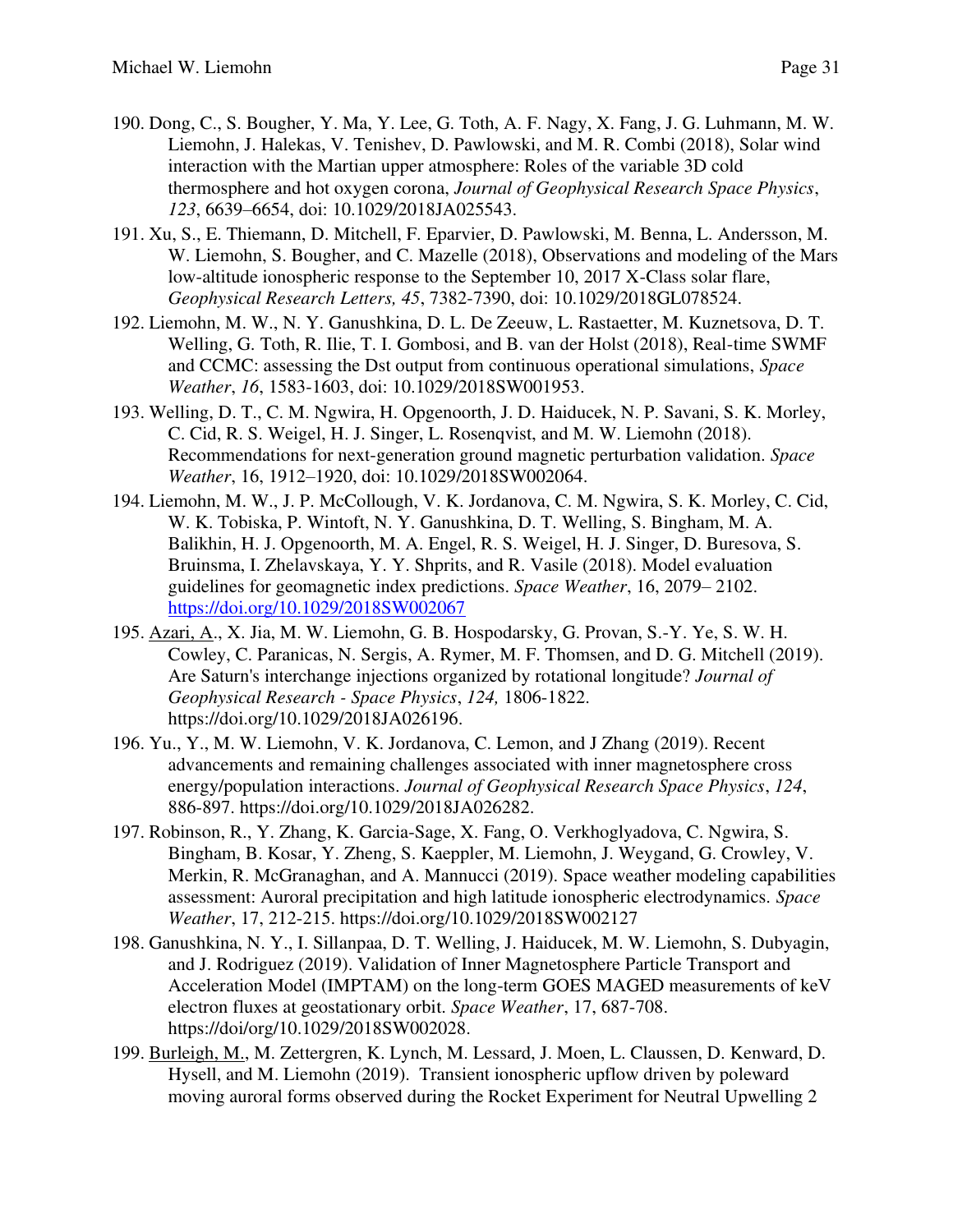(RENU2) campaign. *Geophysical Research Letters*, *46*, 6297-6305. https://doi.org/10.1029/2018GL081886.

- 200. Trung, H.-S., M. W. Liemohn, and R. Ilie (2019). Steady state characteristics of the terrestrial geopauses. *Journal of Geophysical Research Space Physics*, 124, 5070-5081, https://doi.org/10.1029/2019JA026636.
- 201. Halford, A., A. Kellerman, K. Garcia-Sage, J. Klenzing, B. Carter, R. McGranaghan, T. Guild, C. Cid, C. Henney, N. Ganushkina, A. Burrell, M. Terkildsen, B. J. Thompson, A. Pulkkinen, J. McCollough, S. Murray, K. D. Leka, S. Fung, S. Bingham, B. Walsh, M. Liemohn, M. Bisi, S. Morley, and D. Welling (2019), Application Usability Levels: A framework for tracking project product progress, *Journal of Space Weather and Space Climate*, 9, A34. https:doi.org/10.1051/swsc/2019030
- 202. Shane, A., M. W. Liemohn, C. Florie, & S. Xu (2019). Misbehaving high energy electrons: Evidence in support of ubiquitous wave-particle interactions on dayside Martian closed crustal magnetic fields. *Geohysical Resesrarch Letters*, *46*, 11689-11697. https://doi.org/10.1029/2019GL084919
- 203. Liemohn, M. W., & Wooden, P. R. (2019). Impact of special collections in JGR Space Physics. *Journal of Geophysical Research Space Physics, 124,* 9857-9865. https://doi.org/2019JA27457
- 204. Dubyagin, S., Ganushkina, N., & Liemohn, M. W. (2019). On the accuracy of reconstructing plasma sheet electron fluxes from temperature and density models. *Space Weather, 17*, 1704-1719. https://doi.org/10.1029/2019SW002285
- 205. Azari, A. R., J. Lockhart, M. W. Liemohn, & X. Jia (2020). Incorporating physical knowledge into machine learning for planetary space physics. *Frontiers in Astronomy and Space Sciences, 7*, 36. https://doi.org/10.3389/fspas.2020.00036
- 206. Hua, M. Y., Hutchinson, J. D., George E. McKenzie, Kiedrowski, B. C., Liemohn, M. W., Clarke, S. D., & Pozzi, S. A. (2020). Measurement Uncertainty of Rossi-alpha Neutron Experiments. *Annals of Nuclear Energy, 147*, 107672. <https://doi.org/10.1016/j.anucene.2020.107672>
- 207. Swiger, B., Liemohn, M.W., & Ganushkina, N. (2020). Improvement of plasma sheet neural network accuracy with inclusion of physical information. *Frontiers Astronomy and Space Sciences*, *7*, 42. https://doi.org/10.3389/fspas.2020.00042
- 208. Liemohn, M. W., Azari, A. R., Ganushkina, N. Y., & Rastätter, L. (2020). The STONE curve: A ROC-based model performance assessment tool. *Earth and Space Science, 6*, e2020EA001106. https://doi.org/10.1029/2020EA001106
- 209. Liemohn, M. W. (2020). The case for improving the Robinson formulas. *Journal of Geophysical Research Space Physics, 125*(10), e2020JA028332. https://doi.org/10.1029/2020JA028332
- 210. Mukhopadhyay, A., Welling, D. T., Liemohn, M. W., Ridley, A. J., Chakraborty, S., & Anderson, B. J. (2020). Conductance model for extreme events: Impact of auroral conductance on space weather forecasts. *Space Weather, 18*, e2020SW02551. https://doi.org/10.1029/2020SW002551
- **211.** Liemohn, M. W., Shane, A. D., Azari, A. R., Petersen, A. K., Swiger, B. M., & Mukhopadhyay, A. (2021). RMSE is not enough: guidelines to robust data-model comparisons for magnetospheric physics. *Journal of Atmospheric and Solar-Terrestrial Physics*, *218*, 105624.<https://doi.org/10.1016/j.jastp.2021.105624>(REVIEW PAPER)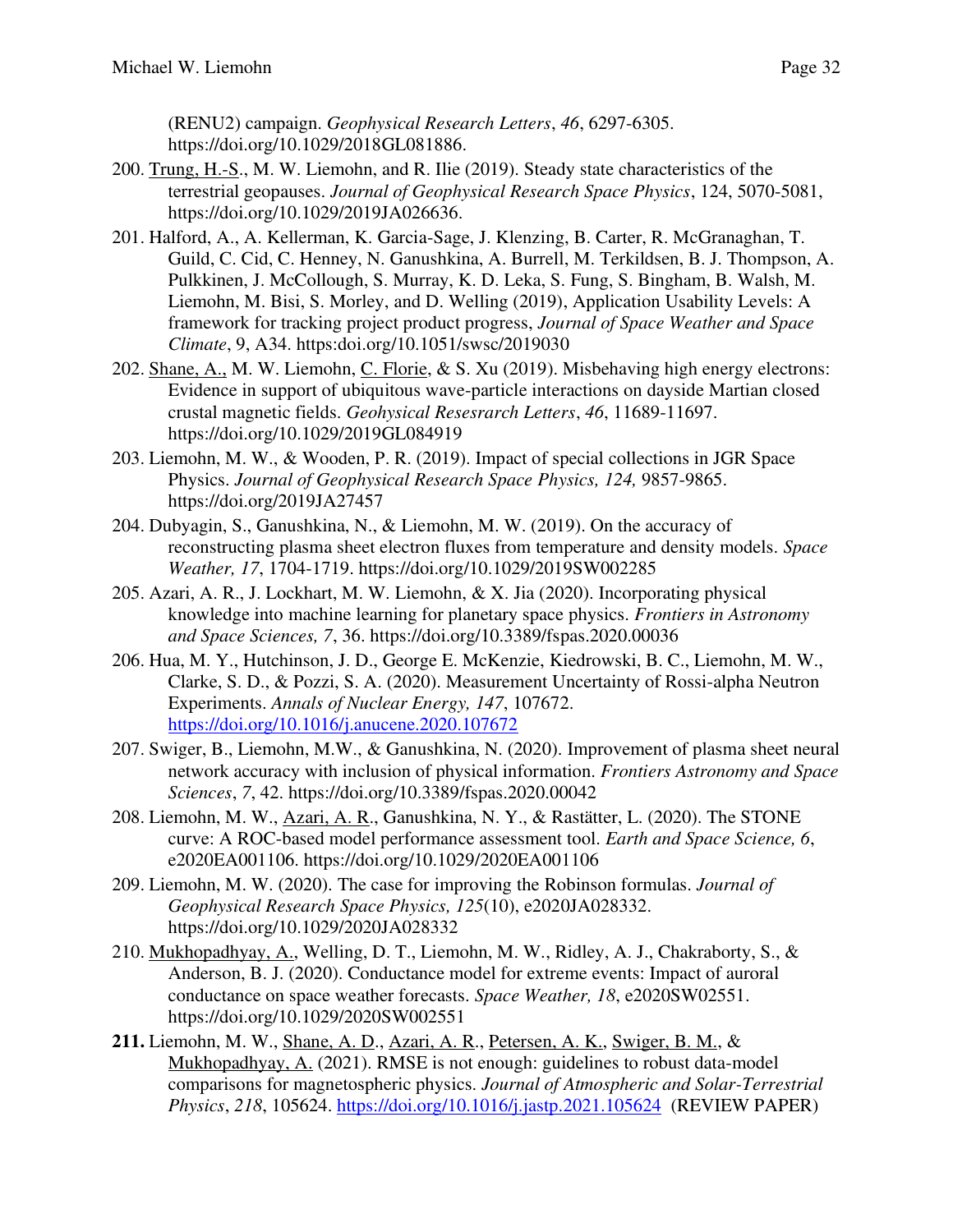- 212. Mukhopadhyay, A., Jia, X., Welling, D. T., & Liemohn, M. W. (2021). Global Magnetohydrodynamic Simulations: Performance Quantification of Magnetopause Distances and Convection Potential Prediction. *Frontiers in Astronomy and Space Science*, *8*, 637197.<https://doi.org/10.3389/fspas.2021.637197>
- 213. Liemohn, M. W., A. M. Keesee, L. Kepko, and M. B. Moldwin (2021). Instigators of future change in magnetospheric physics. In *Magnetospheres in the Solar System*, (eds R. Maggiolo, N. André, H. Hasegawa, D.T. Welling, Y. Zhang and L.J. Paxton). <https://doi.org/10.1002/9781119815624.ch47>
- 214. Shane, A. D., & Liemohn, M. W. (2021). Whistler wave interactions with superthermal electrons on Martian crustal magnetic fields: Bounce averaged diffusion coefficients and timescales. *Journal of Geophysical Research Space Physics,* 126, e2021JA029118. <https://doi.org/10.1029/2021JA029118>
- 215. Gombosi, T. I., Chen, Y., Glocer, A., Huang, Z., Liemohn, M. W., Manchester, W. B., Pulkkinen, T., Schdeva, N., Shidi, Q., Sokolov, I. V., Szente, J., Tenishev, V., Toth, G., van der Holst, B., Welling, D. T., Zhao, L., & Zou, S. (2021). What sustained multidisciplinary research can achieve: The Space Weather Modeling Framework. *Journal of Space Weather and Space Climate*, *11,* 42.<https://doi.org/10.1051/swsc/2021020>
- 216. Parkinson, C. D., Bougher, S. Mills, F., Yung, Y. L., Brecht, A., Shields, D., & Liemohn, M. (2021). Modeling of observations of the OH nightglow in the Venusian mesosphere. *Icarus, 368*, 114580.<https://doi.org/10.1016/j.icarus.2021.114580>
- 217. Ganushkina, N. Yu, Swiger, B., Dubyagin, S., Matéo-Vélez, J.-C., Liemohn, M. W., Sicard, A., & Payan, D. (2021). Worst-case severe environments for surface charging ovserved at LANL satellites as dependent on solar wind and geomagnetic conditions. *Space Weather*, *19*, e2021SW002732. <https://doi.org/10.1029/2021SW002732>
- 218. Krasnoselskikh, Vladimir; Bruce Tsurutani; Thierry Dudok de Wit; Michael Balikhin; Simon Walker; Marianne Balat-Pichelin; Marco Velli; Stuart D. Bale; Milan Maksimovic; Oleksiy Agapitov; Wolfgang Baumjohann; Matthieu Berthomier; Roberto Bruno; Bart de Pontieu; Meneses Domingos de Sousa; Jonathan Eastwood; Robertus Erdelyi; Robert Ergun; Victor Fedun; Natalia Ganushkina; Antonella Greco; Luise Harra; Pierre Henri; Timothy Horbury; Hugh Hudson; Justin Kasper; Matthieu Kretzschmar; Sam Krucker; Harald Kucharek; Yves Langevin; Benoit Lavraud; Jean-Pierre Lebreton; Susan Lepri; Michael Liemohn; Philippe Louarn; Eberhard Moebius; Forrest Mozer; Rumi Nakamura; Zdenek Nemecek; Olga Panasenko; Alessandro Retino; Jana Safrankova; Jack Scudder; Sergio Servidio; Luka Sorriso-Valvo; Jan Soucek; Adam Szabo; Andris Vaivads; Grigory Vekshtein; Zoltan Voros; Teimuraz Zaqarashvili; Yuriy Khotyaintsev; & Gaetano Zimbardo (2020). ICARUS: in-situ studies of the solar corona beyond Parker Solar Probe and Solar Orbiter. *Experimental Astronomy*, submitted 28 July 2020.
- 219. Trung, S., Liemohn, M. W., & Ilie, R. (2020). Dynamics of the terrestrial geopause during interplanetary magnetic field reversals. *Journal of Atmospheric and Solar-Terrestrial Physics*, submitted 26 October 2020, resubmitted 14 March 2021, manuscript # JASTP-D-20-00435.
- 220. Liemohn, M. W. (2021). Foreword. In *Physics of the Earth's Radiation Belts: Theory and Observations,* by H. E. J. Koskinen and E. K. J. Kilpua, Springer, submitted 15 March 2021.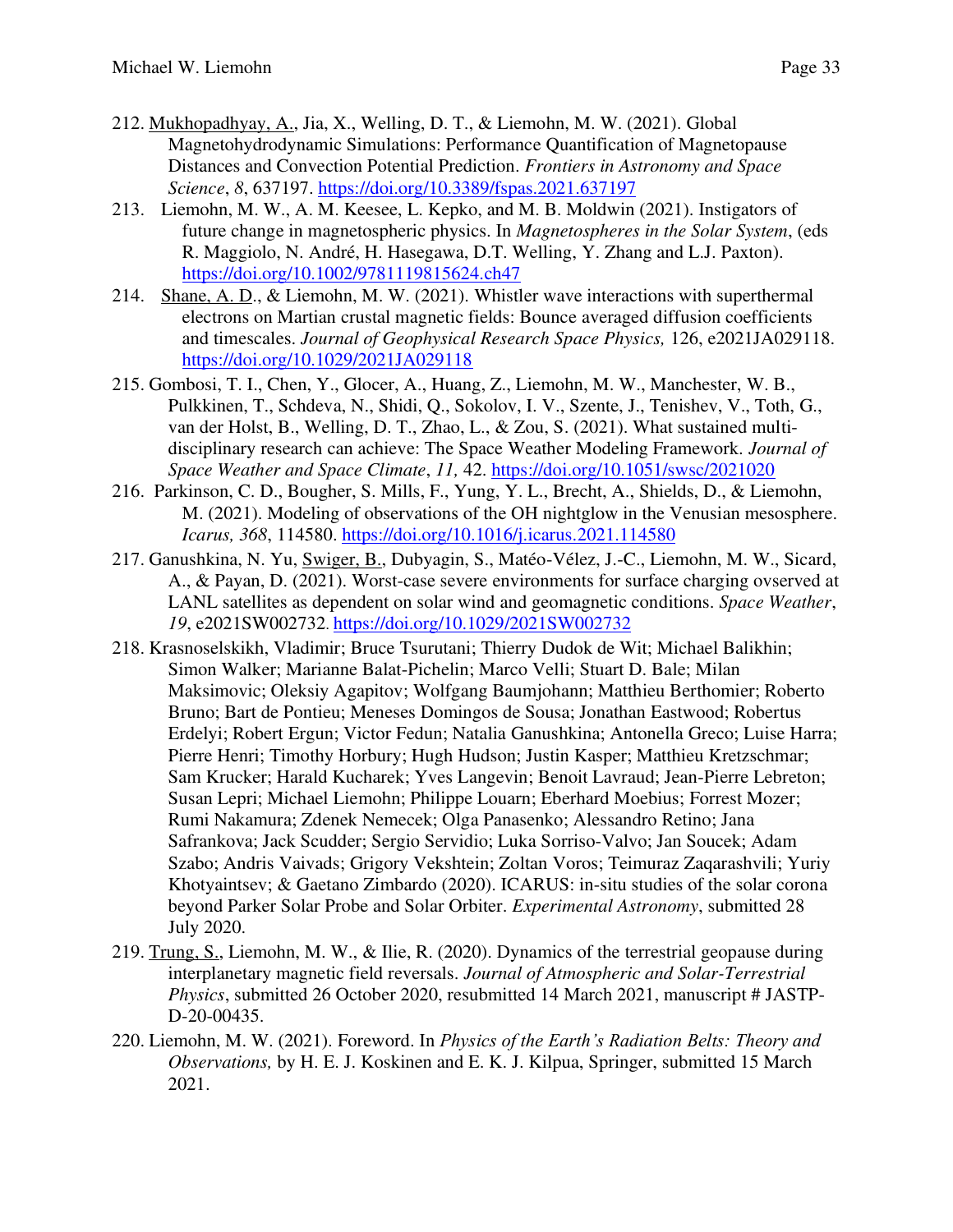- 221. Keebler, T. B., Liemohn, M. W., & Ganushkina, N. (2021). Cluster curlometry limitations in the ring current region. *Journal of Geophysical Research Space Physics,* submitted 20 June 2021, manuscript # 2021JA029697.
- 222. Borovsky, J. E., Liu, J., Ilie, R., & Liemohn, M. W. (2021). Charge-exchange byproduct cold protons in the Earth's magnetosphere. *Frontiers in Astronomy and Space Science*, submitted 29 September 2021, manuscript # 785305.

### **Other Technical Reports and Publications: 41 total, 31 first author**

- 1. McGuire, T., and M. Liemohn, Performance of a bounce-averaged global model of superthermal electron transport in the Earth's magnetic field, in *NASA/ASEE Summer Faculty Fellowship Program 1997 Reports*, 33-1, 1997.
- 2. McGuire, T., and M. Liemohn, Strategies for improving the performance of models for super-thermal electron transport in the Earth's magnetic field, in *NASA/ASEE Summer Faculty Fellowship Program 1998 Reports*, 1998.
- **3.** Liemohn, M. W., and D. L. Gallagher, Reports of 2001 GEM Snowmass Workshops, Workshop on Inner Magnetosphere/Storms, WG1: Plasmasphere and Ring Current, *The GEM Messenger, 11*(21), July 23, 2001.
- 4. Gallagher, D. L., and M. W. Liemohn, GEM 2002 Summer Workshop Report From the Inner Magnetosphere/Storms Campaign, WG1: Plasmasphere and Ring Current, *The GEM Messenger, 12*(31), August 19, 2002.
- 5. Gallagher, D. L., M. W. Liemohn, R. A. Wolf, M. W. Chen, and J.-M. Jahn, GEM 2003: Inner Magnetosphere Storms Working Group 1 Meeting Report, *The GEM Messenger, 13*(33), August 26, 2003.
- 6. Liemohn, M. W., M. Chen, D. Gallagher, R. Thorne, R. Friedel, M. Moldwin, B. Fraser, P. O'Brien, V. Jordanova, I. Mann, J. Goldstein, J. Green, S. Elkington, M. Hudson, J. Borovsky, E. Sanchez, M. Henderson, and C. R. Clauer, Report on Inner Magnetosphere/Storm Campaign Activities at the GEM 2004 Workshop, *The GEM Messenger, 14*(40), August 10, 2004.
- **7.** Liemohn, M. W., Report on Inner Magnetosphere/Storm Campaign Activities at the GEM 2005 Workshop, *GEMstone, 15*(1), September 2005.
- 8. Liemohn, M. W., session summaries for the Inner Magnetosphere/Storms Campaign at the GEM 2006 Summer Workshop, *The GEM Messenger, 16*(22), 2006.
- 9. Liemohn, M. W., Notes from the Incoming Steering Committee Chair, *GEMStone, 19*(1), 2009.
- 10. Liemohn, M. W., Notes from the GEM Chair, *GEMStone, 20*(1), 2010.
- 11. Liemohn, M. W., Notes from the Outgoing GEM Chair, *GEMStone, 21*(1), 2011.
- 12. Kozyra, J. U., M. W. Liemohn, A. J. Ridley, and W. D. Gonzalez, Taken by storm, *International Innovations*, August 2012.
- 13. Liemohn, M. W. (2016), What to expect in entering the solar cycle's declining phase: Don't fear the minimum, *Aurorasaurus.org* blog post, 14 January 2016. Web link:<http://blog.aurorasaurus.org/?p=107>
- 14. Liemohn, M. W., M. Balikhin, L. Kepko, A. Rodger, and Y. Wang (2016), Editorial: Appreciation of the 2015 JGR Space Physics peer reviewers, *J. Geophys. Res. Space Physics, 121*, doi: 10.1002/2016JA022705.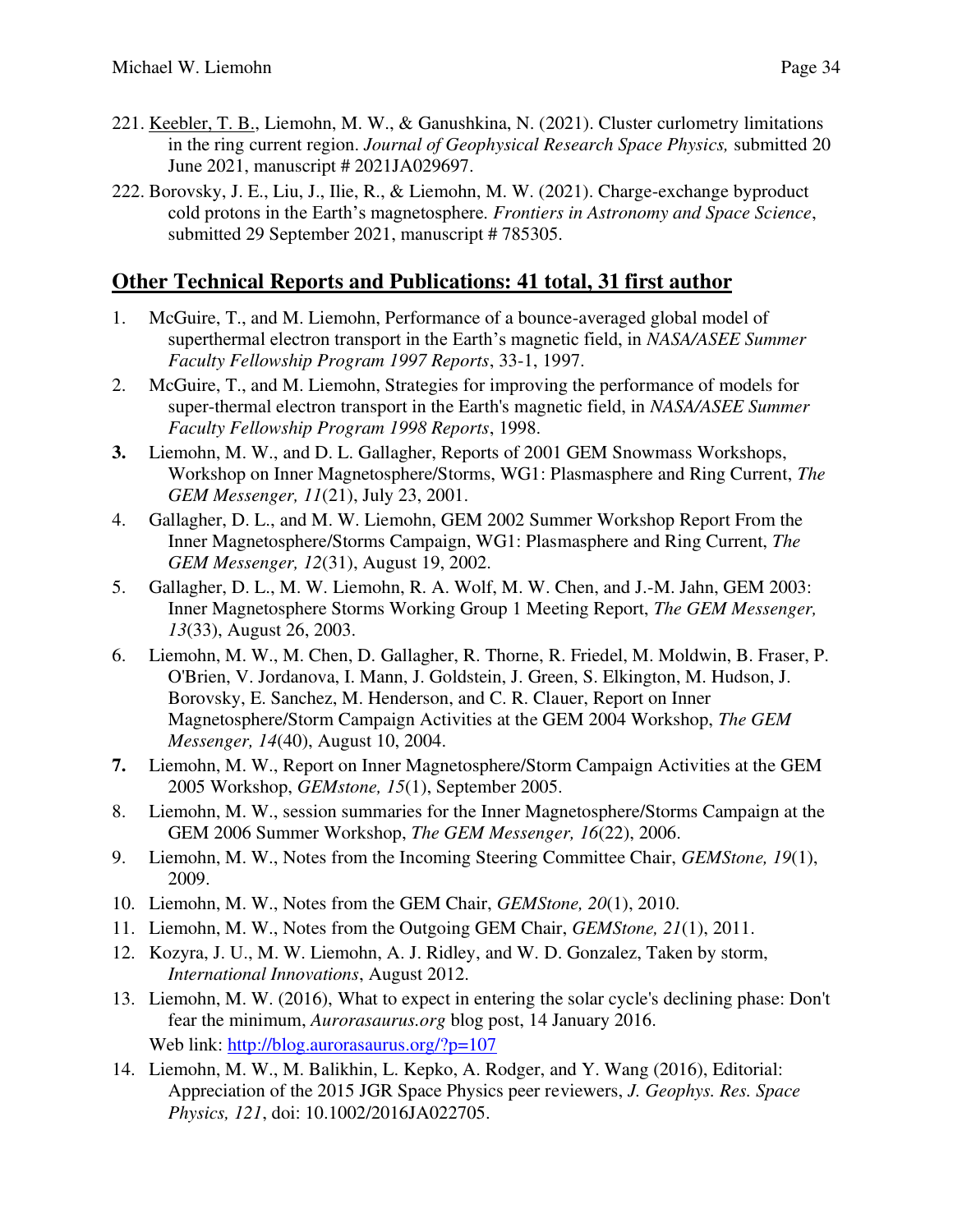- 15. Liemohn, M. W., M. Balikhin, L. Kepko, A. Rodger, and Y. Wang (2016), Editorial: Reviewer selection process and new areas of expertise, *J. Geophys. Res. Space Physics*, *121*, 5566-5570, doi: 10.1002/2016JA022977.
- 16. Liemohn, M. W. (2016), Saturn's magnetosphere: A dozen years of discovery, *Eos*, Editors' Vox, 11 July 2016.

Web link:<https://eos.org/editors-vox/saturns-magnetosphere-a-dozen-years-of-discovery>

17. Liemohn, M. W. (2016), Even the magnetosphere has got problems, *Eos*, Editors' Vox, 5 August 2016.

Web link:<https://eos.org/editors-vox/even-magnetosphere-problems>

18. Hanson, B. J. Lunn, B. van der Pluijm, J. Orcutt, R. Colwell, S. Trumbore, T. W. Becker, N. Diffenbaugh, R. Pincus, M. Liemohn, U. ten Brink, P. Brewer, M. Zhang, S. A. Hauck, B. Hubbard, M. Goni, E. Thomas, P. Wilkinson, M. Moldwin, D. Knipp, J. Geissman, and M. Clark (2017), Earth and space science for the benefit of humanity, *Eos*, Editors' Vox, 20, April 2017.

Web link:<https://eos.org/editors-vox/earth-and-space-science-for-the-benefit-of-humanity>

- 19. Liemohn, M. W., Y. Wang, A. Rodger, L. Kepko, and M. Balikhin (2017), Editorial: Thanking the JGR Space Physics Reviewers of 2016, *J. Geophys. Res. Space Physics, 122*, 5528-5538, doi: 10.1002/2017JA024313.
- 20. Liemohn, M. W. (2017), New Findings from Old Data, *Eos*, Editors' Vox, 29 August 2017. Web link:<https://eos.org/editors-vox/new-findings-from-old-data>
- 21. Lunn, J., M. Liemohn, M. Moldwin, and E. P. Tuttle, Cassini's Legacy in Print, Eos, Editors' Vox, 20 September 2017. Web link:<https://eos.org/editors-vox/cassinis-legacy-in-print>
- 22. Liemohn, M. W., The "magnetic-less" magnetotail boundary, *Eos*, Editors' Highlights, 3 January 2018.

Web link:<https://eos.org/editor-highlights/the-magnetic-less-magnetotail-boundary>

23. Liemohn, M. W., Where the solar wind meets Mars, *Eos*, Editors' Highlights, 12 January 2018.

Web link: https://eos.org/editor-highlights/where-the-solar-wind-meets-mars

- 24. Liemohn, M. W., Airborne fireballs, *Eos*, Editors' Vox, 19 January 2018, doi: 10.1029/2018EO091175. Web link:<https://eos.org/editors-vox/airborne-fireball>
- 25. Liemohn, M. W., A close-in look at Saturn's periodic space bubble, *Eos*, Editors' Highlights, 24, January 2018*.*

Web link: https://eos.org/editor-highlights/a-close-in-look-at-saturns-periodic-space-bubble

26. Liemohn, M. W., Evidence that Earth's forehead controls the wagging of its tail, *Eos*, Editors' Highlights, 23 March 2018.

 Web link: [https://eos.org/editor-highlights/evidence-that-earths-forehead-controls-the](https://eos.org/editor-highlights/evidence-that-earths-forehead-controls-the-wagging-of-its-tail)[wagging-of-its-tail](https://eos.org/editor-highlights/evidence-that-earths-forehead-controls-the-wagging-of-its-tail) 

27. Liemohn, M. W., Anatomy of a flux rope hurtling through the solar system, *Eos*, Editors' Highlights, 15 May 2018.

 Web link: [https://eos.org/editor-highlights/anatomy-of-a-flux-rope-hurtling-through-the](https://eos.org/editor-highlights/anatomy-of-a-flux-rope-hurtling-through-the-solar-system)[solar-system](https://eos.org/editor-highlights/anatomy-of-a-flux-rope-hurtling-through-the-solar-system)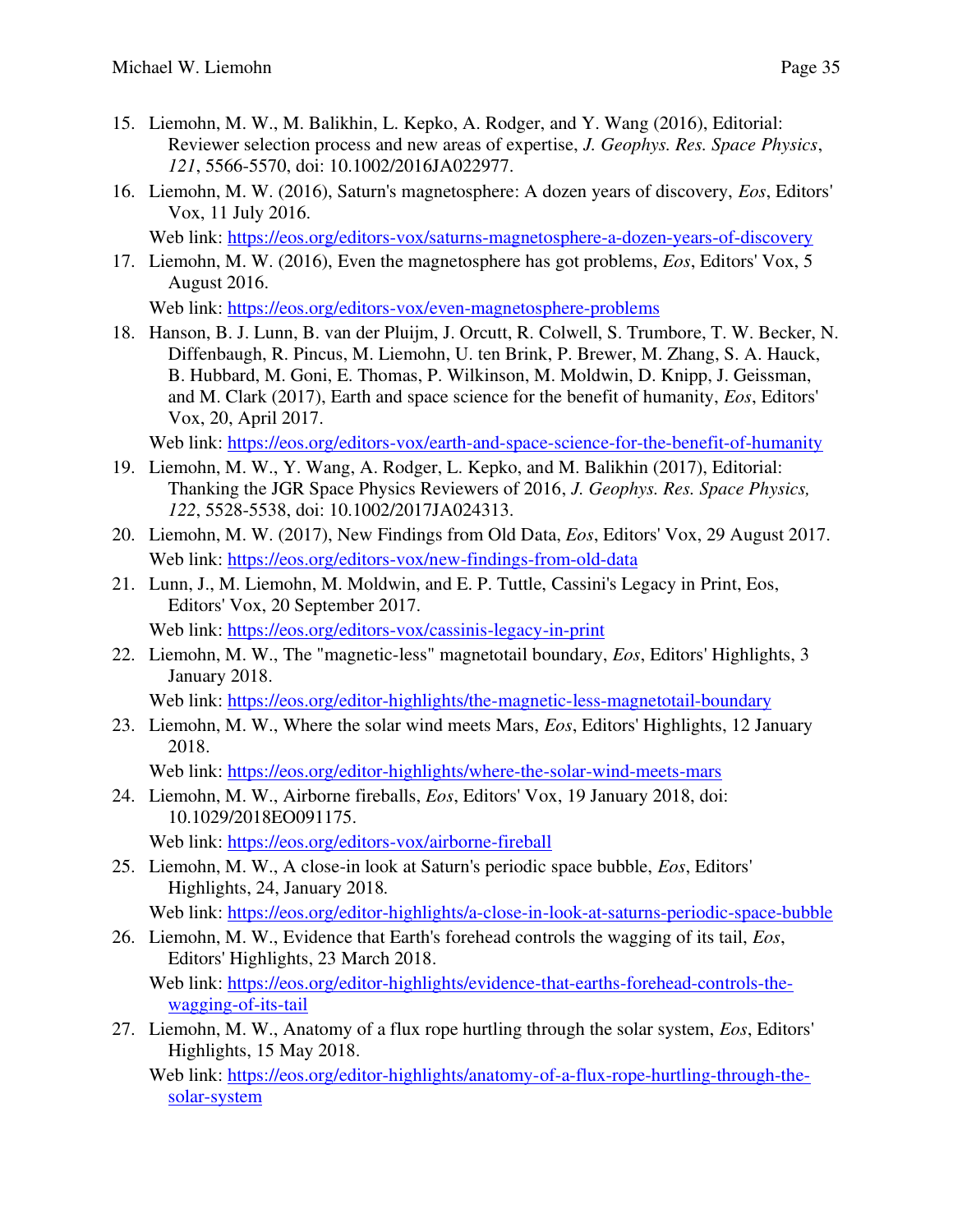28. Liemohn, M. W., A new angle on Earth's radiation belts, *Eos*, Editors' Highlights, 21 May 2018.

Web link:<https://eos.org/editor-highlights/a-new-angle-on-the-earths-radiation-belts>

- 29. Liemohn, M. W., Y. Wang, A. Rodger, M. Balikhin, and L. Kepko, (2018), Editorial: Thank you to the 2017 JGR Space Physics reviewers, *Journal of Geophysical Research Space Physics, 123*, 4510–4516, doi: 10.1002/2018JA025651.
- 30. Liemohn, M. W. (2018), Extreme space conditions at Mars: the 10 largest electron events, *Eos*, Editors' Highlights, 1 October 2018.

Web link: [https://eos.org/editor-highlights/extreme-space-conditions-at-mars-the-10-largest](https://eos.org/editor-highlights/extreme-space-conditions-at-mars-the-10-largest-electron-events)[electron-events](https://eos.org/editor-highlights/extreme-space-conditions-at-mars-the-10-largest-electron-events) 

- 31. Liemohn, M. W. (2019), Jupiter's stressed out magnetosphere causes aurora and heating, *Eos*, Editors' Highlights, 2 January 2019. Web link: [https://eos.org/editor-highlights/jupiters-stressed-out-magnetosphere-causes](https://eos.org/editor-highlights/jupiters-stressed-out-magnetosphere-causes-aurora-and-heating)[aurora-and-heating](https://eos.org/editor-highlights/jupiters-stressed-out-magnetosphere-causes-aurora-and-heating)
- 32. Liemohn, M. W. (2019). Solar properties rival for control of Mars's bow shock. *Eos*, Editors' Highlights, 9 July 2019.

Web link: [https://eos.org/editor-highlights/solar-properties-rival-for-control-of-marss-bow](https://eos.org/editor-highlights/solar-properties-rival-for-control-of-marss-bow-shock)[shock](https://eos.org/editor-highlights/solar-properties-rival-for-control-of-marss-bow-shock) 

- 33. Liemohn, M. W., V. Pierrard, N. Y. Ganushkina, A. Rodger, Y. Wang, L. Kepko, and M. Balikhin (2019), Editorial honoring the 2018 reviewers for JGR Space Physics, *Journal of Geophysical Research Space Physics, 124*, 3848-3857, doi: 10.1029/2019JA026886.
- 34. Liemohn, M. W. (2019), Holistic views of the nighttime ionosphere, *Eos*, Editors' Highlights, 22 July 2019.

Web link: https://eos.org/editor-highlights/holistic-views-of-the-nighttime-ionosphere

35. Liemohn, M. W. (2019). Newly discovered electric current system very close to Saturn. *Eos*, Editors' Highlights, 20 August 2019.

 Web link: [https://eos.org/editor-highlights/newly-discovered-electric-current-system-very](https://eos.org/editor-highlights/newly-discovered-electric-current-system-very-close-to-saturn)[close-to-saturn](https://eos.org/editor-highlights/newly-discovered-electric-current-system-very-close-to-saturn) 

- 36. Kepko and Liemohn (2019). Preface to the Special Collection: Recollections in Space Physics. *Journal of Geophysical Research Space Physics, 124*, 8318-8318. https://doi.org/2019JA027550
- 37. Liemohn, M. W. (2019). Using a machine to help us learn about Jupiter's aurora. *Eos*, Editors' Highlights, 9 December 2019. Web link: [https://eos.org/editor-highlights/using-a-machine-to-help-us-learn-about-jupiters](https://eos.org/editor-highlights/using-a-machine-to-help-us-learn-about-jupiters-aurora)[aurora](https://eos.org/editor-highlights/using-a-machine-to-help-us-learn-about-jupiters-aurora)
- 38. Liemohn, M. W. (2019). Editorial: Multiyear analysis of JGR Space Physics reviewing statistics. *Journal of Geophysical Research Space Physics*, *125*, e2019JA027719. <https://doi.org/10.1029/2019JA027719>
- 39. Liemohn, M. W. (2020). Six years with *JGR: Space Physics*, *Eos, 101,* [https://doi.org/10.1029/2020EO141644.](https://doi.org/10.1029/2020EO141644) Published on 20 March 2020. Web link:<https://eos.org/editors-vox/six-years-with-jgr-space-physics>
- 40. Balikhin, M., Gnushkina, N., Hickey, M. P., Kepko, L., Liemohn, M., Pierrard, V., Song, P., Wang, Y., & Zong, Q. (2020). Thank you to our 2019 reviewers. *Journal of Geophysical Research Space Physics*, 125, e2020JA028092. <https://doi.org/10.1029/2020JA028092>